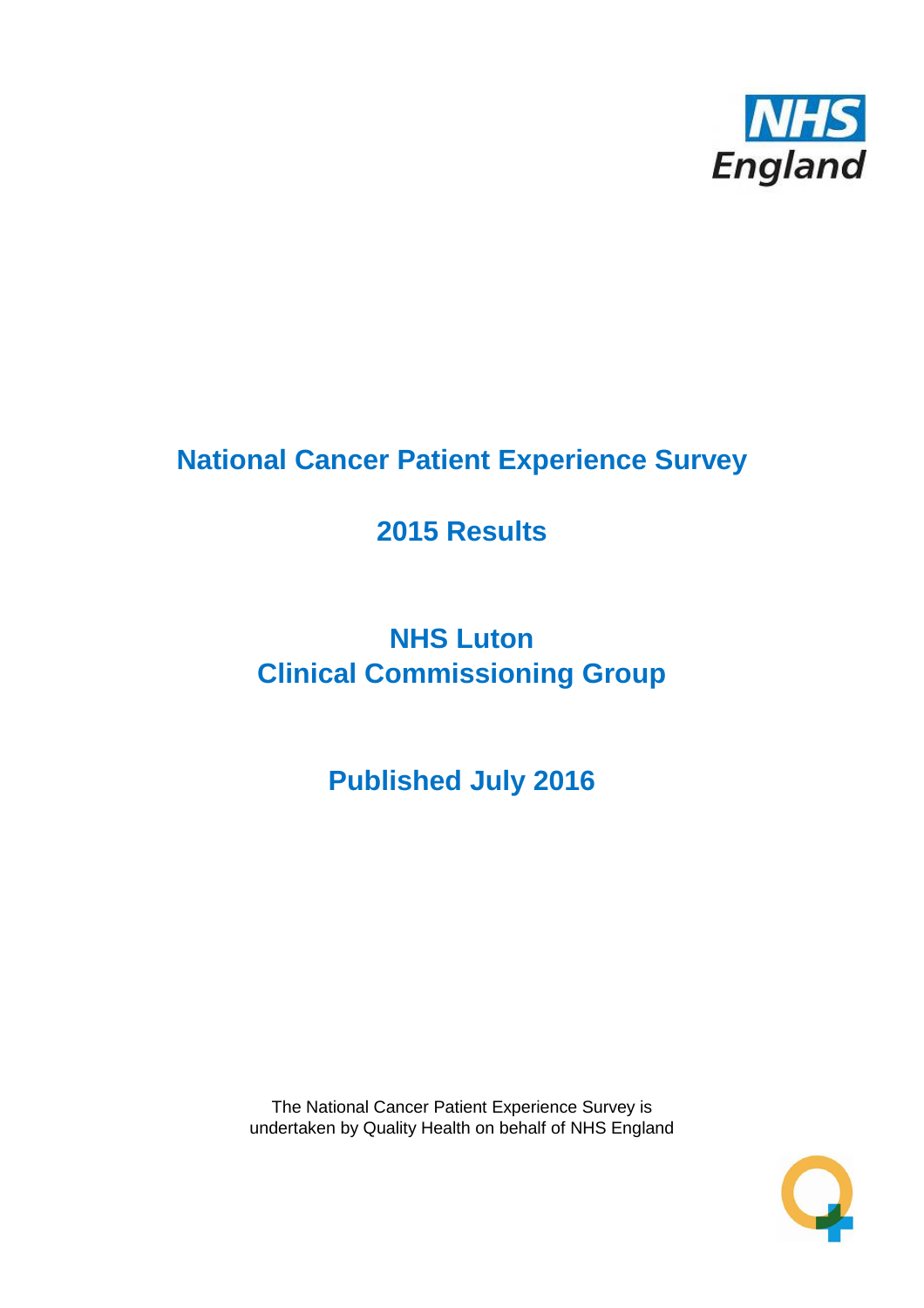### **Introduction**

The National Cancer Patient Experience Survey 2015 is the fifth iteration of the survey first undertaken in 2010. It has been designed to monitor national progress on cancer care; to provide information to drive local quality improvements; to assist commissioners and providers of cancer care; and to inform the work of the various charities and stakeholder groups supporting cancer patients.

The survey was overseen by a national Cancer Patient Experience Advisory Group. This Advisory Group set the principles and objectives of the survey programme and guided questionnaire development.

The survey was commissioned and managed by NHS England. The survey provider, Quality Health, is responsible for designing, running and analysing the survey.

Full national results and other reports are available at www.ncpes.co.uk

Further details on the survey methodology and changes to the 2015 survey can be found in the Annex. Note that a number of significant changes were made to the 2015 survey so caution should be taken in directly comparing data from the 2015 survey to the findings of the previous CPES surveys. No comparisons with previous surveys are presented in this report.

#### **This report**

The report shows how this CCG scored for each question in the survey, compared with national results. It is aimed at helping individual CCGs to understand their performance and identify areas for local improvement.

Note that responses for questions with 1-20 respondents have been suppressed. This is to protect patient confidentiality and because uncertainty around the result is too great.

#### **Data tables**

The data tables presented in this report show the following for each question:

- **Column 1** shows the number of respondents to this question
- **Column 2** shows the unadjusted 2015 score for this CCG
- **Column 3** shows the case-mix adjusted 2015 score for this CCG
- **Column 4** shows the lower limit of the expected range of scores for this CCG (the top of the pale blue section on the Comparability chart - see below)
- **Column 5** shows the upper limit of the expected range of scores for this CCG (the bottom of the dark blue section on the Comparability chart - see below)
- **Column 6** shows the National Average score for this question.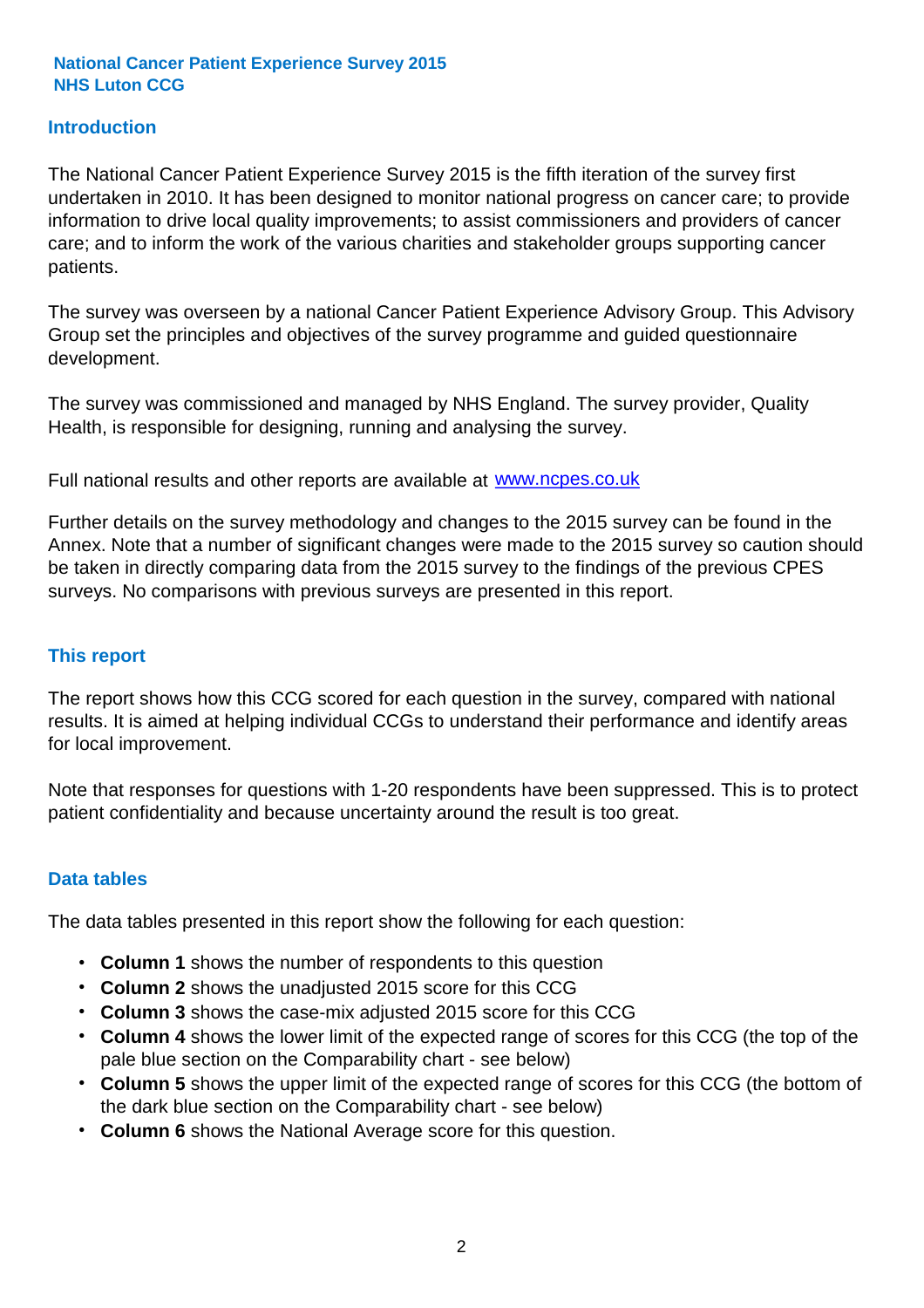Results for individual response options are presented in the detailed data tables **WWW.ncpes.co.uk** Confidence Intervals for unadjusted and case-mix adjusted data are provided in these tables.

Expected ranges and 95% Confidence Intervals highlight the uncertainty around the results. The size of the expected ranges and confidence intervals will be different for each question, and depends on the number of respondents and the range of their responses.

For further details on case-mix adjustment and the scoring methodology used, please refer to the Annex.

### **Comparability charts**

For the 2015 survey, we have adopted the CQC standard for reporting comparative performance, based on calculation of "expected ranges". This means that CCGs will be flagged as outliers only if there is statistical evidence that their scores deviate (positively or negatively) from the range of scores that would be expected for CCGs of the same size.

The Comparability charts in this report show a bar with these expected ranges (in grey), higher than expected (in dark blue), and lower than expected (in pale blue). A black dot represents the actual score of this CCG.

The same colour convention has been used in Column 3 of the Data tables.

For further details on expected ranges, please refer to the technical document at **www.ncpes.co.uk** 

#### **Tumour group tables**

The final set of tables in this report show the scores for each question for each of the 13 tumour groups, with a comparative national score for that tumour group.

These breakdowns are intended as additional information for CCGs to understand the differences between the experiences of patients with different types of cancer. The numbers are generally relatively small and may not be statistically significant. They should therefore be treated with some caution.

#### **Notes on specific questions**

Question 5 in the survey has not been scored. However, the unscored data is useful and has been published alongside the other results in this report. This question asked respondents to "tick all that apply". The results show all of the responses given including where respondents chose two or more options.

Questions used to direct respondents to different parts of the survey (questions 4, 17, 24, 27, 40, 43, 46) and other demographic and information questions are not reported.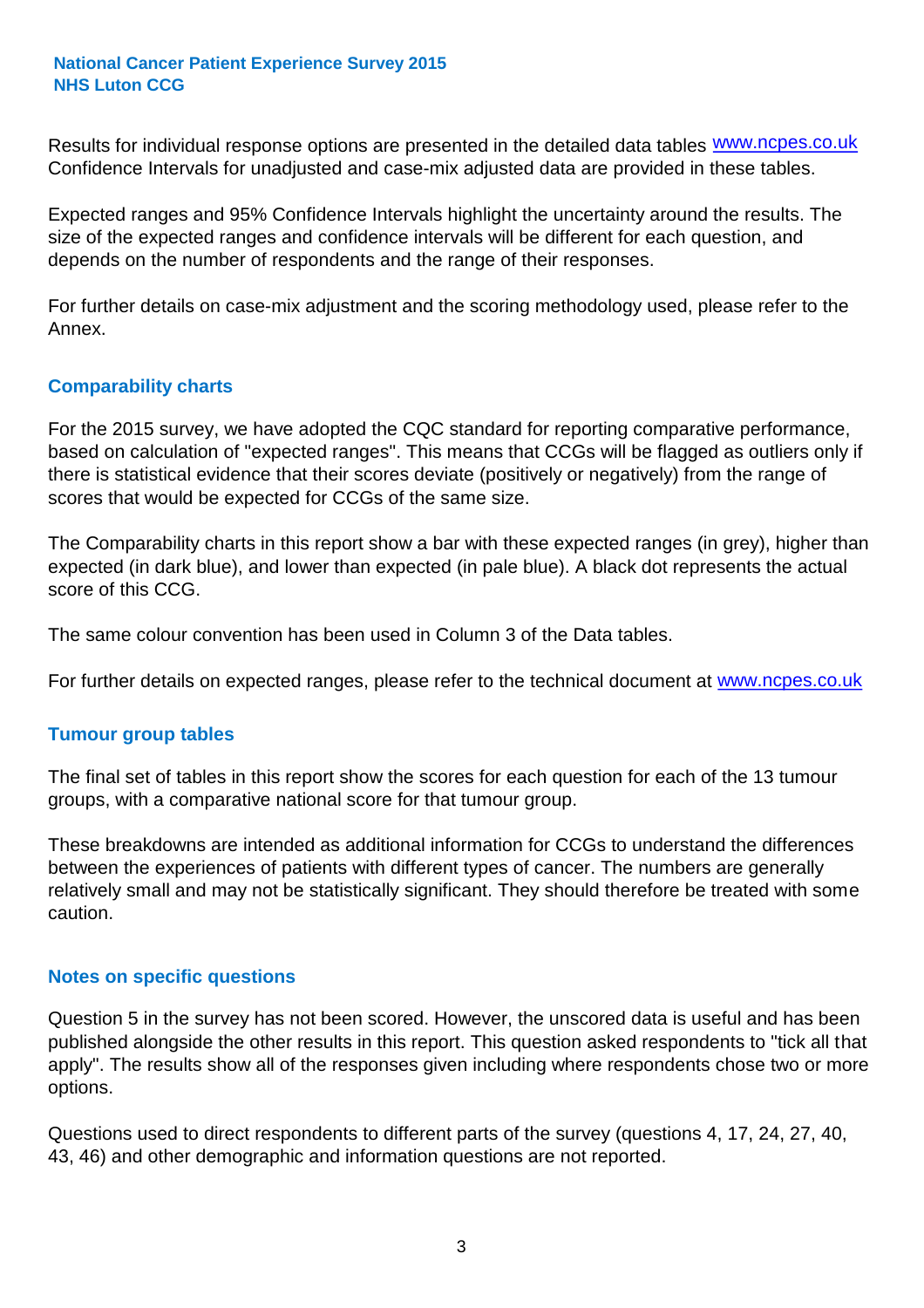#### **How to use the data**

Unadjusted data should be used to see the actual responses from patients relating to the CCG.

Case-mix adjusted data, together with expected ranges, should be used to understand whether the results are significantly higher or lower than national results.

Case-mix adjusted data, together with (case-mix adjusted) Confidence Intervals (presented in the detailed data tables **www.ncpes.co.uk**), should be used to understand whether the results are significantly higher or lower than the results for another CCG.

#### **Response rates**

Numbers of respondents by tumour group, age and gender can be found in the Annex.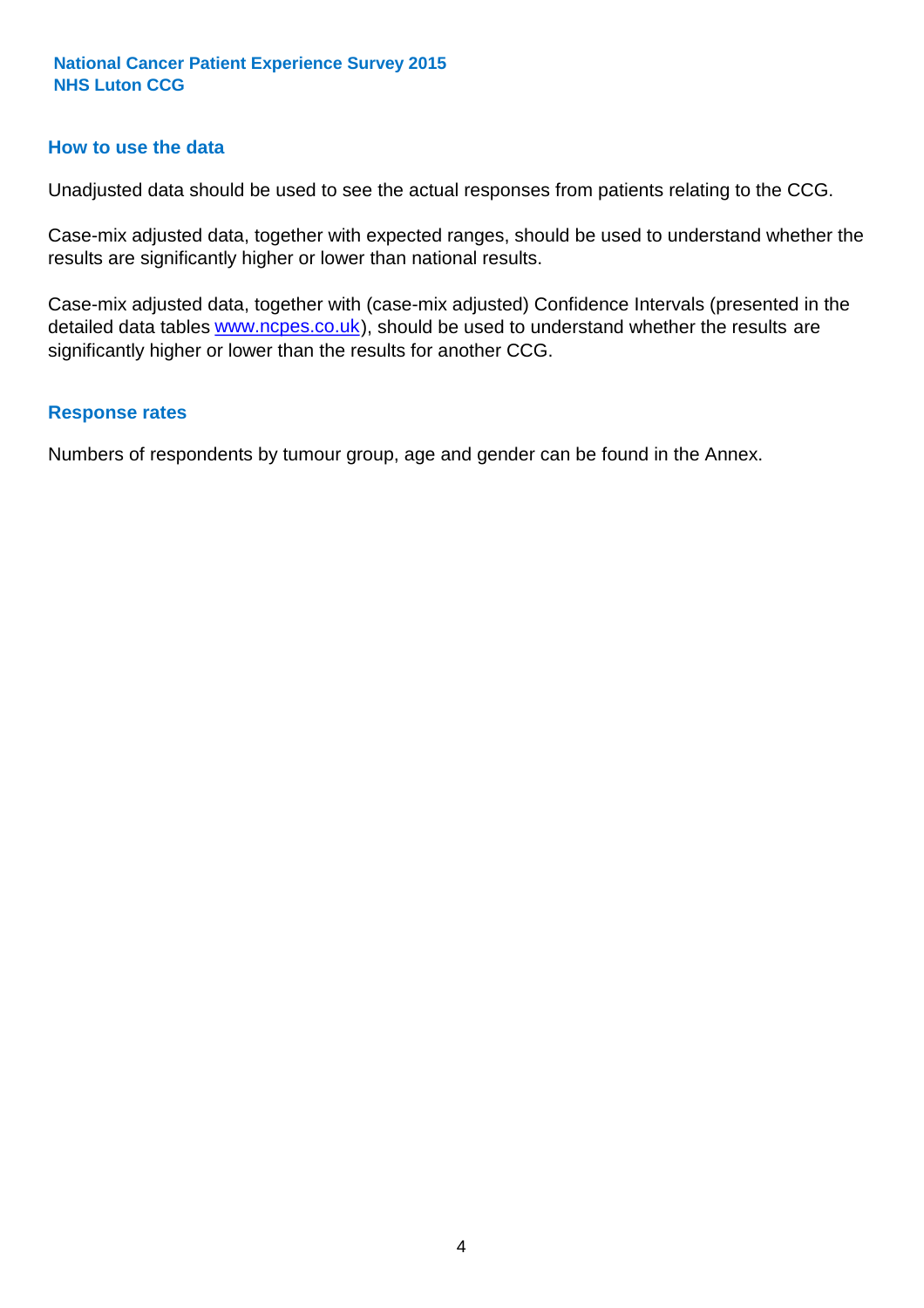# **Executive Summary**

average rating of 8.7. Asked to rate their care on a scale of zero (very poor) to 10 (very good), respondents gave an

The following questions are included in phase 1 of the Cancer Dashboard developed by Public Health England and NHS England\*:

- **79%** of respondents said that they were definitely involved as much as they wanted to be in decisions about their care and treatment
- **97%** of respondents said that they were given the name of a Clinical Nurse Specialist who would support them through their treatment
- when asked how easy or difficult it had been to contact their Clinical Nurse Specialist 91% of respondents said that it had been 'quite easy' or 'very easy'
- **91%** of respondents said that, overall, they were always treated with dignity and respect they were in hospital
- **99%** of respondents said that hospital staff told them who to contact if they were worried about their condition or treatment after they left hospital
- **64%** of respondents said that they thought the GPs and nurses at their general practice definitely did everything they could to support them while they were having cancer treatment.

Detailed results for these and other questions are set out in the sections that follow.

#### \* www.cancerdata.nhs.uk/dashboard

The questions were selected in discussion with the national Cancer Patient Experience Advisory Group and reflect four key patient experience domains: provision of information; involvement in decisions; care transition; interpersonal relations, respect and dignity. The figures presented above are all case-mix adjusted.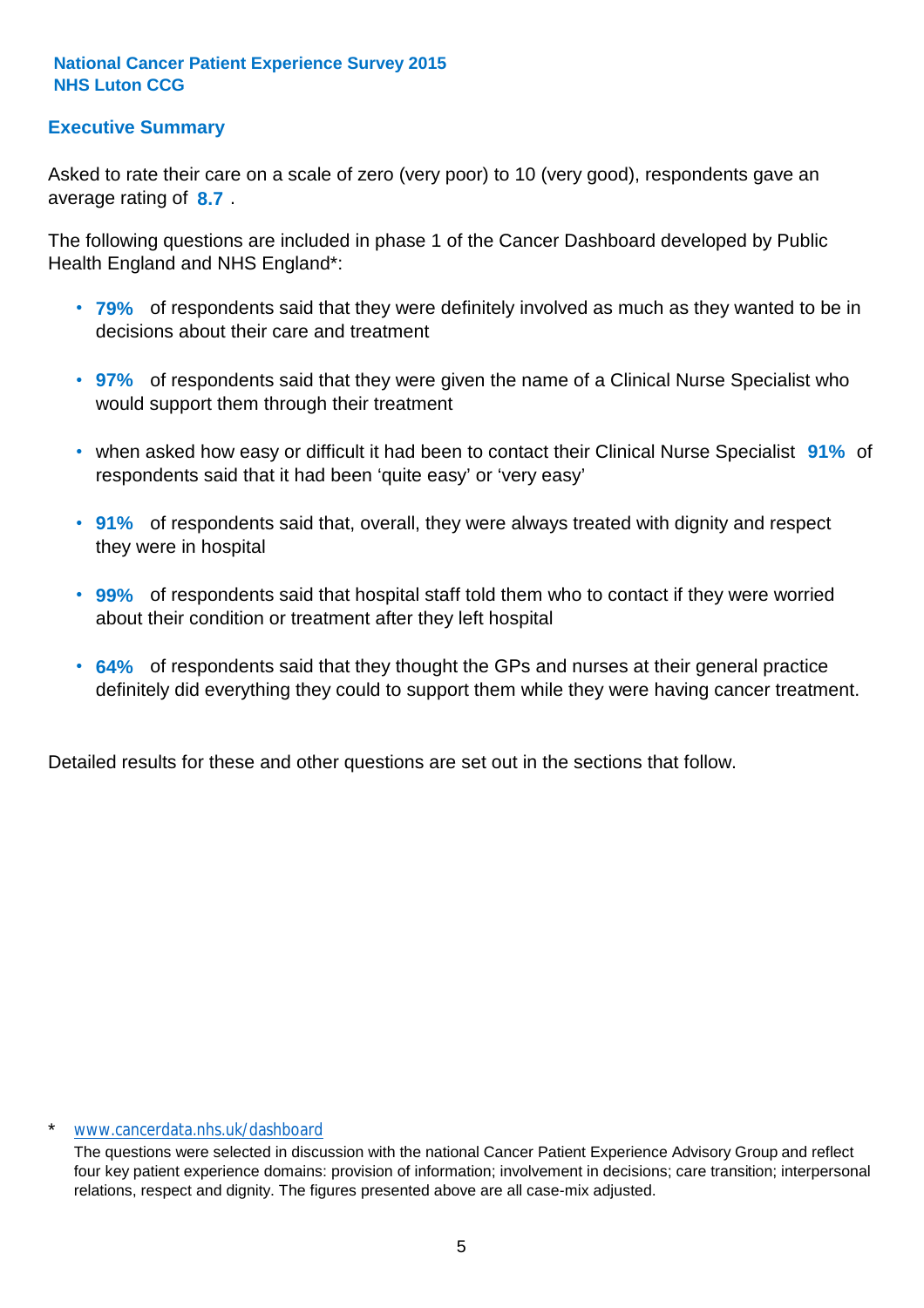# **Questions which scored outside expected range**

|                 |                                                                                            |                                                      |                                    | 2015 Case-mix Adjusted              |                                     |                             |
|-----------------|--------------------------------------------------------------------------------------------|------------------------------------------------------|------------------------------------|-------------------------------------|-------------------------------------|-----------------------------|
| Question        |                                                                                            | for this<br>respondents<br>for this CCG<br>Number of | Percentage for<br>this CCG<br>2015 | Lower limit of<br>expected<br>range | Upper limit of<br>expected<br>range | Average<br>Nationa<br>Score |
|                 | <b>Clinical Nurse Specialist</b>                                                           |                                                      |                                    |                                     |                                     |                             |
| Q17             | Patient given the name of the CNS who would support them<br>through their treatment        | 181                                                  | 97%                                | 86%                                 | 94%                                 | 90%                         |
|                 | Support for people with cancer                                                             |                                                      |                                    |                                     |                                     |                             |
| Q20             | Hospital staff gave information about support groups                                       | 156                                                  | 92%                                | 77%                                 | 89%                                 | 83%                         |
| Q <sub>21</sub> | Hospital staff gave information about impact cancer could have<br>on day to day activities | 131                                                  | 89%                                | 74%                                 | 87%                                 | 81%                         |
| Q22             | Hospital staff gave information on getting financial help                                  | 132                                                  | 81%                                | 46%                                 | 63%                                 | 55%                         |
| Q <sub>23</sub> | Hospital staff told patient they could get free prescriptions                              | 106                                                  | 91%                                | 73%                                 | 88%                                 | 80%                         |
|                 | Hospital care as an inpatient                                                              |                                                      |                                    |                                     |                                     |                             |
| Q39             | Staff told patient who to contact if worried post discharge                                | 115                                                  | 99%                                | 89%                                 | 98%                                 | 94%                         |
|                 | Hospital care as a day patient / outpatient                                                |                                                      |                                    |                                     |                                     |                             |
| Q42             | Doctor had the right notes and other documentation with them                               | 155                                                  | 99%                                | 92%                                 | 99%                                 | 96%                         |
| Q47             | Beforehand patient had all information needed about<br>chemotherapy treatment              | 100                                                  | 93%                                | 77%                                 | 91%                                 | 84%                         |
|                 | Home care and support                                                                      |                                                      |                                    |                                     |                                     |                             |
| Q50             | Patient definitely given enough support from health or social<br>services during treatment | 132                                                  | 69%                                | 44%                                 | 63%                                 | 54%                         |
|                 | Your overall NHS care                                                                      |                                                      |                                    |                                     |                                     |                             |
| Q55             | Patient given a care plan                                                                  | 143                                                  | 43%                                | 25%                                 | 41%                                 | 33%                         |
| Q56             | Overall the administration of the care was very good / good                                | 186                                                  | 94%                                | 84%                                 | 93%                                 | 89%                         |
|                 |                                                                                            |                                                      |                                    |                                     |                                     |                             |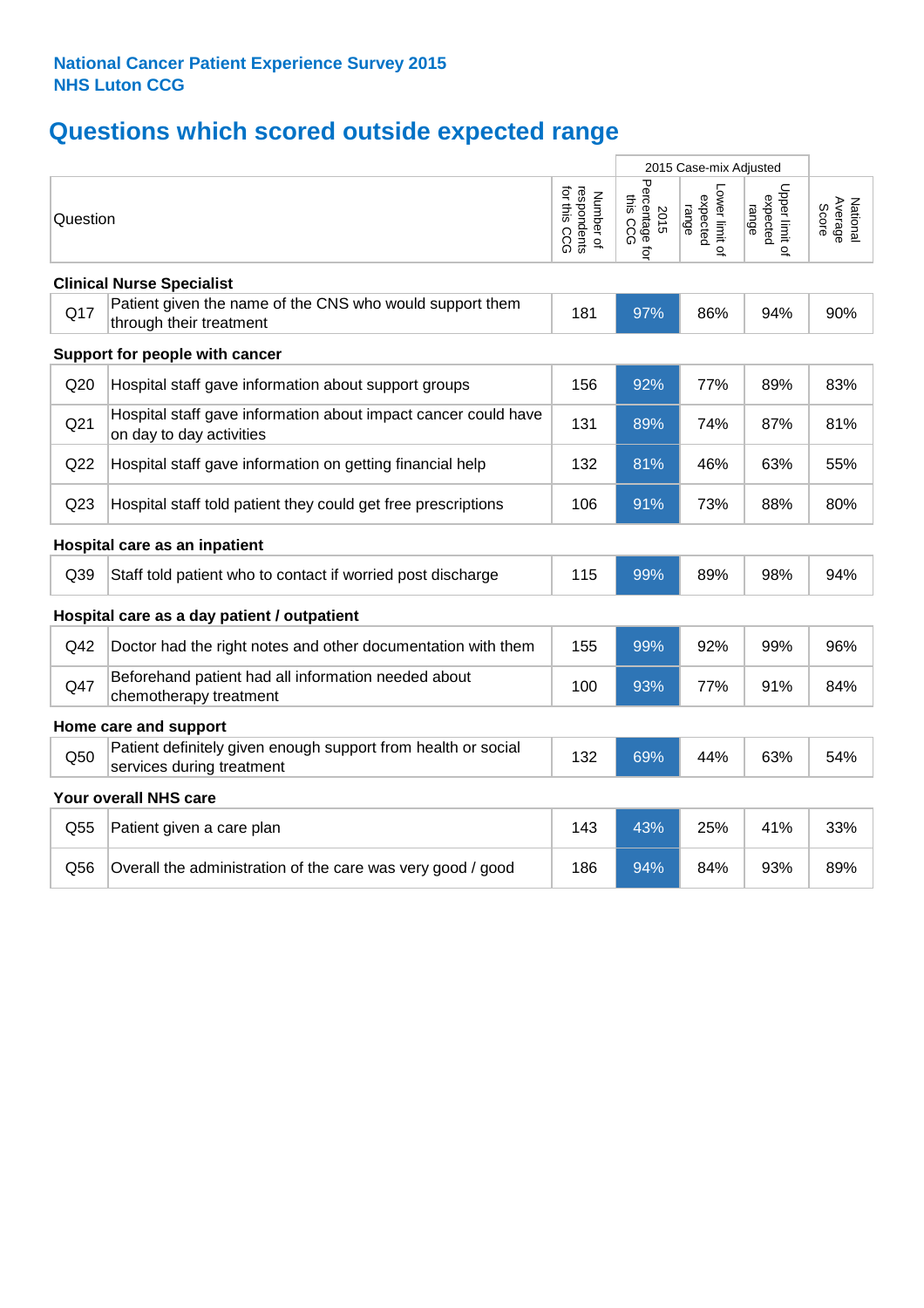# **CCG results**

# **Seeing your GP**



|    |                                                                |                                         |                             |               | 2015 Case-mix Adjusted     |                            |                           |
|----|----------------------------------------------------------------|-----------------------------------------|-----------------------------|---------------|----------------------------|----------------------------|---------------------------|
|    | Question                                                       | respondents<br>Number<br>$\overline{a}$ | 2015<br>Unadjusted<br>Score | 2015<br>Score | Expected<br>range<br>lower | Expected<br>range<br>nbber | National Average<br>Score |
| Q1 | Saw GP once / twice before being told had to go to<br>hospital | 135                                     | 70%                         | 73%           | 69%                        | 83%                        | 76%                       |
| Q2 | Patient thought they were seen as soon as necessary            | 188                                     | 75%                         | 78%           | 77%                        | 88%                        | 82%                       |

|    |                                                                             |                                                 | No. |
|----|-----------------------------------------------------------------------------|-------------------------------------------------|-----|
|    |                                                                             | Yes                                             |     |
| Q5 | Beforehand, did you have all the<br>information you needed about your test? | No, I would have liked more written information |     |
|    |                                                                             | No, I would have liked more verbal information  |     |
|    |                                                                             | I did not need / want any information           |     |
|    |                                                                             | Don't know / can't remember                     |     |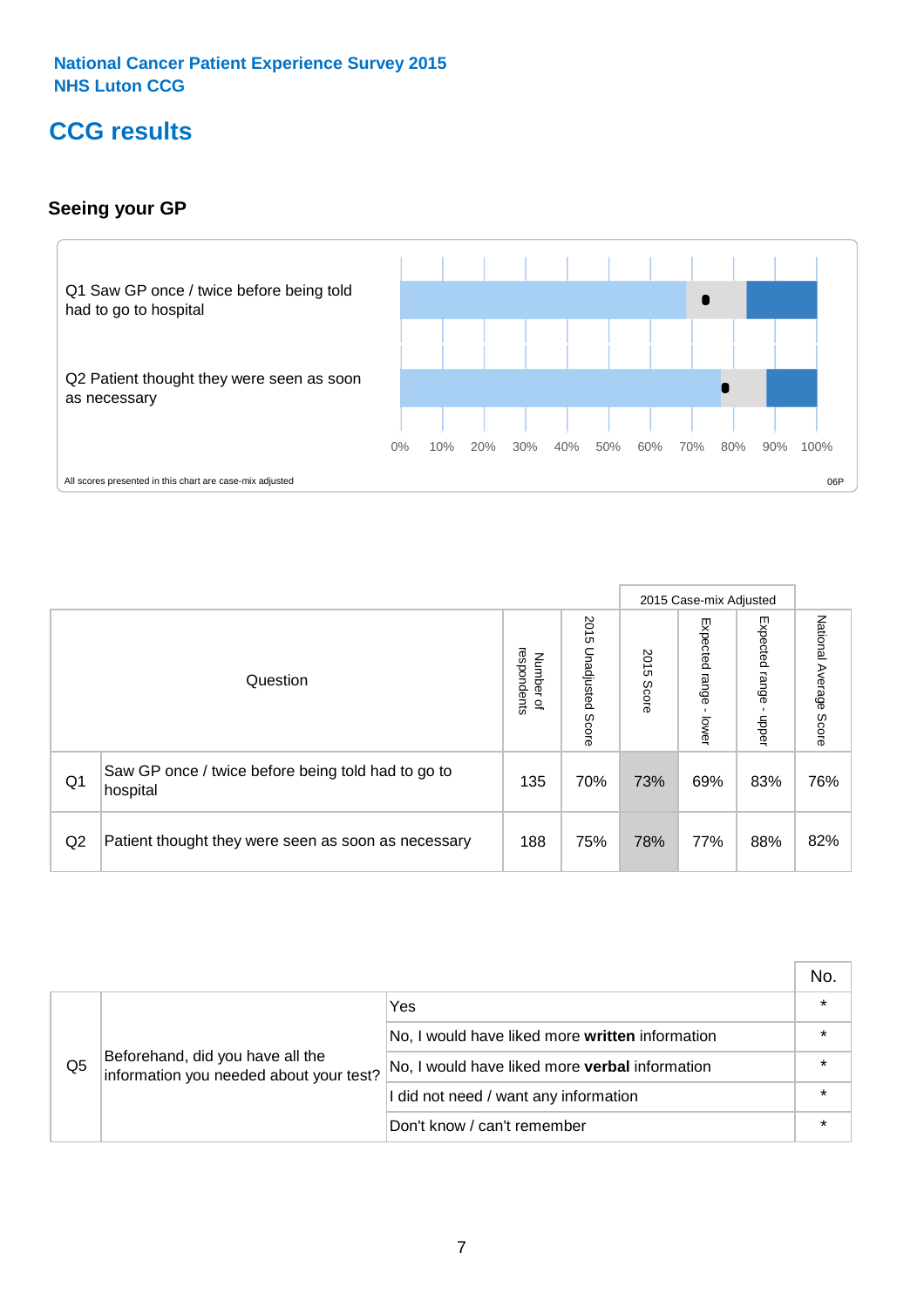# **Diagnostic tests**



|                |                                                                       |                                       |                             |               | 2015 Case-mix Adjusted       |                         |                           |
|----------------|-----------------------------------------------------------------------|---------------------------------------|-----------------------------|---------------|------------------------------|-------------------------|---------------------------|
|                | Question                                                              | respondents<br>Number<br>$\mathbf{Q}$ | 2015<br>Unadjusted<br>Score | 2015<br>Score | Expected<br>I range<br>lower | Expected range<br>nbber | National Average<br>Score |
| Q <sub>6</sub> | The length of time waiting for the test to be done was<br>about right | 164                                   | 84%                         | 86%           | 81%                          | 92%                     | 87%                       |
| Q7             | Given complete explanation of test results in<br>understandable way   | 168                                   | 79%                         | 81%           | 73%                          | 85%                     | 79%                       |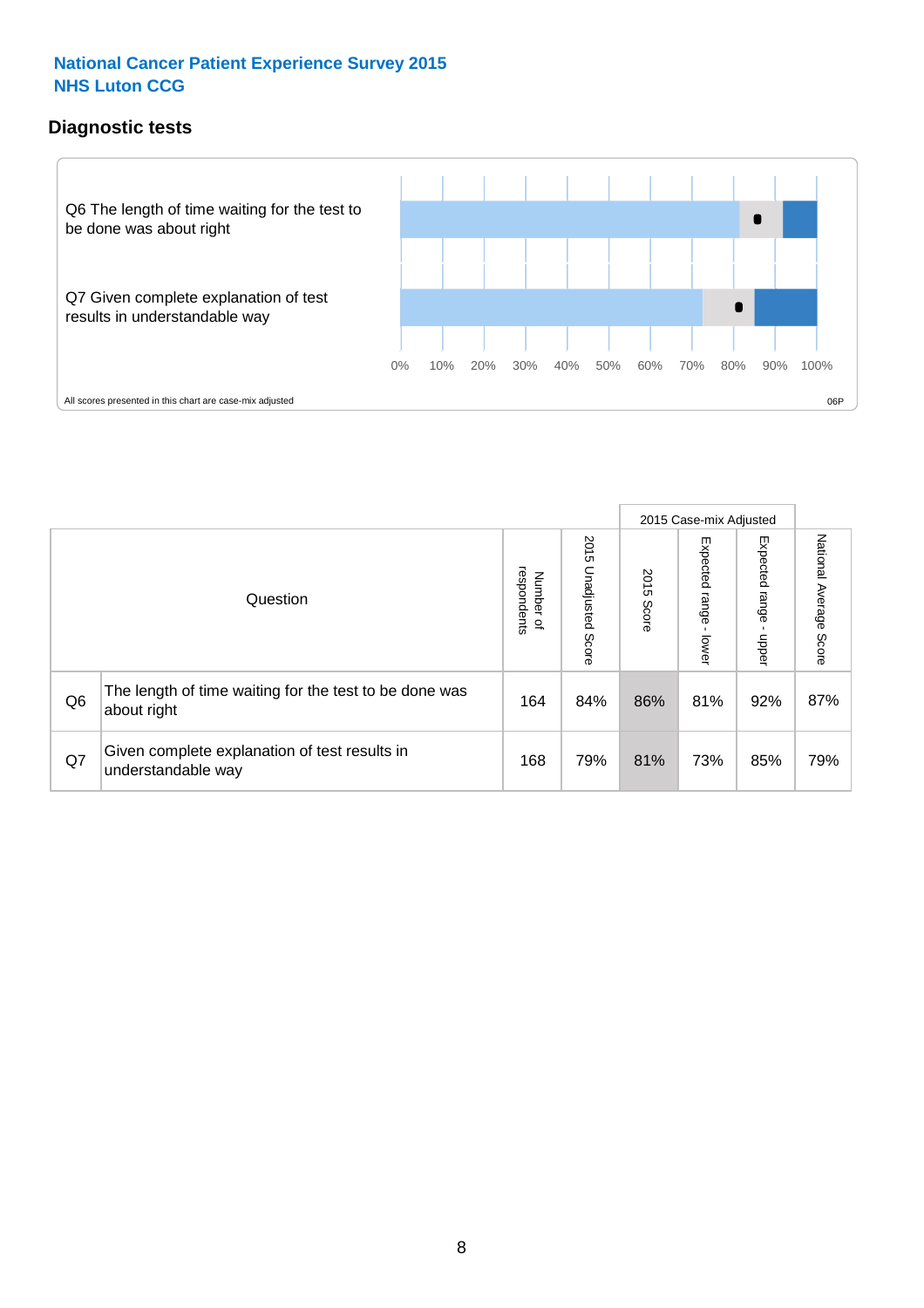### **Finding out what was wrong with you**



|    |                                                                                            |                                         |                             |                    | 2015 Case-mix Adjusted     |                            |
|----|--------------------------------------------------------------------------------------------|-----------------------------------------|-----------------------------|--------------------|----------------------------|----------------------------|
|    | Question                                                                                   | respondents<br>Number<br>$\vec{\sigma}$ | 2015<br>Unadjusted<br>Score | 201<br>Cη<br>Score | Expected<br>range<br>lower | Expected<br>range<br>dpper |
| Q8 | Patient told they could bring a family member or friend<br>when first told they had cancer | 162                                     | 77%                         | 77%                | 72%                        | 85%                        |

|     | Question                                                                                   | respondents<br>Number of | 2015<br>Unadjusted<br>Score | 2015<br>Score | Expected<br>Irange<br>lower | Expected range<br>nbber | National Average Score |
|-----|--------------------------------------------------------------------------------------------|--------------------------|-----------------------------|---------------|-----------------------------|-------------------------|------------------------|
| Q8  | Patient told they could bring a family member or friend<br>when first told they had cancer | 162                      | 77%                         | 77%           | 72%                         | 85%                     | 79%                    |
| Q9  | Patient felt they were told sensitively that they had cancer                               | 189                      | 86%                         | 87%           | 79%                         | 89%                     | 84%                    |
| Q10 | Patient completely understood the explanation of what<br>was wrong                         | 187                      | 70%                         | 73%           | 67%                         | 79%                     | 73%                    |
| Q11 | Patient given easy to understand written information<br>about the type of cancer they had  | 166                      | 72%                         | 74%           | 65%                         | 79%                     | 72%                    |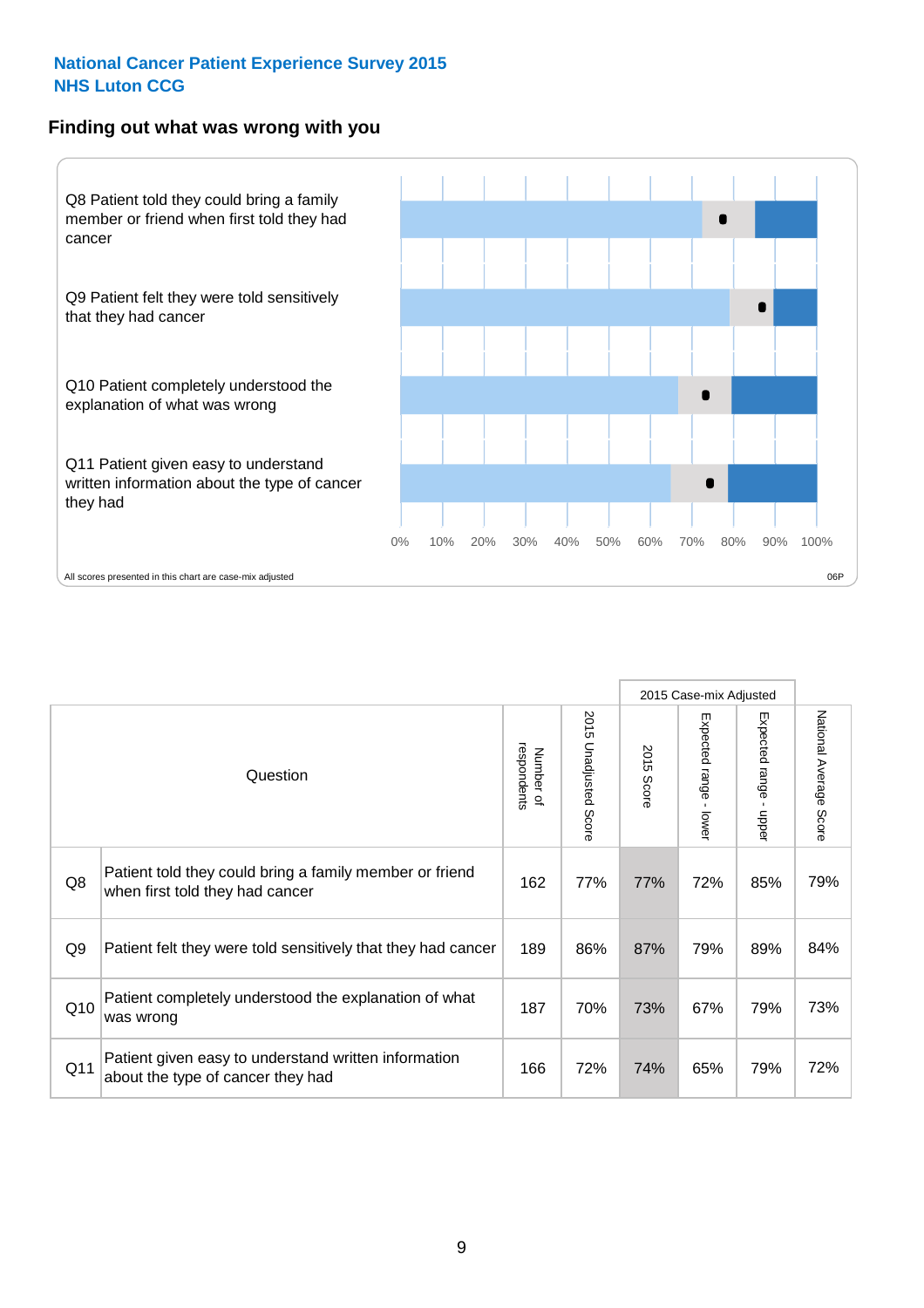# **Finding out what was wrong with you**



|     |                                                                                         |                          |                          |            | 2015 Case-mix Adjusted                  |                           |                        |
|-----|-----------------------------------------------------------------------------------------|--------------------------|--------------------------|------------|-----------------------------------------|---------------------------|------------------------|
|     | Question                                                                                | respondents<br>Number of | 2015<br>Unadjusted Score | 2015 Score | Expected range<br>$\mathbf{r}$<br>lower | Expected range -<br>nbber | National Average Score |
| Q12 | Patient felt that treatment options were completely<br>explained                        | 156                      | 81%                      | 82%        | 77%                                     | 89%                       | 83%                    |
| Q13 | Possible side effects explained in an understandable way                                | 183                      | 78%                      | 79%        | 66%                                     | 79%                       | 73%                    |
| Q14 | Patient given practical advice and support in dealing with<br>side effects of treatment | 182                      | 71%                      | 72%        | 59%                                     | 73%                       | 66%                    |
| Q15 | Patient definitely told about side effects that could affect<br>them in the future      | 171                      | 57%                      | 57%        | 47%                                     | 62%                       | 54%                    |
| Q16 | Patient definitely involved in decisions about care and<br>treatment                    | 184                      | 77%                      | 79%        | 72%                                     | 84%                       | 78%                    |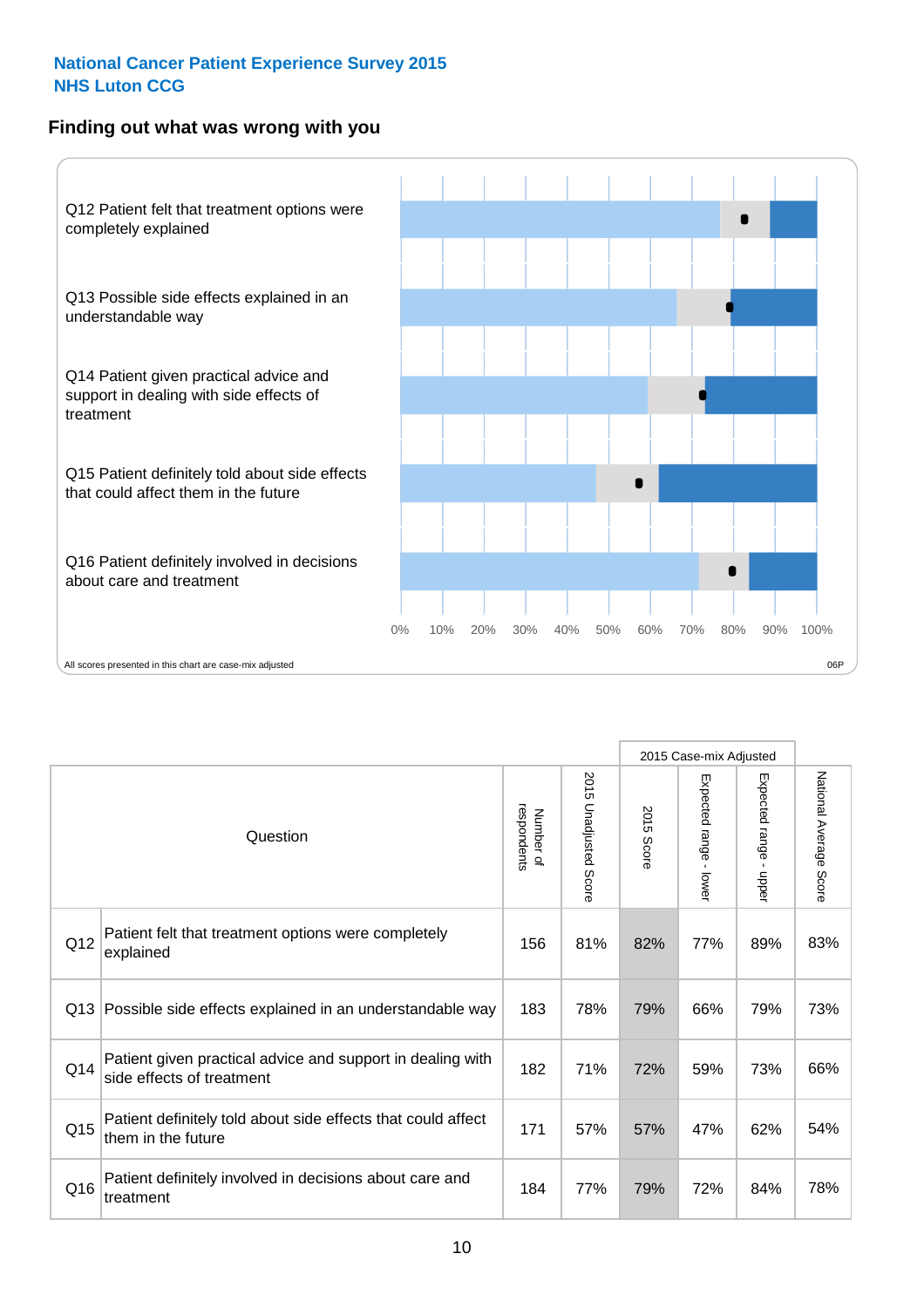### **Clinical Nurse Specialist**



|     |                                                                                     |                          |                       |               | 2015 Case-mix Adjusted  |                         |                        |
|-----|-------------------------------------------------------------------------------------|--------------------------|-----------------------|---------------|-------------------------|-------------------------|------------------------|
|     | Question                                                                            | respondents<br>Number of | 2015 Unadjusted Score | 2015<br>Score | Expected range<br>lower | Expected range<br>nbber | National Average Score |
| Q17 | Patient given the name of the CNS who would support<br>them through their treatment | 181                      | 97%                   | 97%           | 86%                     | 94%                     | 90%                    |
|     | Q18 Patient found it easy to contact their CNS                                      | 163                      | 91%                   | 91%           | 81%                     | 92%                     | 87%                    |
| Q19 | Get understandable answers to important questions all or<br>most of the time        | 156                      | 87%                   | 89%           | 84%                     | 94%                     | 89%                    |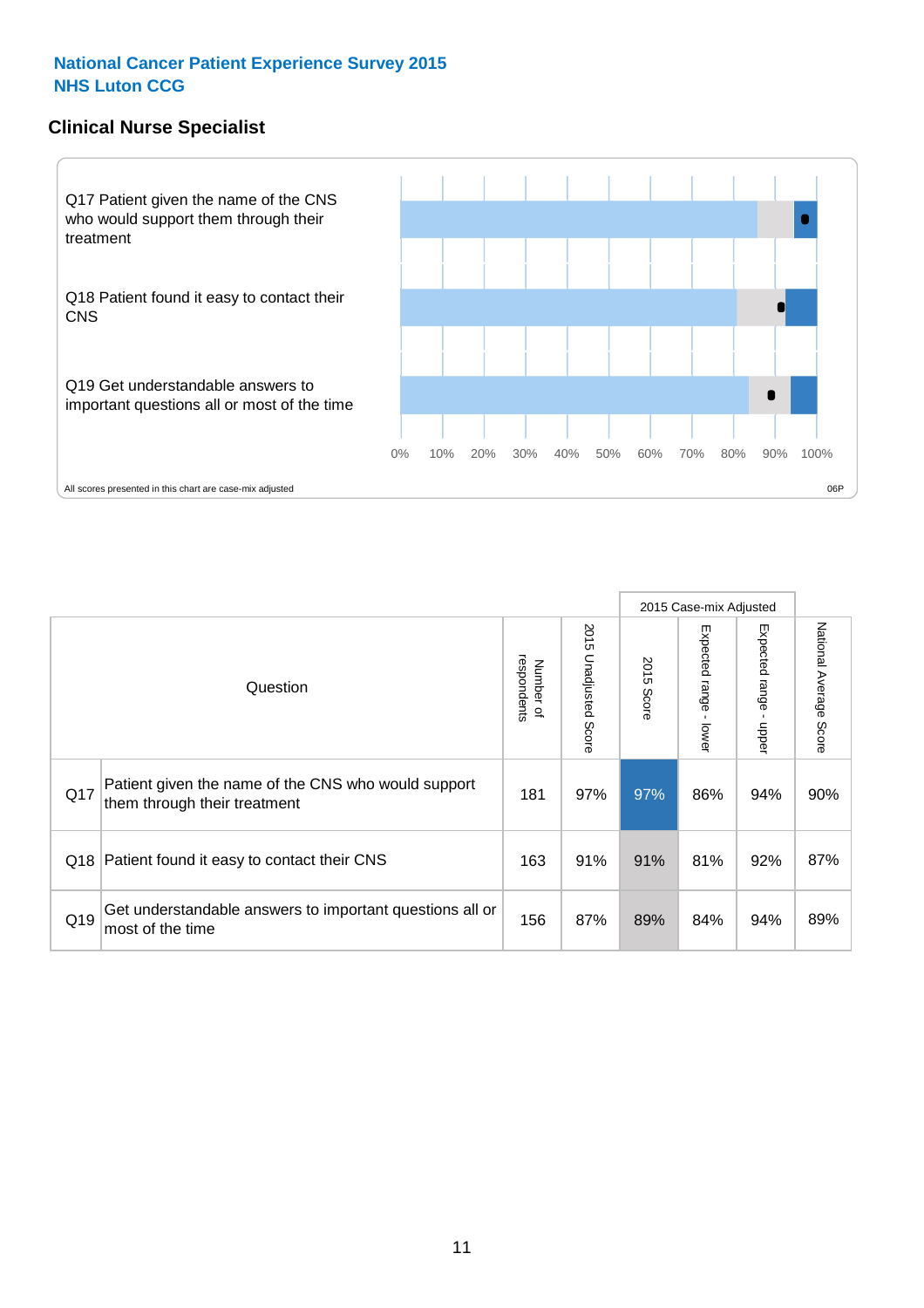### **Support for people with cancer**



|                 |                                                                                            |                          |                                 |                      | 2015 Case-mix Adjusted                  |                                           |                        |  |
|-----------------|--------------------------------------------------------------------------------------------|--------------------------|---------------------------------|----------------------|-----------------------------------------|-------------------------------------------|------------------------|--|
|                 | Question                                                                                   | respondents<br>Number of | 2015<br><b>Unadjusted Score</b> | 2015<br><b>Score</b> | Expected range<br>$\mathbf{r}$<br>lower | Expected range<br>$\blacksquare$<br>nbber | National Average Score |  |
| Q <sub>20</sub> | Hospital staff gave information about support groups                                       | 156                      | 92%                             | 92%                  | 77%                                     | 89%                                       | 83%                    |  |
| Q21             | Hospital staff gave information about impact cancer could<br>have on day to day activities | 131                      | 89%                             | 89%                  | 74%                                     | 87%                                       | 81%                    |  |
| Q <sub>22</sub> | Hospital staff gave information on getting financial help                                  | 132                      | 81%                             | 81%                  | 46%                                     | 63%                                       | 55%                    |  |
| Q <sub>23</sub> | Hospital staff told patient they could get free prescriptions                              | 106                      | 91%                             | 91%                  | 73%                                     | 88%                                       | 80%                    |  |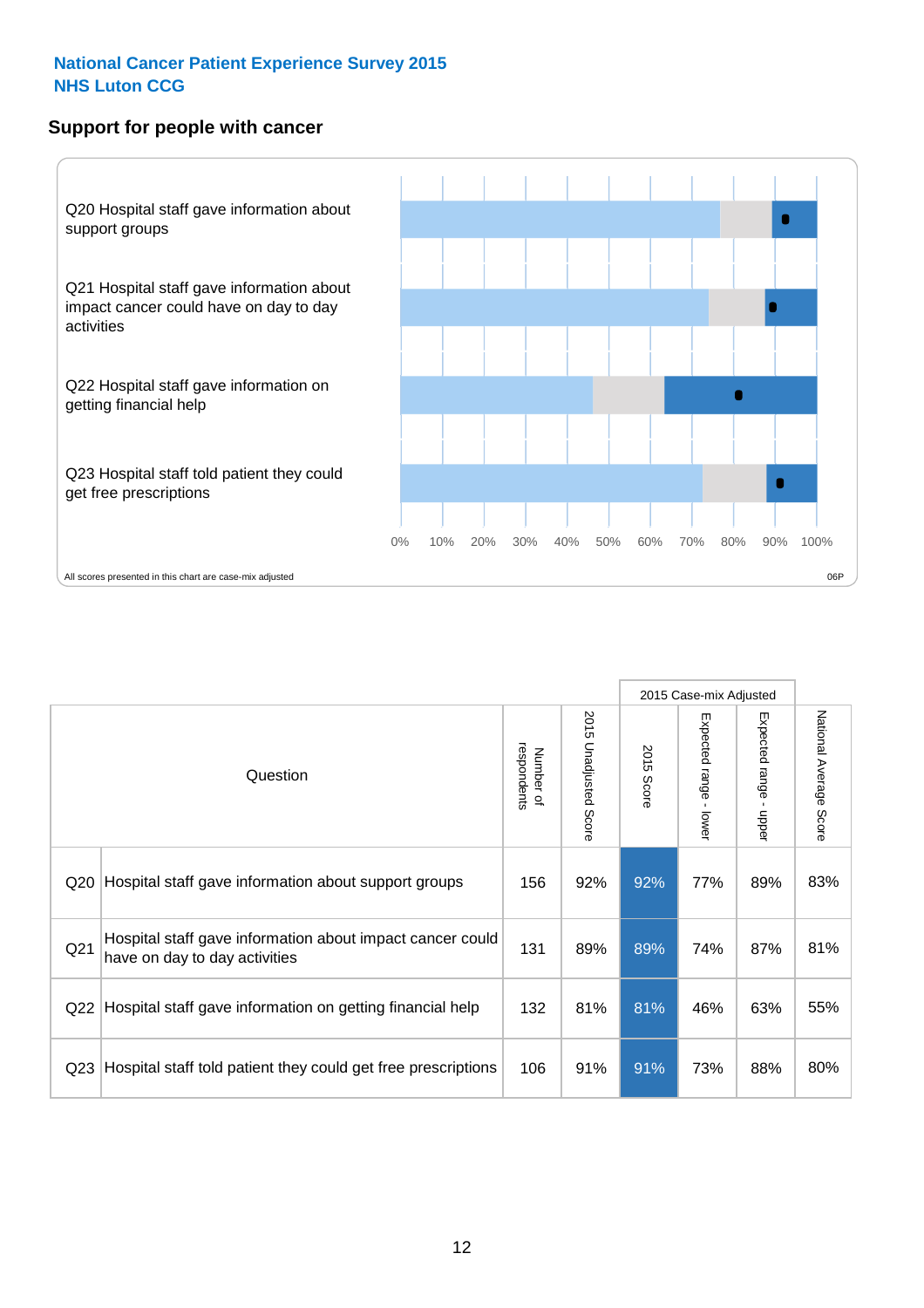# **Operations**



|     |                                                                 |                                         |                             | 2015 Case-mix Adjusted |                            |                           |                              |
|-----|-----------------------------------------------------------------|-----------------------------------------|-----------------------------|------------------------|----------------------------|---------------------------|------------------------------|
|     | Question                                                        | respondents<br>Number<br>$\overline{a}$ | 2015<br>Unadjusted<br>Score | 2015<br>Score          | Expected<br>range<br>lower | Expected<br>range<br>ddoe | National<br>Average<br>Score |
| Q26 | Staff explained how operation had gone in<br>understandable way | 104                                     | 83%                         | 84%                    | 70%                        | 86%                       | 78%                          |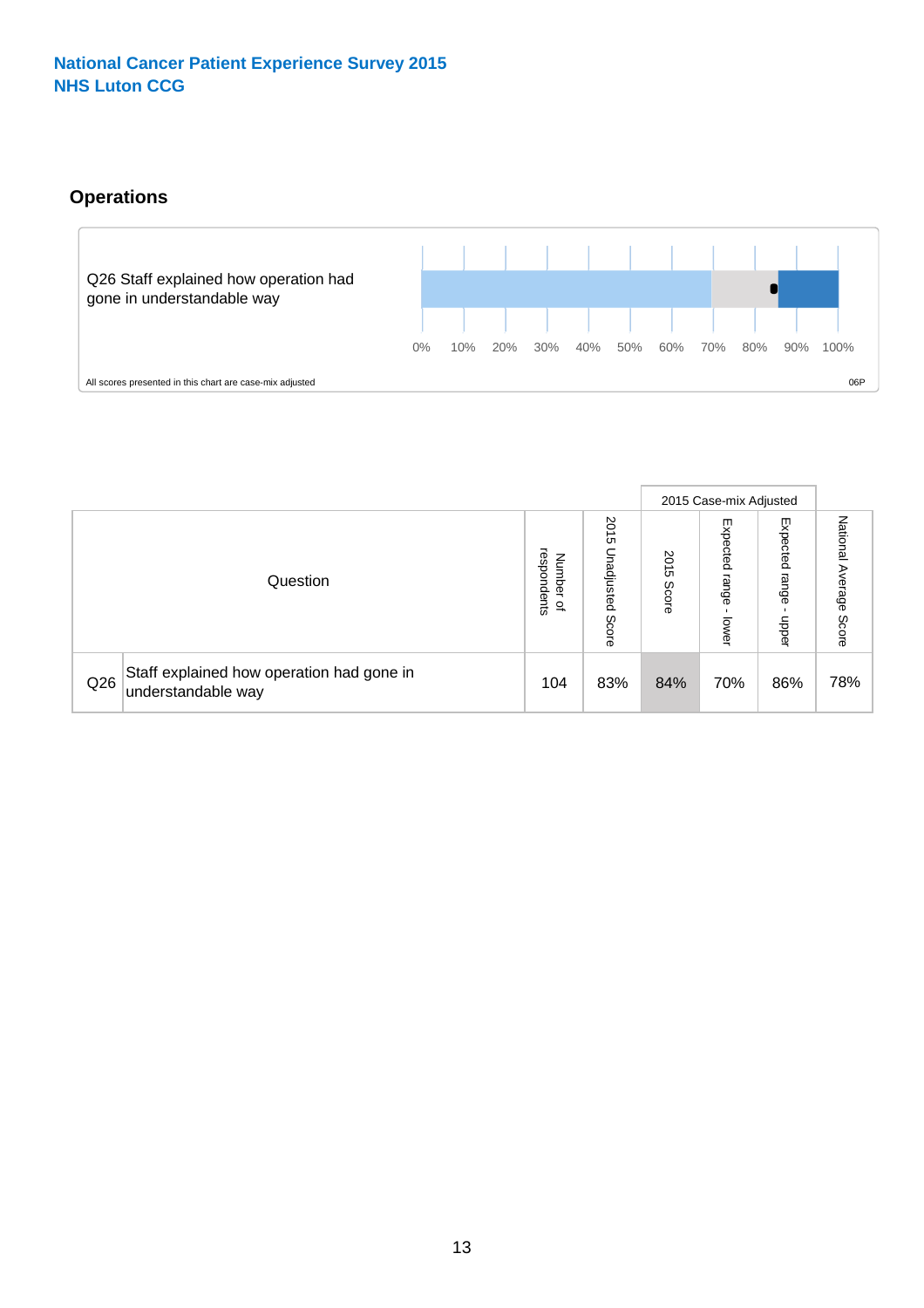# **Hospital care as an inpatient (Part 1 of 3)**



All scores presented in this chart are case-mix adjusted  $06P$ 

|                 |                                                                                           | 2015 Case-mix Adjusted   |                       |                      |                                         |                                           |                        |
|-----------------|-------------------------------------------------------------------------------------------|--------------------------|-----------------------|----------------------|-----------------------------------------|-------------------------------------------|------------------------|
|                 | Question                                                                                  | respondents<br>Number of | 2015 Unadjusted Score | 2015<br><b>Score</b> | Expected range<br>$\mathbf{r}$<br>lower | Expected range<br>$\blacksquare$<br>nbber | National Average Score |
| Q28             | Groups of doctors or nurses did not talk in front of patient<br>as if they were not there | 116                      | 78%                   | 80%                  | 74%                                     | 88%                                       | 81%                    |
| Q29             | Patient had confidence and trust in all doctors treating<br>them                          | 118                      | 87%                   | 88%                  | 77%                                     | 91%                                       | 84%                    |
| Q30             | Patient's family or someone close definitely had<br>opportunity to talk to doctor         | 104                      | 73%                   | 74%                  | 63%                                     | 81%                                       | 72%                    |
| Q <sub>31</sub> | Patient had confidence and trust in all ward nurses                                       | 117                      | 78%                   | 78%                  | 64%                                     | 80%                                       | 72%                    |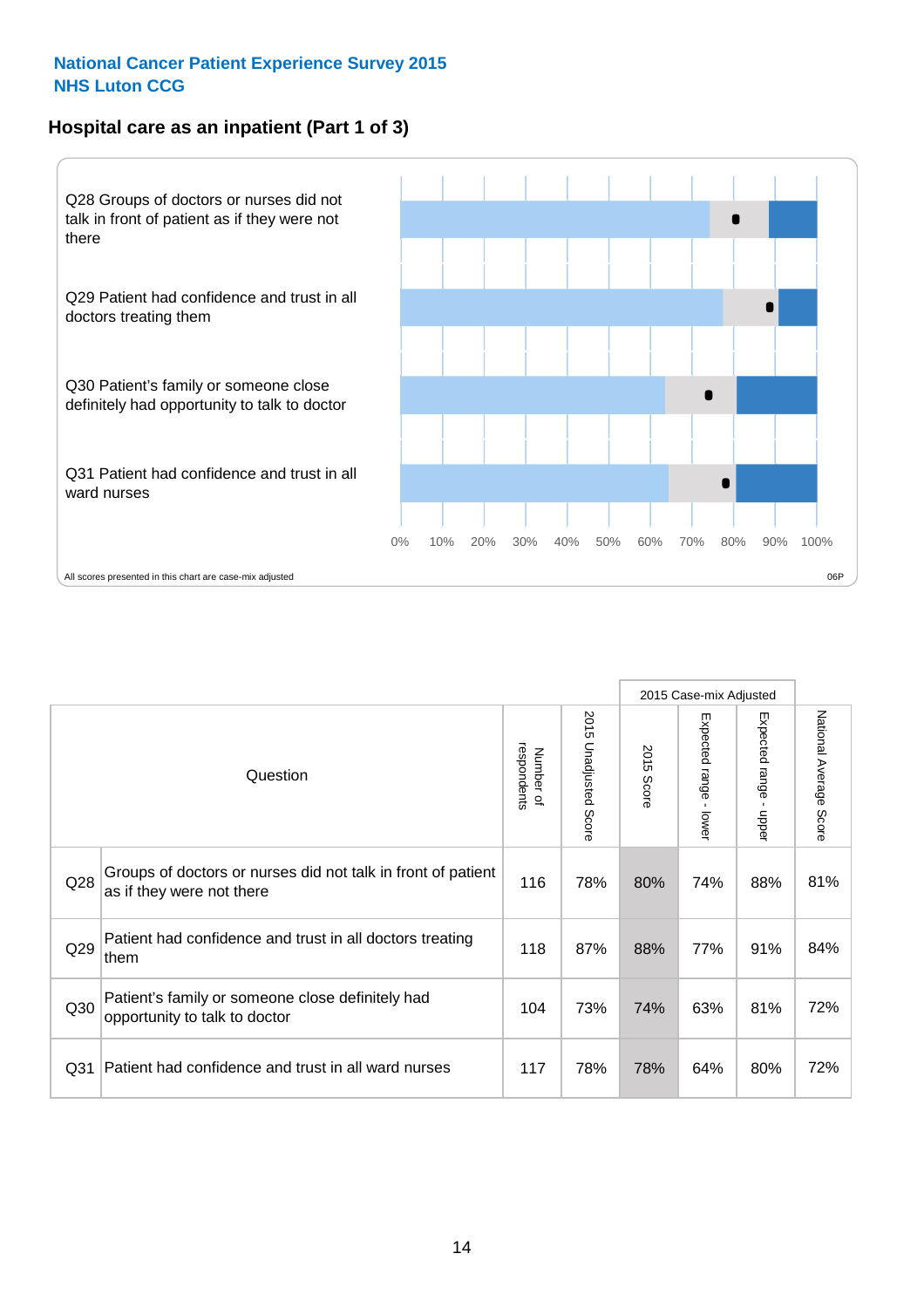# **Hospital care as an inpatient (Part 2 of 3)**



|                 |                                                                         |                          |                       |            | 2015 Case-mix Adjusted |                                           |                        |
|-----------------|-------------------------------------------------------------------------|--------------------------|-----------------------|------------|------------------------|-------------------------------------------|------------------------|
|                 | Question                                                                | respondents<br>Number of | 2015 Unadjusted Score | 2015 Score | Expected range - lower | Expected range<br>$\blacksquare$<br>nbber | National Average Score |
| Q <sub>32</sub> | Always / nearly always enough nurses on duty                            | 116                      | 67%                   | 69%        | 57%                    | 75%                                       | 66%                    |
| Q <sub>33</sub> | All staff asked patient what name they preferred to be<br>called by     | 117                      | 66%                   | 66%        | 55%                    | 78%                                       | 67%                    |
| Q34             | Always given enough privacy when discussing condition<br>or treatment   | 117                      | 85%                   | 86%        | 78%                    | 91%                                       | 85%                    |
| Q35             | Patient was able to discuss worries or fears with staff<br>during visit | 89                       | 51%                   | 51%        | 41%                    | 62%                                       | 52%                    |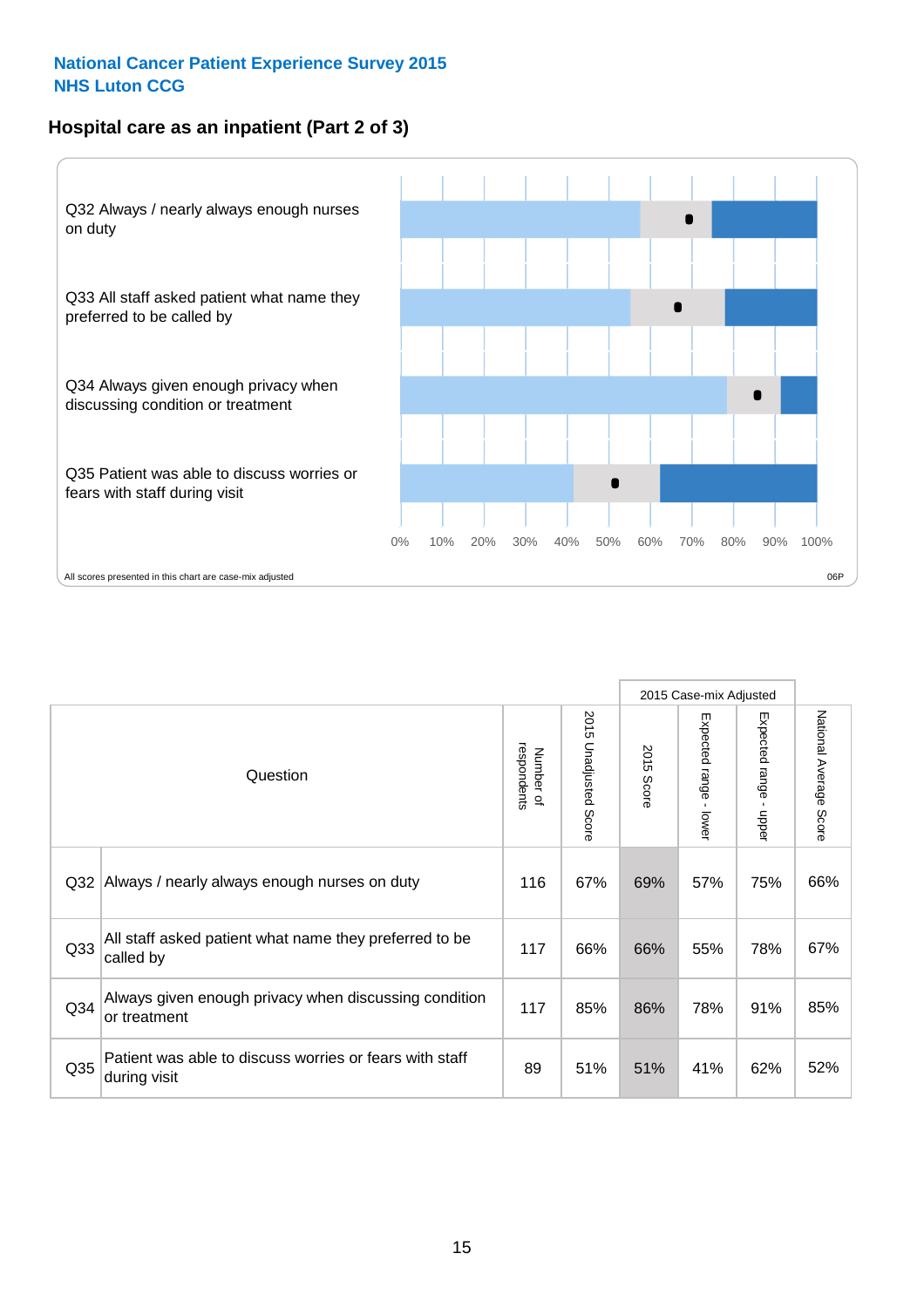# **Hospital care as an inpatient (Part 3 of 3)**



|                 |                                                                                     |                          |                          |               | 2015 Case-mix Adjusted                  |                                           |                        |
|-----------------|-------------------------------------------------------------------------------------|--------------------------|--------------------------|---------------|-----------------------------------------|-------------------------------------------|------------------------|
|                 | Question                                                                            | respondents<br>Number of | 2015<br>Unadjusted Score | 2015<br>Score | Expected range<br>$\mathbf{r}$<br>lower | Expected range<br>$\blacksquare$<br>nbber | National Average Score |
| Q36             | Hospital staff definitely did everything to help control pain                       | 106                      | 82%                      | 83%           | 77%                                     | 91%                                       | 84%                    |
| Q <sub>37</sub> | Always treated with respect and dignity by staff                                    | 115                      | 90%                      | 91%           | 81%                                     | 94%                                       | 87%                    |
| Q38             | Given clear written information about what should / should<br>not do post discharge | 109                      | 90%                      | 90%           | 78%                                     | 91%                                       | 84%                    |
| Q <sub>39</sub> | Staff told patient who to contact if worried post discharge                         | 115                      | 99%                      | 99%           | 89%                                     | 98%                                       | 94%                    |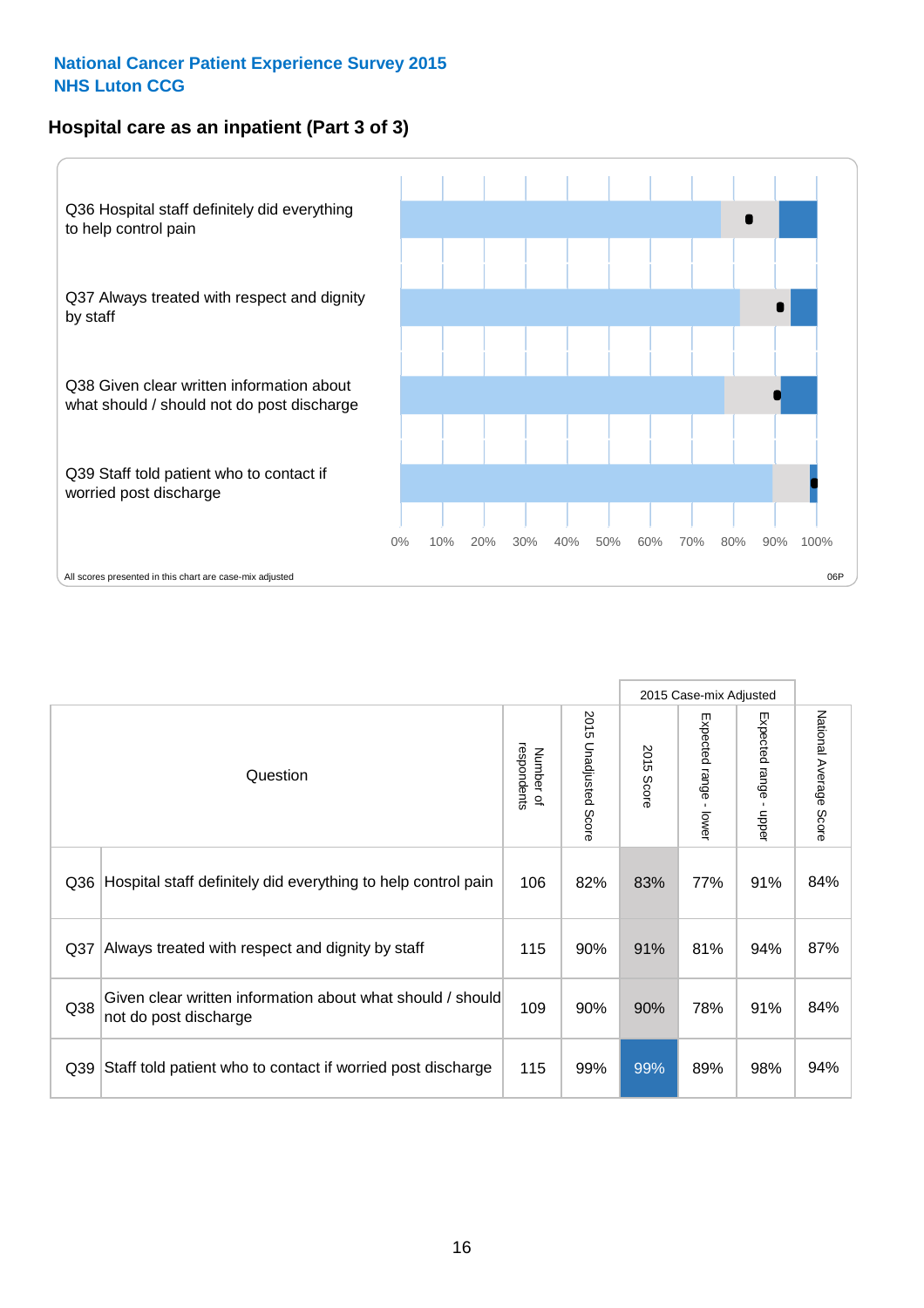# **Hospital care as a day patient / outpatient (Part 1 of 2)**



|     |                                                                                    |                          |                                 |                      | 2015 Case-mix Adjusted                    |                                           |                        |
|-----|------------------------------------------------------------------------------------|--------------------------|---------------------------------|----------------------|-------------------------------------------|-------------------------------------------|------------------------|
|     | Question                                                                           | respondents<br>Number of | 2015<br><b>Unadjusted Score</b> | 2015<br><b>Score</b> | Expected range<br>$\blacksquare$<br>lower | Expected range<br>$\blacksquare$<br>nbber | National Average Score |
| Q41 | Patient was able to discuss worries or fears with staff<br>during visit            | 139                      | 71%                             | 72%                  | 62%                                       | 78%                                       | 70%                    |
| Q42 | Doctor had the right notes and other documentation with<br>them                    | 155                      | 99%                             | 99%                  | 92%                                       | 99%                                       | 96%                    |
| Q44 | Beforehand patient had all information needed about<br>radiotherapy treatment      | 38                       | 89%                             | 90%                  | 75%                                       | 97%                                       | 86%                    |
| Q45 | Patient given understandable information about whether<br>radiotherapy was working | 32                       | 59%                             | 58%                  | 43%                                       | 77%                                       | 60%                    |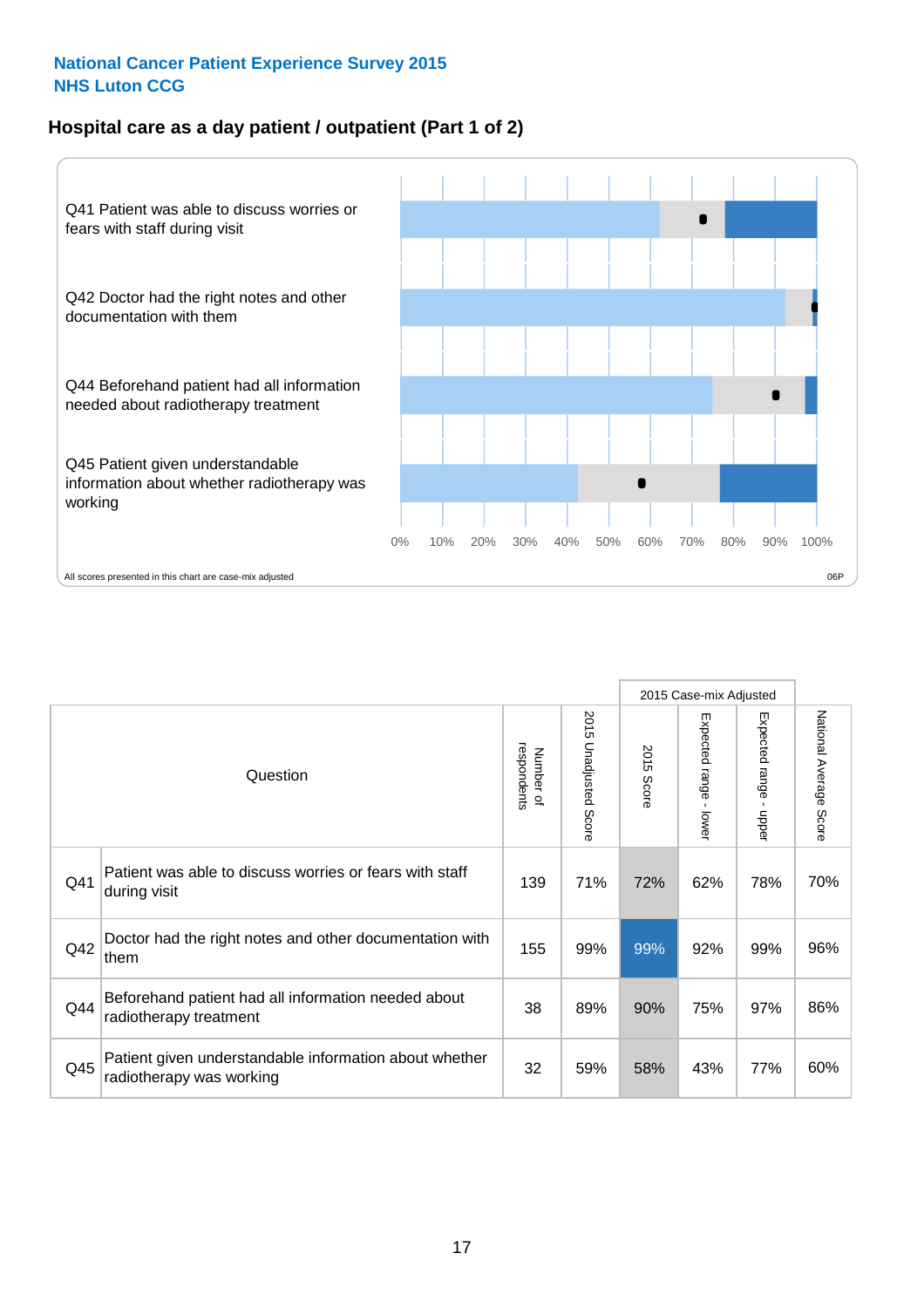# **Hospital care as a day patient / outpatient (Part 2 of 2)**



|     |                                                                                    |                                       |                             | 2015 Case-mix Adjusted |                         |                         |                           |
|-----|------------------------------------------------------------------------------------|---------------------------------------|-----------------------------|------------------------|-------------------------|-------------------------|---------------------------|
|     | Question                                                                           | respondents<br>Number<br>$\mathbf{Q}$ | 2015<br>Unadjusted<br>Score | 2015<br>Score          | Expected range<br>lower | Expected range<br>nbber | National Average<br>Score |
| Q47 | Beforehand patient had all information needed about<br>chemotherapy treatment      | 100                                   | 93%                         | 93%                    | 77%                     | 91%                     | 84%                       |
| Q48 | Patient given understandable information about whether<br>chemotherapy was working | 95                                    | 68%                         | 69%                    | 58%                     | 77%                     | 68%                       |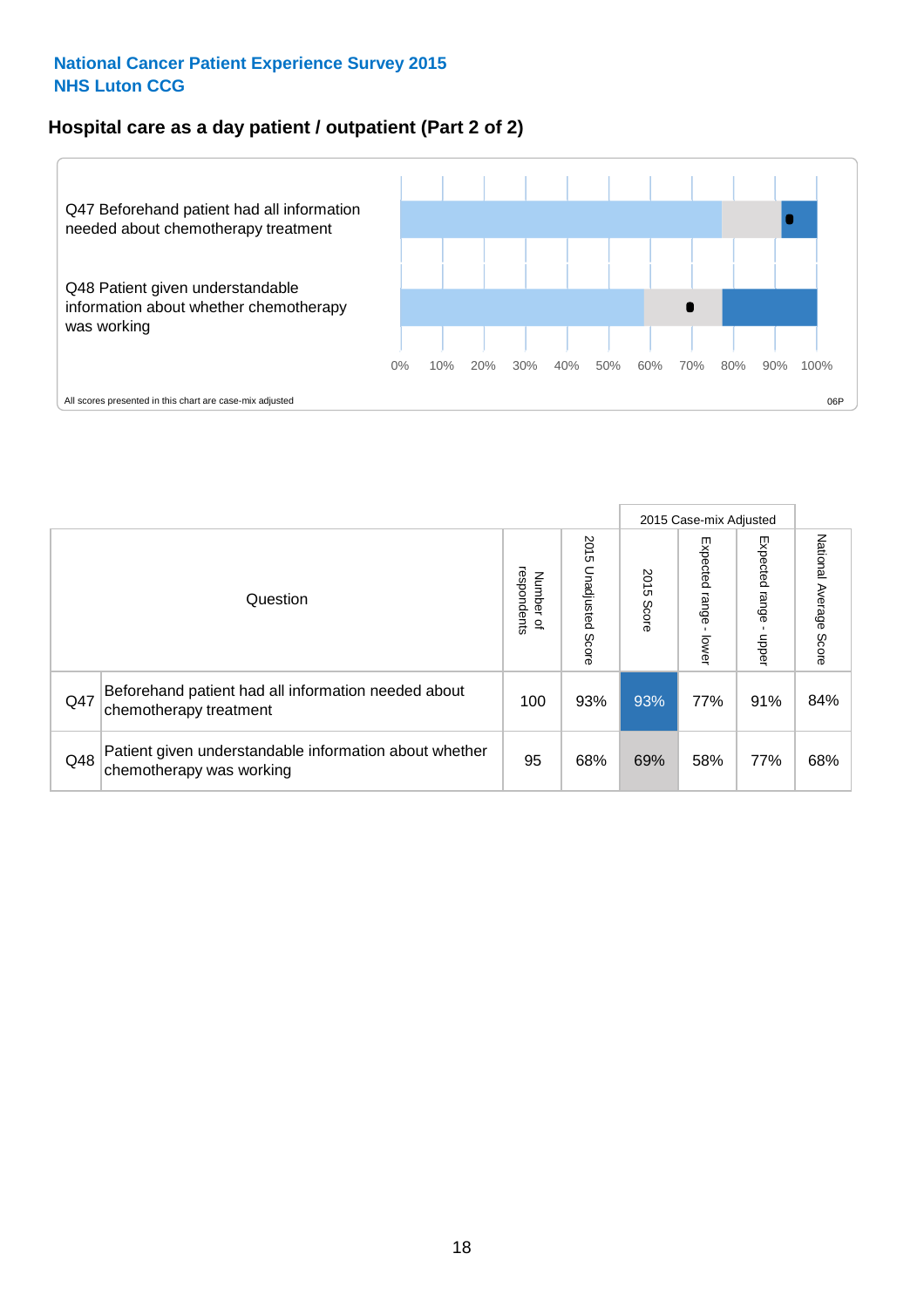#### **Home care and support**



2015 Case-mix Adjusted 2015 Unadjusted Score Expected range - upper National Average Score 2015 Unadjusted Score Expected range - lower National Average Score Expected range - lower Expected range - upper Number of<br>respondents 2015 Score respondents 2015 Score Number of Question Hospital staff gave family or someone close all the  $Q49$  information needed to help with care at home  $Q49$  62% 63% 50% 65% 65% 58% Patient definitely given enough support from health or Q50 social services during treatment 132 | 67% 69% 44% 63% 54% Patient definitely given enough support from health or Q51 social services after treatment<br>
Q51 social services after treatment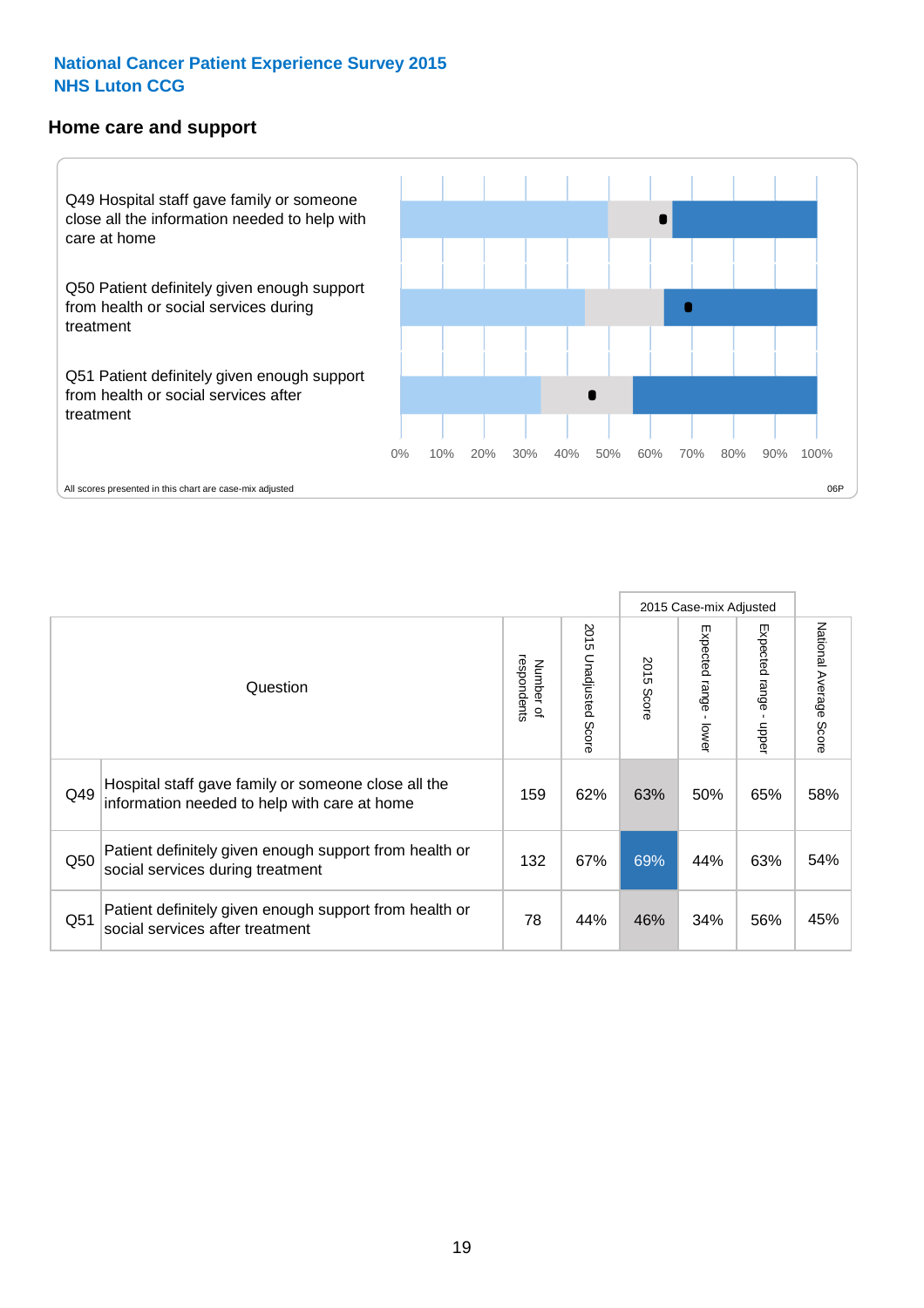# **Care from your general practice**



|     |                                                                           |                                       |                             |               | 2015 Case-mix Adjusted            |                            |                           |
|-----|---------------------------------------------------------------------------|---------------------------------------|-----------------------------|---------------|-----------------------------------|----------------------------|---------------------------|
|     | Question                                                                  | respondents<br>Number<br>$\mathbf{Q}$ | 2015<br>Unadjusted<br>Score | 2015<br>Score | Expected<br><b>Lange</b><br>lower | Expected<br>range<br>doper | National Average<br>Score |
| Q52 | GP given enough information about patient's condition<br>and treatment    | 160                                   | 97%                         | 98%           | 92%                               | 99%                        | 95%                       |
| Q53 | Practice staff definitely did everything they could to<br>support patient | 137                                   | 62%                         | 64%           | 54%                               | 71%                        | 63%                       |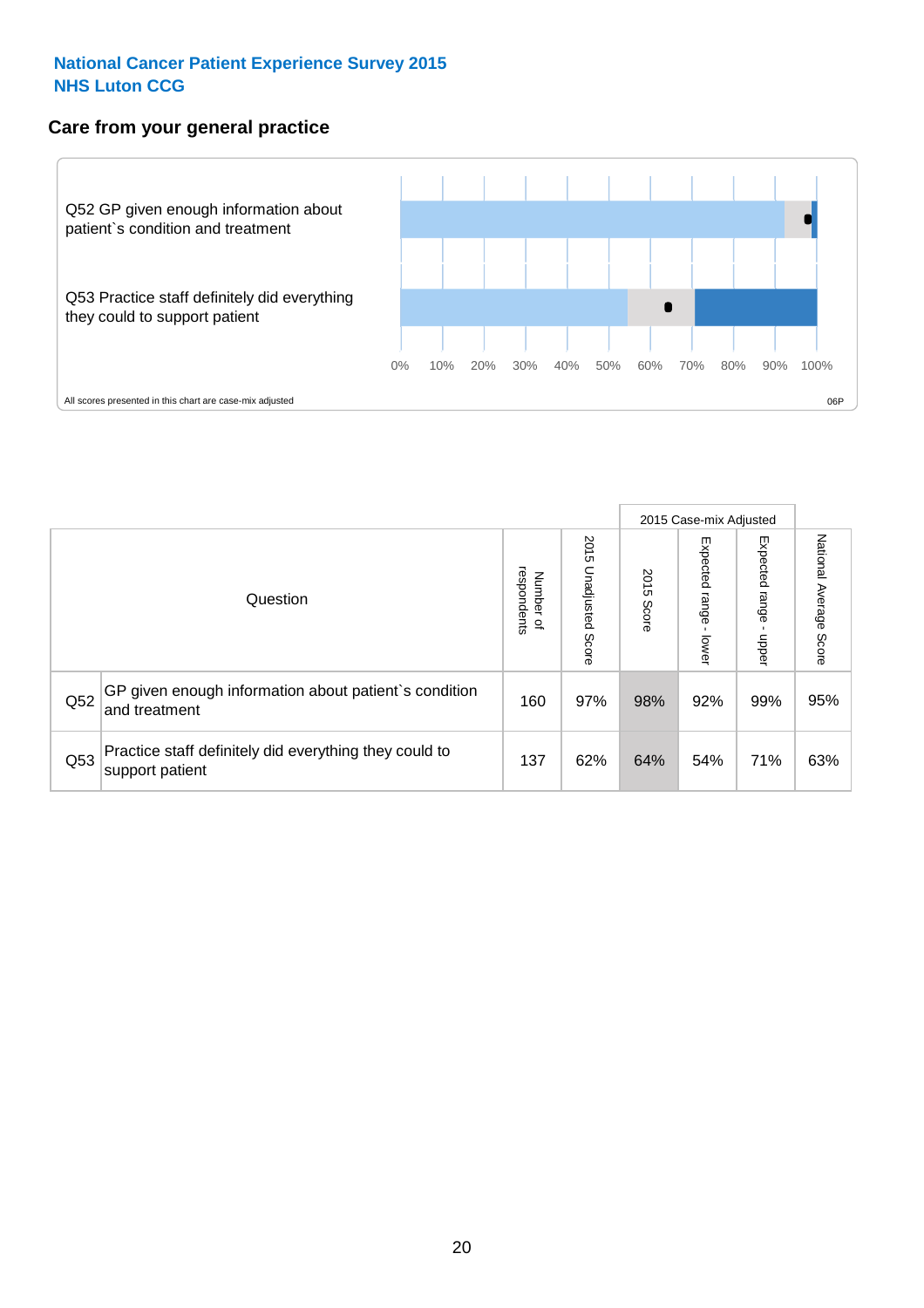# **Your overall NHS care (Part 1 of 2)**



|     |                                                                    |                          |                                 |                      | 2015 Case-mix Adjusted  |                                           |                        |
|-----|--------------------------------------------------------------------|--------------------------|---------------------------------|----------------------|-------------------------|-------------------------------------------|------------------------|
|     | Question                                                           | respondents<br>Number of | 2015<br><b>Unadjusted Score</b> | 2015<br><b>Score</b> | Expected range<br>lower | Expected range<br>$\blacksquare$<br>nbber | National Average Score |
| Q54 | Hospital and community staff always worked well together           | 180                      | 64%                             | 66%                  | 53%                     | 68%                                       | 61%                    |
| Q55 | Patient given a care plan                                          | 143                      | 45%                             | 43%                  | 25%                     | 41%                                       | 33%                    |
| Q56 | Overall the administration of the care was very good /<br>good     | 186                      | 94%                             | 94%                  | 84%                     | 93%                                       | 89%                    |
| Q57 | Length of time for attending clinics and appointments was<br>right | 181                      | 63%                             | 64%                  | 57%                     | 74%                                       | 66%                    |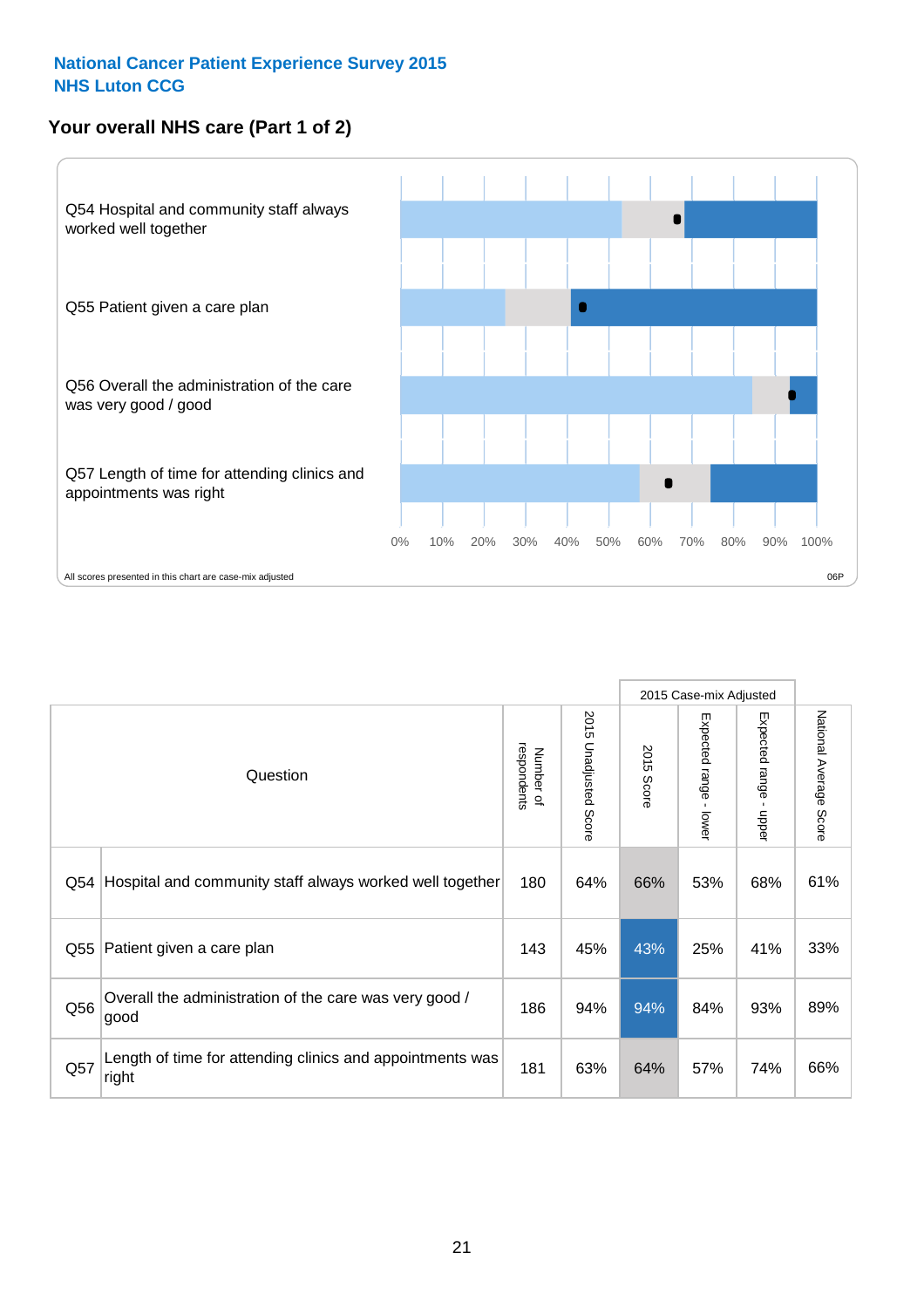# **Your overall NHS care (Part 2 of 2)**



|     |                                                       |                                         |                             | 2015 Case-mix Adjusted |                            |                            |                        |
|-----|-------------------------------------------------------|-----------------------------------------|-----------------------------|------------------------|----------------------------|----------------------------|------------------------|
|     | Question                                              | respondents<br>Number<br>$\overline{a}$ | 2015<br>Jnadjusted<br>Score | 2015<br>Score          | Expected<br>range<br>lower | Expected<br>range<br>doper | National Average Score |
| Q58 | Taking part in cancer research discussed with patient | 172                                     | 33%                         | 32%                    | 20%                        | 37%                        | 28%                    |



|     |                                                                        |                                   |                             |               |                                                           | 2015 Case-mix Adjusted                                |                              |
|-----|------------------------------------------------------------------------|-----------------------------------|-----------------------------|---------------|-----------------------------------------------------------|-------------------------------------------------------|------------------------------|
|     | Question                                                               | respondents<br>Number<br>$\Omega$ | 2015<br>Jnadjusted<br>Score | 2015<br>Score | OWer<br>limit<br>range<br>$\overline{\sigma}$<br>expected | Upper<br>limit<br>range<br>$\overline{a}$<br>expected | National<br>Average<br>Score |
| Q59 | Patient's average rating of care scored from very poor to<br>very good | 181                               | 8.6                         | 8.7           | 8.5                                                       | 8.9                                                   | 8.7                          |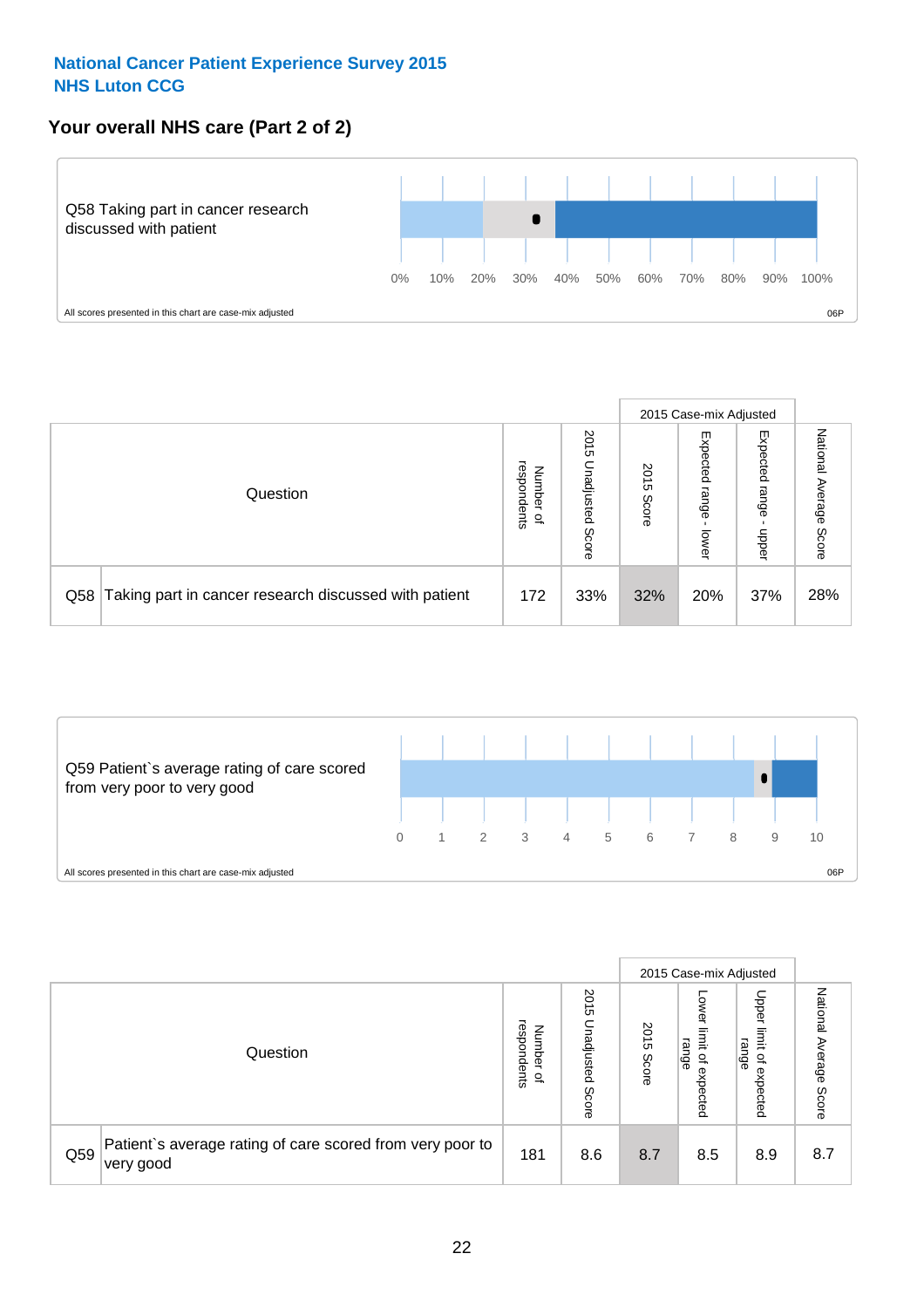# **Comparisons by tumour group for this CCG**

The following tables show the unadjusted CCG and the national percentage scores for each question broken down by tumour group. Where a cell in the table contains an asterisk this indicates that the number of patients in that group was below 21 and too small to display. Where a cell in the table contains "n.a." this indicates that there were no respondents for that tumour group.

# **Seeing your GP**

|                      | Q1. Saw GP once /<br>had to go to hospital | twice before being told | Q2. Patient thought<br>they were seen as<br>soon as necessary |                 |  |
|----------------------|--------------------------------------------|-------------------------|---------------------------------------------------------------|-----------------|--|
| <b>Cancer type</b>   | This CCG <sup>\$</sup>                     | <b>National</b>         | This CCG <sup>\$</sup>                                        | <b>National</b> |  |
| Brain / CNS          | n.a.                                       | 60%                     | n.a.                                                          | 77%             |  |
| <b>Breast</b>        | 86%                                        | 93%                     | 94%                                                           | 88%             |  |
| Colorectal / LGT     | $\star$                                    | 72%                     | 50%                                                           | 80%             |  |
| Gynaecological       | $\star$                                    | 75%                     | $\star$                                                       | 78%             |  |
| Haematological       | 50%                                        | 64%                     | 63%                                                           | 80%             |  |
| <b>Head and Neck</b> | $\star$                                    | 77%                     | $\star$                                                       | 79%             |  |
| Lung                 | $\star$                                    | 69%                     | $\star$                                                       | 83%             |  |
| Prostate             | $\star$                                    | 79%                     | $\star$                                                       | 85%             |  |
| Sarcoma              | $\star$                                    | 64%                     | $\star$                                                       | 69%             |  |
| <b>Skin</b>          | $\star$                                    | 91%                     | $\star$                                                       | 87%             |  |
| <b>Upper Gastro</b>  | $\star$                                    | 70%                     | $\star$                                                       | 78%             |  |
| Urological           | $\star$                                    | 81%                     | $\star$                                                       | 84%             |  |
| Other                | $\star$                                    | 70%                     | 84%                                                           | 78%             |  |
| <b>All Cancers</b>   | 70%                                        | 76%                     | 75%                                                           | 82%             |  |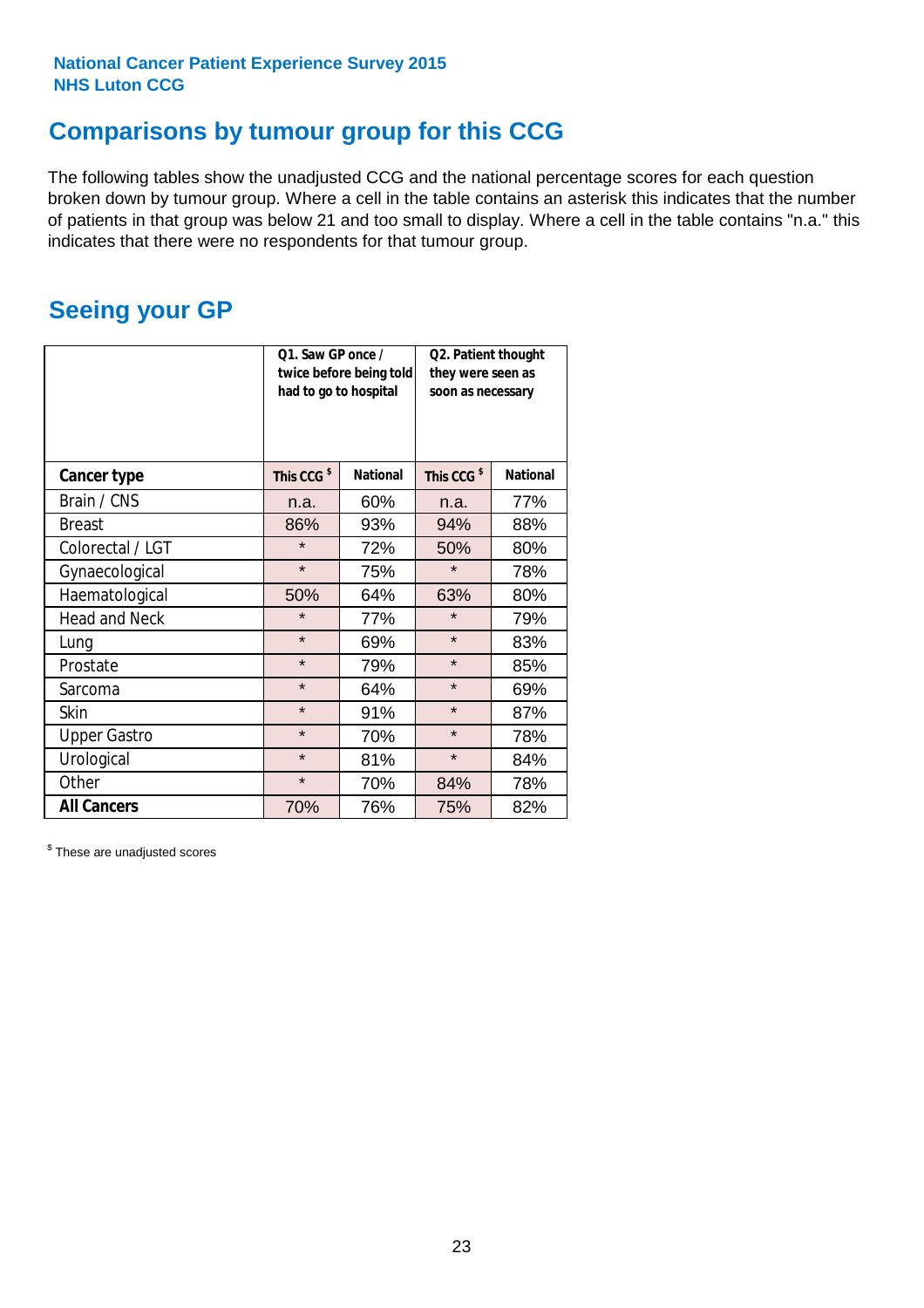# **Diagnostic tests**

|                      | be done was about<br>right | Q6. The length of time<br>waiting for the test to | Q7. Given complete<br>explanation of test<br>results in<br>understandable way |                 |  |
|----------------------|----------------------------|---------------------------------------------------|-------------------------------------------------------------------------------|-----------------|--|
| <b>Cancer type</b>   | This CCG <sup>\$</sup>     | <b>National</b>                                   | This CCG <sup>\$</sup>                                                        | <b>National</b> |  |
| Brain / CNS          | n.a.                       | 87%                                               | n.a.                                                                          | 69%             |  |
| <b>Breast</b>        | 93%                        | 90%                                               | 82%                                                                           | 82%             |  |
| Colorectal / LGT     | 83%                        | 86%                                               | 75%                                                                           | 81%             |  |
| Gynaecological       | $\star$                    | 84%                                               |                                                                               | 76%             |  |
| Haematological       | 66%                        | 87%                                               | 73%                                                                           | 76%             |  |
| <b>Head and Neck</b> | $\star$                    | 84%                                               | $\star$                                                                       | 77%             |  |
| Lung                 | $\star$                    | 87%                                               | $\star$                                                                       | 78%             |  |
| Prostate             | $\star$                    | 85%                                               | $\star$                                                                       | 79%             |  |
| Sarcoma              | $\star$                    | 81%                                               | $\star$                                                                       | 77%             |  |
| Skin                 | $\star$                    | 89%                                               | $\star$                                                                       | 85%             |  |
| <b>Upper Gastro</b>  | $\star$                    | 83%                                               | $\star$                                                                       | 77%             |  |
| Urological           | $\star$                    | 85%                                               | $\star$                                                                       | 78%             |  |
| Other                | $\star$<br>85%             |                                                   | 76%                                                                           | 76%             |  |
| <b>All Cancers</b>   | 84%                        | 87%                                               | 79%                                                                           | 79%             |  |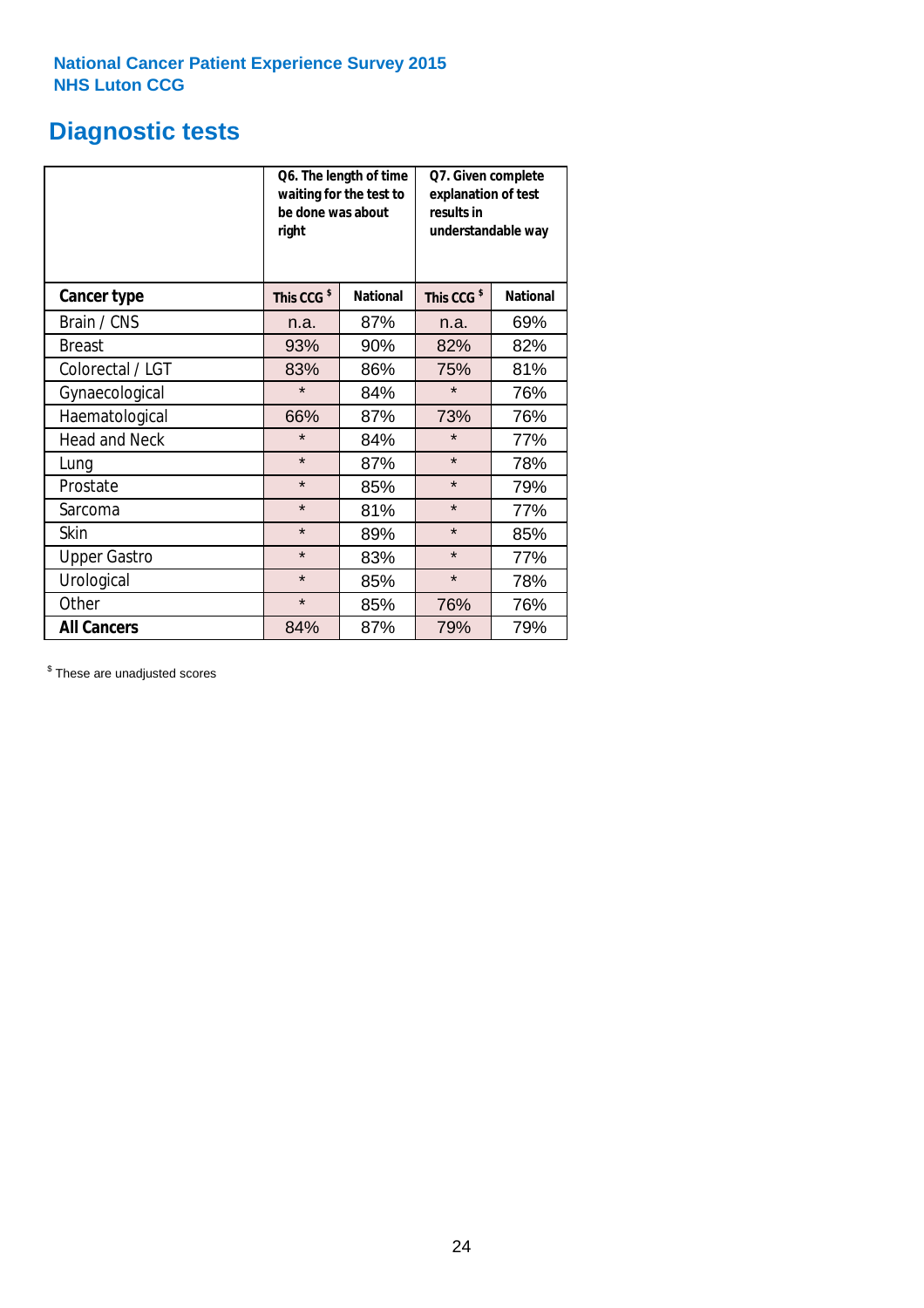# **Finding out what was wrong with you**

|                      | Q8. Patient told they<br>could bring a family<br>member or friend<br>when first told they<br>had cancer |                 | Q9. Patient felt they<br>were told sensitively<br>that they had cancer |                 | Q10. Patient<br>completely understood<br>the explanation of<br>what was wrong |                 | Q11. Patient given<br>easy to understand<br>written information<br>about the type of<br>cancer they had |                 |
|----------------------|---------------------------------------------------------------------------------------------------------|-----------------|------------------------------------------------------------------------|-----------------|-------------------------------------------------------------------------------|-----------------|---------------------------------------------------------------------------------------------------------|-----------------|
| <b>Cancer type</b>   | This CCG <sup>\$</sup>                                                                                  | <b>National</b> | This CCG <sup>\$</sup>                                                 | <b>National</b> | This CCG <sup>\$</sup>                                                        | <b>National</b> | This CCG <sup>\$</sup>                                                                                  | <b>National</b> |
| Brain / CNS          | n.a.                                                                                                    | 85%             | n.a.                                                                   | 79%             | n.a.                                                                          | 60%             | n.a.                                                                                                    | 62%             |
| <b>Breast</b>        | 92%                                                                                                     | 83%             | 97%                                                                    | 88%             | 77%                                                                           | 78%             | 67%                                                                                                     | 76%             |
| Colorectal / LGT     | 67%                                                                                                     | 83%             | 75%                                                                    | 85%             | 67%                                                                           | 79%             | 71%                                                                                                     | 71%             |
| Gynaecological       | $\star$                                                                                                 | 75%             | $\star$                                                                | 83%             | $\star$                                                                       | 73%             | $\star$                                                                                                 | 69%             |
| Haematological       | 78%                                                                                                     | 75%             | 85%                                                                    | 83%             | 49%                                                                           | 60%             | 69%                                                                                                     | 74%             |
| <b>Head and Neck</b> | $\star$                                                                                                 | 73%             | $\star$                                                                | 85%             | $\star$                                                                       | 75%             | $\star$                                                                                                 | 61%             |
| Lung                 | $\star$                                                                                                 | 80%             | $\star$                                                                | 83%             | $\star$                                                                       | 75%             | $\star$                                                                                                 | 66%             |
| Prostate             | $\star$                                                                                                 | 80%             | $\star$                                                                | 84%             | $\star$                                                                       | 78%             | $\star$                                                                                                 | 80%             |
| Sarcoma              | $\star$                                                                                                 | 77%             | $\star$                                                                | 82%             | $\star$                                                                       | 63%             | $\star$                                                                                                 | 61%             |
| Skin                 | $\star$                                                                                                 | 71%             | $\star$                                                                | 90%             | $\star$                                                                       | 83%             | $\star$                                                                                                 | 84%             |
| <b>Upper Gastro</b>  | $\star$                                                                                                 | 79%             | $\star$                                                                | 79%             | $\star$                                                                       | 72%             | $\star$                                                                                                 | 64%             |
| Urological           | $\star$                                                                                                 | 74%             | $\star$                                                                | 82%             | $\star$                                                                       | 76%             | $\star$                                                                                                 | 71%             |
| Other                | $\star$                                                                                                 | 77%             | 92%                                                                    | 82%             | 88%                                                                           | 72%             | $\star$                                                                                                 | 61%             |
| <b>All Cancers</b>   | 77%                                                                                                     | 79%             | 86%                                                                    | 84%             | 70%                                                                           | 73%             | 72%                                                                                                     | 72%             |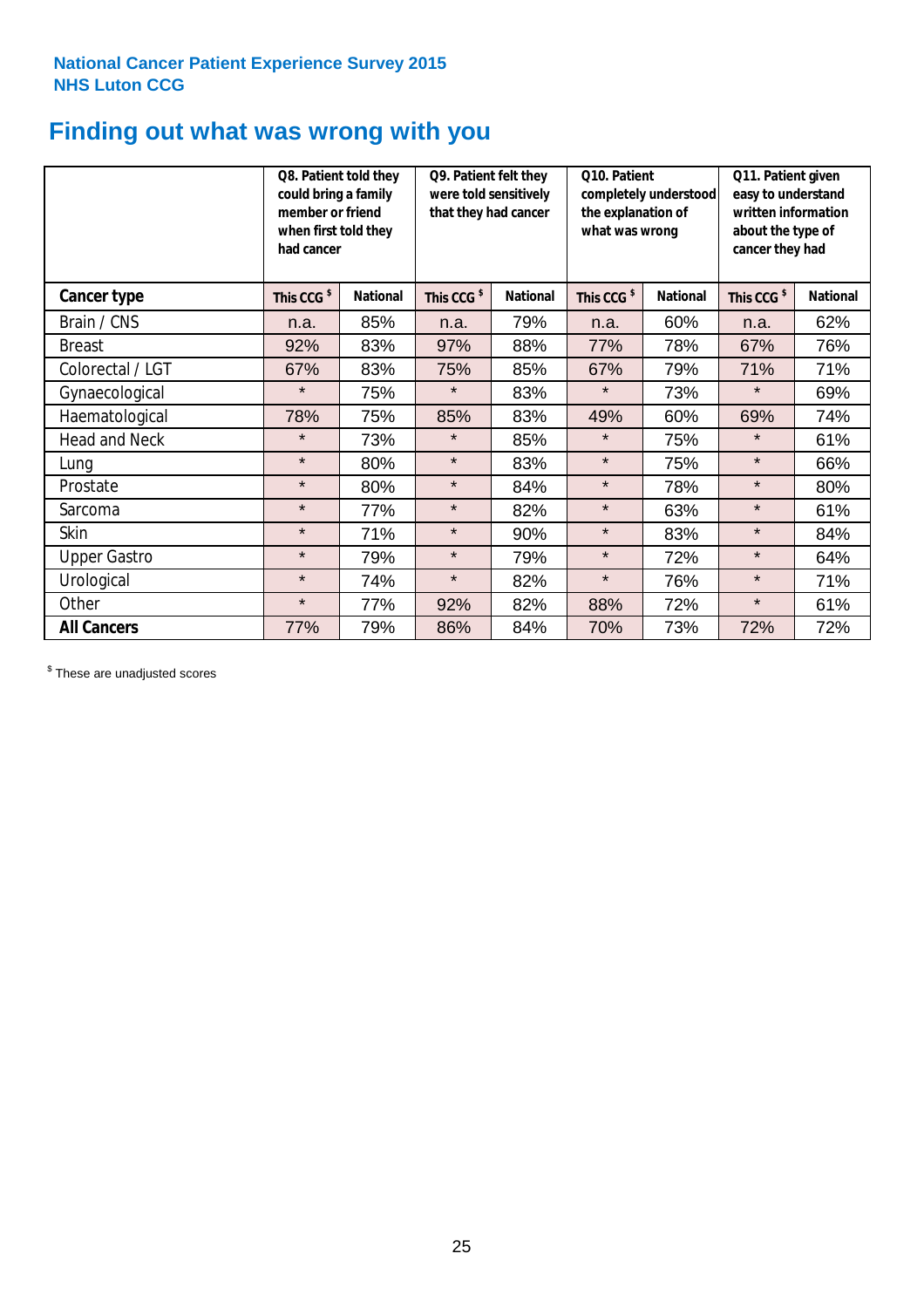# **Deciding the best treatment for you**

|                      | 012. Patient felt that<br>treatment options<br>were completely<br>explained |                 | O13. Possible side<br>understandable way | effects explained in an | Q14. Patient given<br>practical advice and<br>support in dealing with<br>side effects of<br>treatment |                 |  |
|----------------------|-----------------------------------------------------------------------------|-----------------|------------------------------------------|-------------------------|-------------------------------------------------------------------------------------------------------|-----------------|--|
| <b>Cancer type</b>   | This CCG <sup>\$</sup>                                                      | <b>National</b> | This CCG <sup>\$</sup>                   | <b>National</b>         | This CCG <sup>\$</sup>                                                                                | <b>National</b> |  |
| Brain / CNS          | n.a.                                                                        | 80%             | n.a.                                     | 71%                     | n.a.                                                                                                  | 62%             |  |
| <b>Breast</b>        | 96%                                                                         | 84%             | 90%                                      | 76%                     | 87%                                                                                                   | 69%             |  |
| Colorectal / LGT     | $\star$                                                                     | 85%             | 79%                                      | 75%                     | 75%                                                                                                   | 68%             |  |
| Gynaecological       | $\star$                                                                     | 84%             | $\star$                                  | 76%                     | $\star$                                                                                               | 68%             |  |
| Haematological       | 68%                                                                         | 81%             | 64%                                      | 69%                     | 58%                                                                                                   | 65%             |  |
| <b>Head and Neck</b> | $\star$                                                                     | 85%             | $\star$                                  | 72%                     | $\star$                                                                                               | 67%             |  |
| Lung                 | $\star$                                                                     | 84%             | $\star$                                  | 74%                     | $\star$                                                                                               | 69%             |  |
| Prostate             | $\star$                                                                     | 80%             | $\star$                                  | 71%                     | $\star$                                                                                               | 61%             |  |
| Sarcoma              | $\star$                                                                     | 82%             | $\star$                                  | 75%                     | $\star$                                                                                               | 66%             |  |
| Skin                 | $\star$                                                                     | 88%             | $\star$                                  | 75%                     | $\star$                                                                                               | 74%             |  |
| <b>Upper Gastro</b>  | $\star$                                                                     | 83%             | $\star$                                  | 72%                     | $\star$                                                                                               | 66%             |  |
| Urological           | $\star$                                                                     | 80%             | $\star$                                  | 69%                     | $\star$                                                                                               | 61%             |  |
| Other                | 87%                                                                         | 80%             | 88%                                      | 72%                     | 74%                                                                                                   | 64%             |  |
| <b>All Cancers</b>   | 81%                                                                         | 83%             | 78%                                      | 73%                     | 71%                                                                                                   | 66%             |  |

|                      | in the future          | Q15. Patient definitely<br>told about side effects<br>that could affect them | Q16. Patient definitely<br>involved in decisions<br>about care and<br>treatment |                 |  |
|----------------------|------------------------|------------------------------------------------------------------------------|---------------------------------------------------------------------------------|-----------------|--|
| <b>Cancer type</b>   | This CCG <sup>\$</sup> | <b>National</b>                                                              | This CCG <sup>\$</sup>                                                          | <b>National</b> |  |
| Brain / CNS          | n.a.                   | 56%                                                                          | n.a.                                                                            | 74%             |  |
| <b>Breast</b>        | 69%                    | 55%                                                                          | 87%                                                                             | 79%             |  |
| Colorectal / LGT     | 57%                    | 56%                                                                          | 67%                                                                             | 79%             |  |
| Gynaecological       | $\star$<br>54%         |                                                                              | $\star$                                                                         | 76%             |  |
| Haematological       | 31%                    | 50%                                                                          | 55%                                                                             | 77%             |  |
| <b>Head and Neck</b> | $\star$                | 58%                                                                          | $\star$                                                                         | 76%             |  |
| Lung                 | $\star$                | 54%                                                                          | $\star$                                                                         | 78%             |  |
| Prostate             | $\star$                | 63%                                                                          | $\star$                                                                         | 79%             |  |
| Sarcoma              | $\star$                | 54%                                                                          | $\star$                                                                         | 77%             |  |
| Skin                 | $\star$                | 66%                                                                          | $\star$                                                                         | 86%             |  |
| <b>Upper Gastro</b>  | $\star$                | 53%                                                                          | $\star$                                                                         | 77%             |  |
| Urological           | $\star$                | 52%                                                                          | $\star$                                                                         | 75%             |  |
| Other                | 63%                    | 51%                                                                          | 84%                                                                             | 75%             |  |
| <b>All Cancers</b>   | 57%                    | 54%                                                                          | 77%                                                                             | 78%             |  |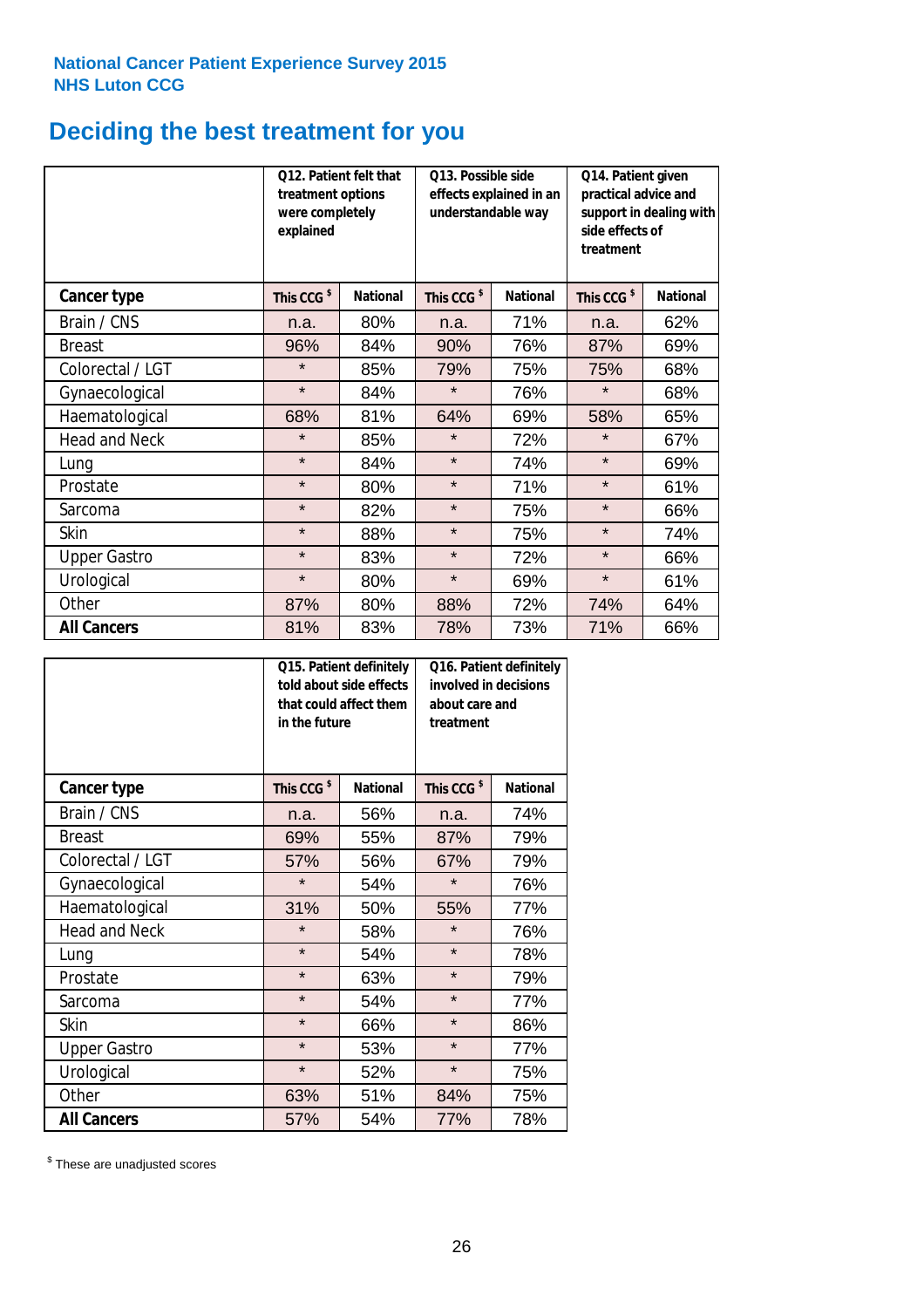# **Clinical Nurse Specialist**

|                      | would support them<br>through their<br>treatment | Q17. Patient given the<br>name of the CNS who | Q18. Patient found it<br>easy to contact their<br><b>CNS</b> |                 | <b>Q19. Get</b><br>understandable<br>answers to important<br>questions all or most<br>of the time |                 |
|----------------------|--------------------------------------------------|-----------------------------------------------|--------------------------------------------------------------|-----------------|---------------------------------------------------------------------------------------------------|-----------------|
| <b>Cancer type</b>   | This CCG <sup>\$</sup>                           | <b>National</b>                               | This CCG <sup>\$</sup>                                       | <b>National</b> | This CCG <sup>\$</sup>                                                                            | <b>National</b> |
| Brain / CNS          | n.a.                                             | 95%                                           | n.a.                                                         | 84%             | n.a.                                                                                              | 85%             |
| <b>Breast</b>        | 100%                                             | 94%                                           | 100%                                                         | 85%             | 93%                                                                                               | 88%             |
| Colorectal / LGT     | 96%                                              | 91%                                           | 87%                                                          | 88%             | 87%                                                                                               | 90%             |
| Gynaecological       | $\star$                                          | 93%                                           | $\star$                                                      | 86%             | $\star$                                                                                           | 87%             |
| Haematological       | 97%                                              | 89%                                           | 89%                                                          | 89%             | 76%                                                                                               | 90%             |
| <b>Head and Neck</b> | $\star$                                          | 88%                                           | $\star$                                                      | 86%             | $\star$                                                                                           | 88%             |
| Lung                 | $\star$                                          | 93%                                           | $\star$                                                      | 89%             | $\star$                                                                                           | 89%             |
| Prostate             | $\star$                                          | 89%                                           | $\star$                                                      | 83%             | $\star$                                                                                           | 88%             |
| Sarcoma              | $\star$                                          | 87%                                           | $\star$                                                      | 86%             | $\star$                                                                                           | 88%             |
| Skin                 | $\star$                                          | 88%                                           | $\star$                                                      | 90%             | $\star$                                                                                           | 92%             |
| <b>Upper Gastro</b>  | $\star$                                          | 92%                                           | $\star$                                                      | 87%             | $\star$                                                                                           | 88%             |
| Urological           | $\star$                                          | 80%                                           | $\star$                                                      | 85%             | $\star$                                                                                           | 88%             |
| Other                | 96%                                              | 86%                                           | 86%                                                          | 86%             | 95%                                                                                               | 87%             |
| <b>All Cancers</b>   | 97%                                              | 90%                                           | 91%                                                          | 87%             | 87%                                                                                               | 88%             |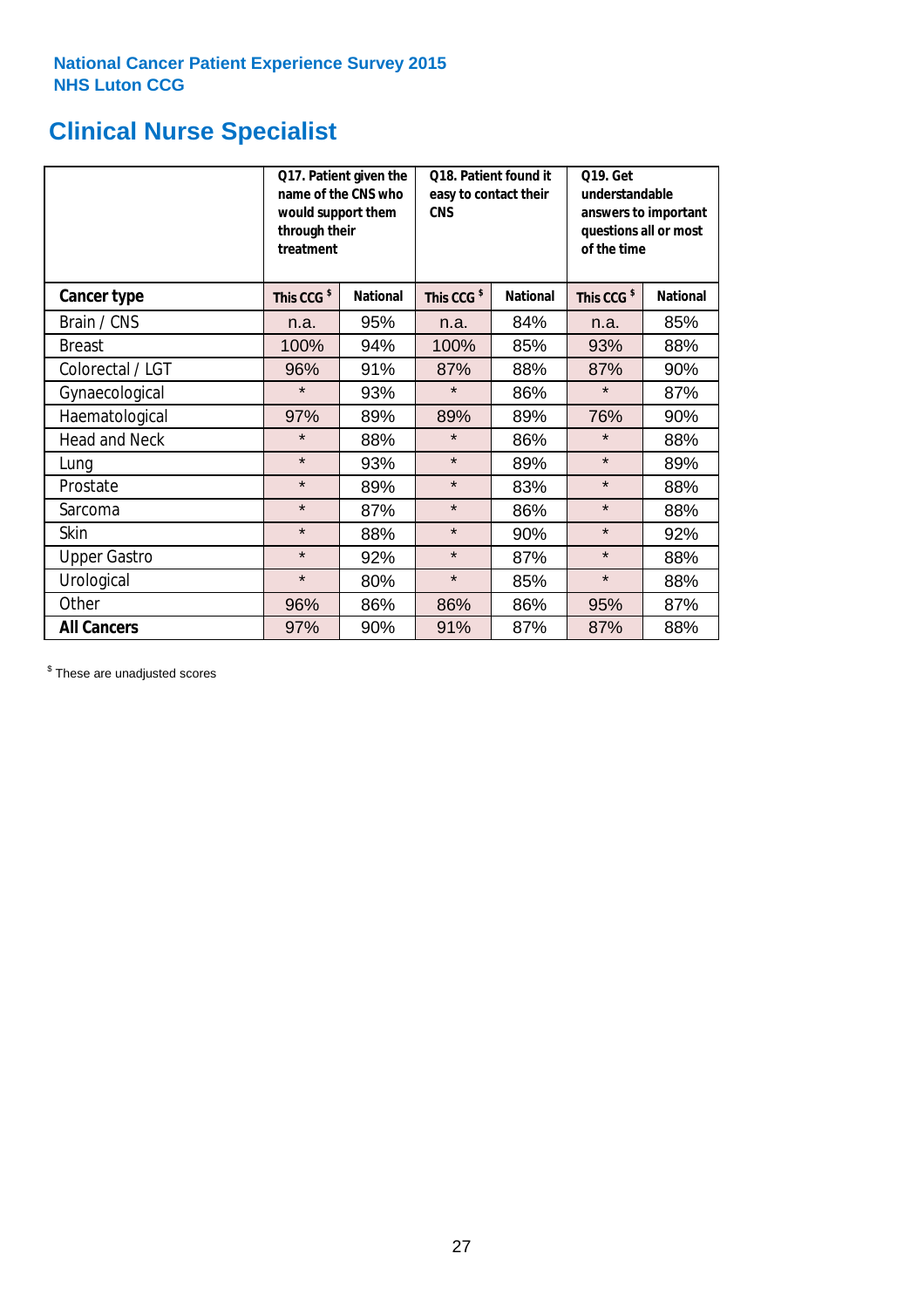# **Support for people with cancer**

|                      | gave information       | Q20. Hospital staff<br>Q21. Hospital staff<br>gave information<br>about support groups<br>about impact cancer<br>could have on day to<br>day activities |                        |                 | Q22. Hospital staff<br>gave information on<br>getting financial help |                 | Q23. Hospital staff told<br>patient they could get<br>free prescriptions |                 |
|----------------------|------------------------|---------------------------------------------------------------------------------------------------------------------------------------------------------|------------------------|-----------------|----------------------------------------------------------------------|-----------------|--------------------------------------------------------------------------|-----------------|
| <b>Cancer type</b>   | This CCG <sup>\$</sup> | <b>National</b>                                                                                                                                         | This CCG <sup>\$</sup> | <b>National</b> | This CCG <sup>\$</sup>                                               | <b>National</b> | This CCG <sup>\$</sup>                                                   | <b>National</b> |
| Brain / CNS          | n.a.                   | 85%                                                                                                                                                     | n.a.                   | 80%             | n.a.                                                                 | 72%             | n.a.                                                                     | 79%             |
| <b>Breast</b>        | 100%                   | 88%                                                                                                                                                     | 93%                    | 85%             | 93%                                                                  | 60%             | 100%                                                                     | 80%             |
| Colorectal / LGT     | 96%                    | 82%                                                                                                                                                     | 82%                    | 82%             | $\star$                                                              | 52%             | $\star$                                                                  | 83%             |
| Gynaecological       | $\star$                | 83%                                                                                                                                                     | $\star$                | 81%             | $\star$                                                              | 58%             | $\star$                                                                  | 76%             |
| Haematological       | 88%                    | 82%                                                                                                                                                     | 89%                    | 82%             | 70%                                                                  | 56%             | 90%                                                                      | 86%             |
| <b>Head and Neck</b> | $\star$                | 83%                                                                                                                                                     | $\star$                | 80%             | $^\star$                                                             | 55%             | $\star$                                                                  | 80%             |
| Lung                 | $\star$                | 82%                                                                                                                                                     | $\star$                | 80%             | $\star$                                                              | 68%             | $\star$                                                                  | 85%             |
| Prostate             | $\star$                | 85%                                                                                                                                                     | $\star$                | 81%             | $\star$                                                              | 41%             | $\star$                                                                  | 76%             |
| Sarcoma              | n.a.                   | 82%                                                                                                                                                     | n.a.                   | 80%             | n.a.                                                                 | 57%             | n.a.                                                                     | 75%             |
| Skin                 | $\star$                | 85%                                                                                                                                                     | $\star$                | 85%             | $\star$                                                              | 51%             | $\star$                                                                  | 65%             |
| <b>Upper Gastro</b>  | $\star$                | 82%                                                                                                                                                     | $\star$                | 78%             | $\star$                                                              | 57%             | $\star$                                                                  | 83%             |
| Urological           | $\star$                | 71%                                                                                                                                                     | $\star$                | 70%             | $\star$                                                              | 33%             | $\star$                                                                  | 69%             |
| Other                | $\star$                | 80%                                                                                                                                                     | $\star$                | 77%             | 82%                                                                  | 53%             | $\star$                                                                  | 79%             |
| <b>All Cancers</b>   | 92%                    | 83%                                                                                                                                                     | 89%                    | 81%             | 81%                                                                  | 55%             | 91%                                                                      | 80%             |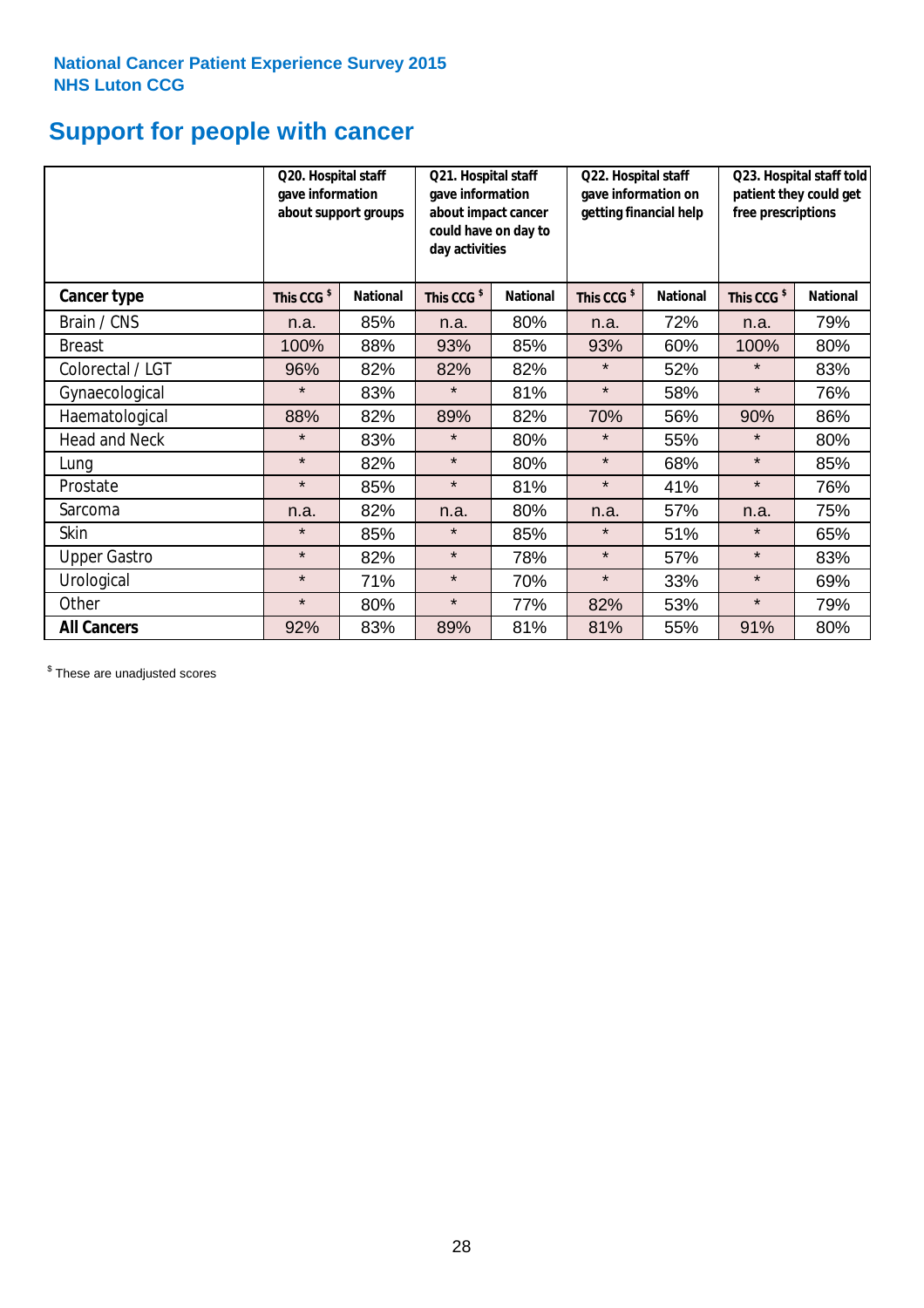# **Operations**

|                      | Q26. Staff explained<br>how operation had<br>gone in<br>understandable way |                 |  |  |
|----------------------|----------------------------------------------------------------------------|-----------------|--|--|
| <b>Cancer type</b>   | This CCG <sup>\$</sup>                                                     | <b>National</b> |  |  |
| Brain / CNS          | n.a.                                                                       | 75%             |  |  |
| <b>Breast</b>        | 81%                                                                        | 77%             |  |  |
| Colorectal / LGT     | $\star$                                                                    | 81%             |  |  |
| Gynaecological       | $\star$                                                                    | 79%             |  |  |
| Haematological       | $\star$<br>75%                                                             |                 |  |  |
| <b>Head and Neck</b> | $\star$                                                                    | 77%             |  |  |
| Lung                 | $\star$                                                                    | 76%             |  |  |
| Prostate             | $\star$                                                                    | 76%             |  |  |
| Sarcoma              | $\star$                                                                    | 80%             |  |  |
| Skin                 | $\star$                                                                    | 84%             |  |  |
| <b>Upper Gastro</b>  | $\star$                                                                    | 81%             |  |  |
| Urological           | $\star$                                                                    | 74%             |  |  |
| Other                | $\star$<br>78%                                                             |                 |  |  |
| <b>All Cancers</b>   | 83%                                                                        | 78%             |  |  |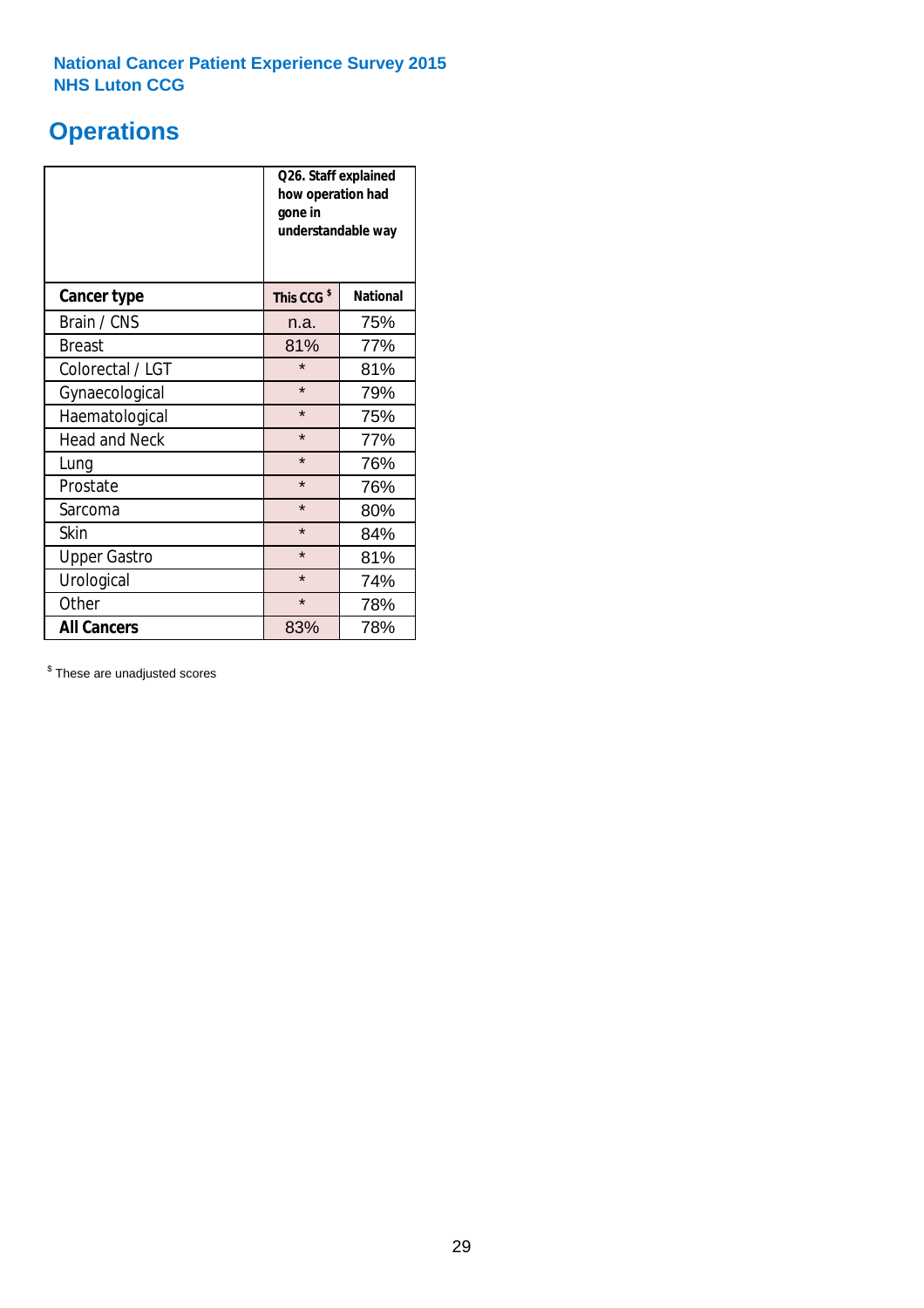# **Hospital care as an inpatient (Part 1 of 2)**

|                      | or nurses did not talk<br>they were not there | Q28. Groups of doctors<br>in front of patient as if | Q29. Patient had<br>confidence and trust in<br>all doctors treating<br>them |                 | Q30. Patient's family<br>or someone close<br>definitely had<br>opportunity to talk to<br>doctor |                 | Q31. Patient had<br>confidence and trust in I<br>all ward nurses |                 |
|----------------------|-----------------------------------------------|-----------------------------------------------------|-----------------------------------------------------------------------------|-----------------|-------------------------------------------------------------------------------------------------|-----------------|------------------------------------------------------------------|-----------------|
| Cancer type          | This CCG <sup>\$</sup>                        | <b>National</b>                                     | This CCG <sup>\$</sup>                                                      | <b>National</b> | This CCG <sup>\$</sup>                                                                          | <b>National</b> | This CCG <sup>\$</sup>                                           | <b>National</b> |
| Brain / CNS          | n.a.                                          | 68%                                                 | n.a.                                                                        | 78%             | n.a.                                                                                            | 65%             | n.a.                                                             | 67%             |
| <b>Breast</b>        | 80%                                           | 89%                                                 | 92%                                                                         | 86%             | 73%                                                                                             | 73%             | 71%                                                              | 74%             |
| Colorectal / LGT     | $\star$                                       | 75%                                                 | $\star$                                                                     | 85%             | $\star$                                                                                         | 72%             | $\star$                                                          | 68%             |
| Gynaecological       | $\star$                                       | 84%                                                 | $\star$                                                                     | 86%             | $\star$                                                                                         | 71%             | $\star$                                                          | 69%             |
| Haematological       | $\star$                                       | 80%                                                 | $\star$                                                                     | 81%             | $\star$                                                                                         | 75%             | $\star$                                                          | 73%             |
| <b>Head and Neck</b> | $\star$                                       | 79%                                                 | $\star$                                                                     | 85%             | $\star$                                                                                         | 73%             | $\star$                                                          | 72%             |
| Lung                 | $\star$                                       | 75%                                                 | $\star$                                                                     | 82%             | $\star$                                                                                         | 71%             | $\star$                                                          | 73%             |
| Prostate             | $\star$                                       | 84%                                                 | $\star$                                                                     | 87%             | $\star$                                                                                         | 72%             | $\star$                                                          | 75%             |
| Sarcoma              | n.a.                                          | 82%                                                 | $\star$                                                                     | 85%             | n.a.                                                                                            | 75%             | $\star$                                                          | 70%             |
| Skin                 | $\star$                                       | 85%                                                 | $\star$                                                                     | 90%             | $\star$                                                                                         | 79%             | $\star$                                                          | 84%             |
| <b>Upper Gastro</b>  | $\star$                                       | 75%                                                 | $\star$                                                                     | 83%             | $\star$                                                                                         | 72%             | $\star$                                                          | 70%             |
| Urological           | $\star$                                       | 80%                                                 | $\star$                                                                     | 84%             | $\star$                                                                                         | 67%             | $\star$                                                          | 75%             |
| Other                | $\star$                                       | 79%                                                 | $\star$                                                                     | 79%             | $\star$                                                                                         | 70%             | $\star$                                                          | 69%             |
| <b>All Cancers</b>   | 78%                                           | 81%                                                 | 87%                                                                         | 84%             | 73%                                                                                             | 72%             | 78%                                                              | 72%             |

|                      | on duty                | Q32. Always / nearly<br>always enough nurses |                        | Q33. All staff asked<br>patient what name<br>they preferred to be | Q34. Always given<br>enough privacy when<br>discussing condition or<br>treatment |                 | Q35. Patient was able<br>to discuss worries or<br>fears with staff during<br>visit |                 |
|----------------------|------------------------|----------------------------------------------|------------------------|-------------------------------------------------------------------|----------------------------------------------------------------------------------|-----------------|------------------------------------------------------------------------------------|-----------------|
| <b>Cancer type</b>   | This CCG <sup>\$</sup> | <b>National</b>                              | This CCG <sup>\$</sup> | <b>National</b>                                                   | This CCG <sup>\$</sup>                                                           | <b>National</b> | This CCG <sup>\$</sup>                                                             | <b>National</b> |
| Brain / CNS          | n.a.                   | 64%                                          | n.a.                   | 69%                                                               | n.a.                                                                             | 80%             | n.a.                                                                               | 44%             |
| <b>Breast</b>        | 65%                    | 69%                                          | 54%                    | 60%                                                               | 88%                                                                              | 86%             | $\star$                                                                            | 53%             |
| Colorectal / LGT     | $\star$                | 61%                                          | $\star$                | 70%                                                               | $\star$                                                                          | 84%             | $\star$                                                                            | 54%             |
| Gynaecological       | $\star$                | 65%                                          | $\star$                | 63%                                                               | $\star$                                                                          | 82%             | $\star$                                                                            | 50%             |
| Haematological       | $\star$                | 63%                                          | $\star$                | 67%                                                               | $\star$                                                                          | 86%             | $\star$                                                                            | 55%             |
| <b>Head and Neck</b> | $\star$                | 67%                                          | $\star$                | 66%                                                               | $\star$                                                                          | 85%             | $\star$                                                                            | 50%             |
| Lung                 | $\star$                | 68%                                          | $\star$                | 71%                                                               | $\star$                                                                          | 84%             | $\star$                                                                            | 49%             |
| Prostate             | $\star$                | 71%                                          | $\star$                | 67%                                                               | $\star$                                                                          | 87%             | $\star$                                                                            | 52%             |
| Sarcoma              | $\star$                | 68%                                          | $\star$                | 71%                                                               | $\star$                                                                          | 87%             | $\star$                                                                            | 52%             |
| Skin                 | $\star$                | 81%                                          | $\star$                | 67%                                                               | $\star$                                                                          | 89%             | $\star$                                                                            | 61%             |
| <b>Upper Gastro</b>  | $\star$                | 62%                                          | $\star$                | 75%                                                               | $\star$                                                                          | 83%             | $\star$                                                                            | 53%             |
| Urological           | $\star$                | 68%                                          | $\star$                | 71%                                                               | $\star$                                                                          | 84%             | $\star$                                                                            | 46%             |
| Other                | $\star$                | 62%                                          | $\star$                | 66%                                                               | $\star$                                                                          | 82%             | $\star$                                                                            | 48%             |
| <b>All Cancers</b>   | 67%                    | 66%                                          | 66%                    | 67%                                                               | 85%                                                                              | 85%             | 51%                                                                                | 52%             |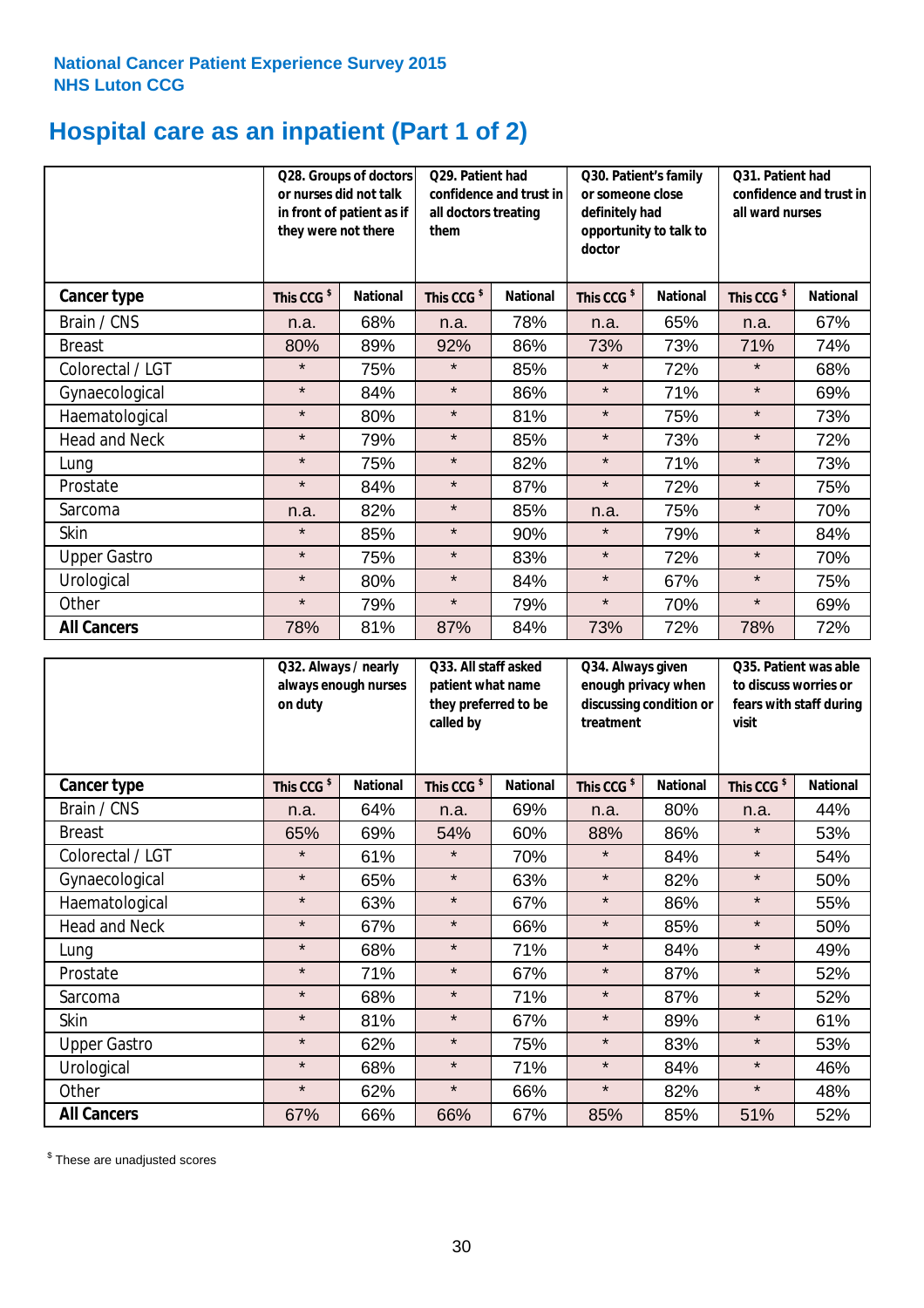# **Hospital care as an inpatient (Part 2 of 2)**

|                      | Q36. Hospital staff<br>definitely did<br>everything to help<br>control pain |                 | Q37. Always treated<br>with respect and<br>dignity by staff |                 | Q38. Given clear<br>written information<br>about what should /<br>should not do post<br>discharge |                 | Q39. Staff told patient<br>who to contact if<br>worried post discharge |                 |  |
|----------------------|-----------------------------------------------------------------------------|-----------------|-------------------------------------------------------------|-----------------|---------------------------------------------------------------------------------------------------|-----------------|------------------------------------------------------------------------|-----------------|--|
| Cancer type          | This CCG <sup>\$</sup>                                                      | <b>National</b> | This CCG <sup>\$</sup>                                      | <b>National</b> | This CCG <sup>\$</sup>                                                                            | <b>National</b> | This CCG <sup>\$</sup>                                                 | <b>National</b> |  |
| Brain / CNS          | n.a.                                                                        | 82%             | n.a.                                                        | 84%             | n.a.                                                                                              | 79%             | n.a.                                                                   | 91%             |  |
| <b>Breast</b>        | 83%                                                                         | 86%             | 88%                                                         | 88%             | 95%                                                                                               | 90%             | 100%                                                                   | 95%             |  |
| Colorectal / LGT     | $\star$                                                                     | 84%             | $\star$                                                     | 86%             | $\star$                                                                                           | 83%             | $\star$                                                                | 94%             |  |
| Gynaecological       | $\star$                                                                     | 83%             | $\star$                                                     | 85%             | $\star$                                                                                           | 86%             | $\star$                                                                | 93%             |  |
| Haematological       | $\star$                                                                     | 84%             | $\star$                                                     | 89%             | $\star$                                                                                           | 79%             | $\star$                                                                | 95%             |  |
| <b>Head and Neck</b> | $\star$                                                                     | 84%             | $\star$                                                     | 88%             | $\star$                                                                                           | 86%             | $\star$                                                                | 92%             |  |
| Lung                 | $\star$                                                                     | 83%             | $\star$                                                     | 87%             | $\star$                                                                                           | 81%             | $\star$                                                                | 92%             |  |
| Prostate             | $\star$                                                                     | 85%             | $\star$                                                     | 91%             | $\star$                                                                                           | 87%             | $\star$                                                                | 94%             |  |
| Sarcoma              | n.a.                                                                        | 86%             | $\star$                                                     | 91%             | $\star$                                                                                           | 83%             | $\star$                                                                | 94%             |  |
| Skin                 | $\star$                                                                     | 88%             | $\star$                                                     | 93%             | $\star$                                                                                           | 91%             | $\star$                                                                | 97%             |  |
| <b>Upper Gastro</b>  | $\star$                                                                     | 83%             | $\star$                                                     | 86%             | $\star$                                                                                           | 79%             | $\star$                                                                | 93%             |  |
| Urological           | $\star$                                                                     | 80%             | $\star$                                                     | 88%             | $\star$                                                                                           | 83%             | $\star$                                                                | 90%             |  |
| Other                | $\star$                                                                     | 82%             | $\star$                                                     | 85%             | $\star$                                                                                           | 80%             | $\star$                                                                | 92%             |  |
| <b>All Cancers</b>   | 82%                                                                         | 84%             | 90%                                                         | 87%             | 90%                                                                                               | 84%             | 99%                                                                    | 94%             |  |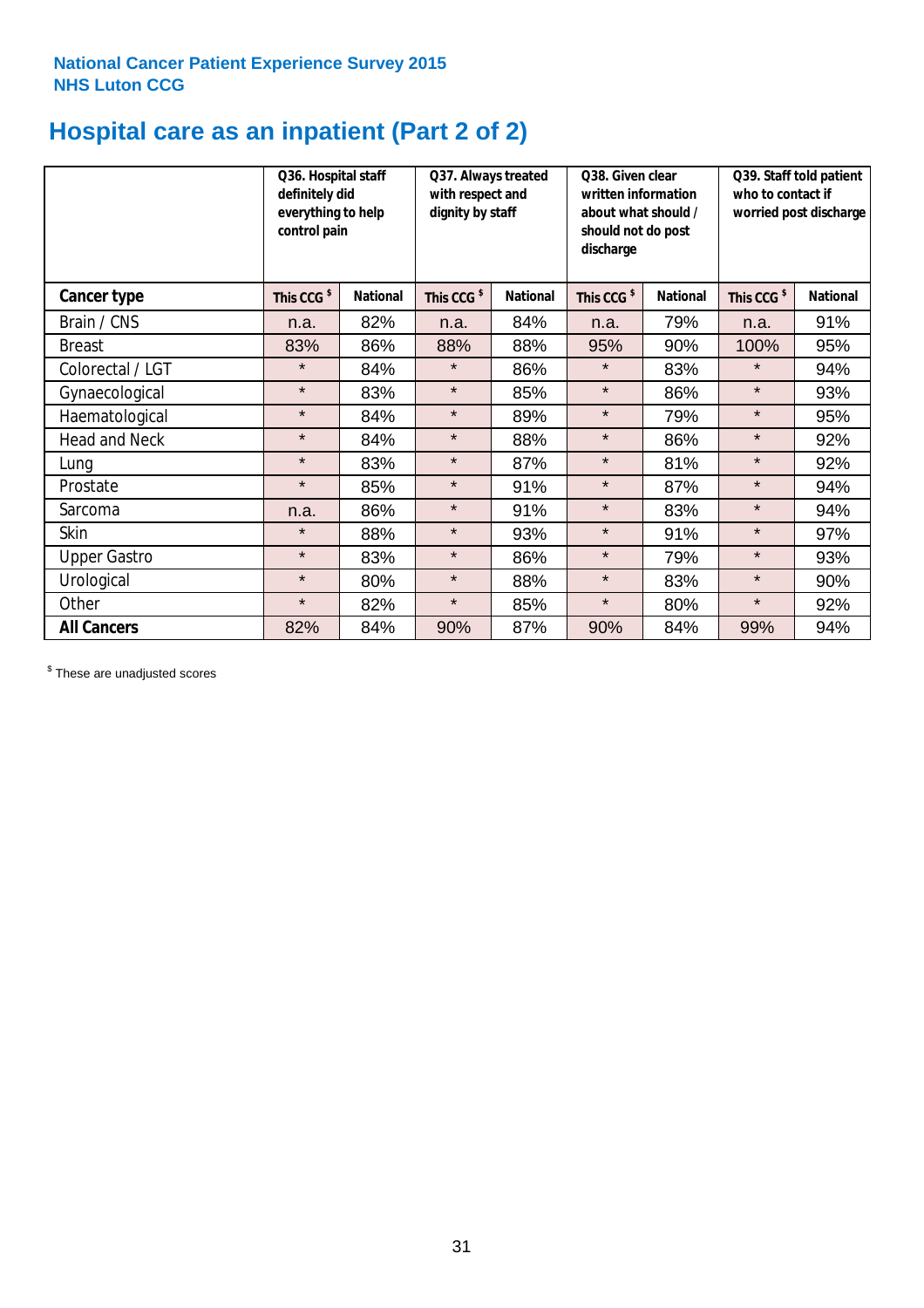# **Hospital care as a day patient / outpatient**

|                      | to discuss worries or<br>visit | Q41. Patient was able<br>fears with staff during | Q42. Doctor had the<br>right notes and other<br>documentation with<br>them |                 | Q44. Beforehand<br>patient had all<br>information needed<br>about radiotherapy<br>treatment |                 | Q45. Patient given<br>understandable<br>information about<br>whether radiotherapy<br>was working |                 |
|----------------------|--------------------------------|--------------------------------------------------|----------------------------------------------------------------------------|-----------------|---------------------------------------------------------------------------------------------|-----------------|--------------------------------------------------------------------------------------------------|-----------------|
| <b>Cancer type</b>   | This CCG <sup>\$</sup>         | <b>National</b>                                  | This CCG <sup>\$</sup>                                                     | <b>National</b> | This CCG <sup>\$</sup>                                                                      | <b>National</b> | This CCG <sup>\$</sup>                                                                           | <b>National</b> |
| Brain / CNS          | n.a.                           | 65%                                              | n.a.                                                                       | 94%             | n.a.                                                                                        | 85%             | n.a.                                                                                             | 52%             |
| <b>Breast</b>        | 69%                            | 70%                                              | 100%                                                                       | 95%             | $\star$                                                                                     | 87%             | $\star$                                                                                          | 60%             |
| Colorectal / LGT     | $\star$                        | 73%                                              | $\star$                                                                    | 95%             | $\star$                                                                                     | 85%             | $\star$                                                                                          | 55%             |
| Gynaecological       | $\star$                        | 70%                                              | $\star$                                                                    | 96%             | $\star$                                                                                     | 85%             | $\star$                                                                                          | 64%             |
| Haematological       | 71%                            | 74%                                              | 97%                                                                        | 97%             | $\star$                                                                                     | 82%             | $\star$                                                                                          | 64%             |
| <b>Head and Neck</b> | $\star$                        | 69%                                              | $\star$                                                                    | 95%             | $\star$                                                                                     | 86%             | $\star$                                                                                          | 60%             |
| Lung                 | $\star$                        | 69%                                              | $\star$                                                                    | 96%             | $\star$                                                                                     | 86%             | $\star$                                                                                          | 59%             |
| Prostate             | $\star$                        | 69%                                              | $\star$                                                                    | 95%             | $\star$                                                                                     | 88%             | $\star$                                                                                          | 61%             |
| Sarcoma              | $\star$                        | 68%                                              | $\star$                                                                    | 97%             | n.a.                                                                                        | 88%             | n.a.                                                                                             | 63%             |
| Skin                 | $\star$                        | 73%                                              | $\star$                                                                    | 96%             | n.a.                                                                                        | 81%             | n.a.                                                                                             | 63%             |
| <b>Upper Gastro</b>  | $\star$                        | 68%                                              | $\star$                                                                    | 95%             | n.a.                                                                                        | 85%             | n.a.                                                                                             | 57%             |
| Urological           | $\star$                        | 65%                                              | $\star$                                                                    | 95%             | $\star$                                                                                     | 81%             | n.a.                                                                                             | 53%             |
| Other                | 67%                            | 67%                                              | 100%                                                                       | 95%             | $\star$                                                                                     | 83%             | $\star$                                                                                          | 59%             |
| <b>All Cancers</b>   | 71%                            | 70%                                              | 99%                                                                        | 96%             | 89%                                                                                         | 86%             | 59%                                                                                              | 60%             |

|                      | O47. Beforehand<br>patient had all<br>information needed<br>about chemotherapy<br>treatment |                 | Q48. Patient given<br>understandable<br>information about<br>whether<br>chemotherapy was<br>working |                 |  |
|----------------------|---------------------------------------------------------------------------------------------|-----------------|-----------------------------------------------------------------------------------------------------|-----------------|--|
| <b>Cancer type</b>   | This CCG <sup>\$</sup>                                                                      | <b>National</b> | This CCG <sup>\$</sup>                                                                              | <b>National</b> |  |
| Brain / CNS          | n.a.                                                                                        | 82%             | n.a.                                                                                                | 57%             |  |
| <b>Breast</b>        | 95%                                                                                         | 83%             | 67%                                                                                                 | 62%             |  |
| Colorectal / LGT     | $\star$                                                                                     | 86%             | $\star$                                                                                             | 65%             |  |
| Gynaecological       | $\star$                                                                                     | 86%             | $\star$                                                                                             | 68%             |  |
| Haematological       | 89%<br>85%                                                                                  |                 | 62%                                                                                                 | 75%             |  |
| <b>Head and Neck</b> | $\star$                                                                                     | 80%             | $\star$                                                                                             | 52%             |  |
| Lung                 | $\star$                                                                                     | 85%             | $\star$                                                                                             | 68%             |  |
| Prostate             | n.a.                                                                                        | 83%             | n.a.                                                                                                | 69%             |  |
| Sarcoma              | $\star$                                                                                     | 82%             | $\star$                                                                                             | 70%             |  |
| Skin                 | n.a.                                                                                        | 92%             | n.a.                                                                                                | 80%             |  |
| <b>Upper Gastro</b>  | $\star$                                                                                     | 83%             | $\star$                                                                                             | 64%             |  |
| Urological           | $\star$                                                                                     | 83%             | $\star$                                                                                             | 66%             |  |
| Other                | $\star$                                                                                     | 85%             | $\star$                                                                                             | 70%             |  |
| <b>All Cancers</b>   | 93%                                                                                         | 84%             | 68%                                                                                                 | 68%             |  |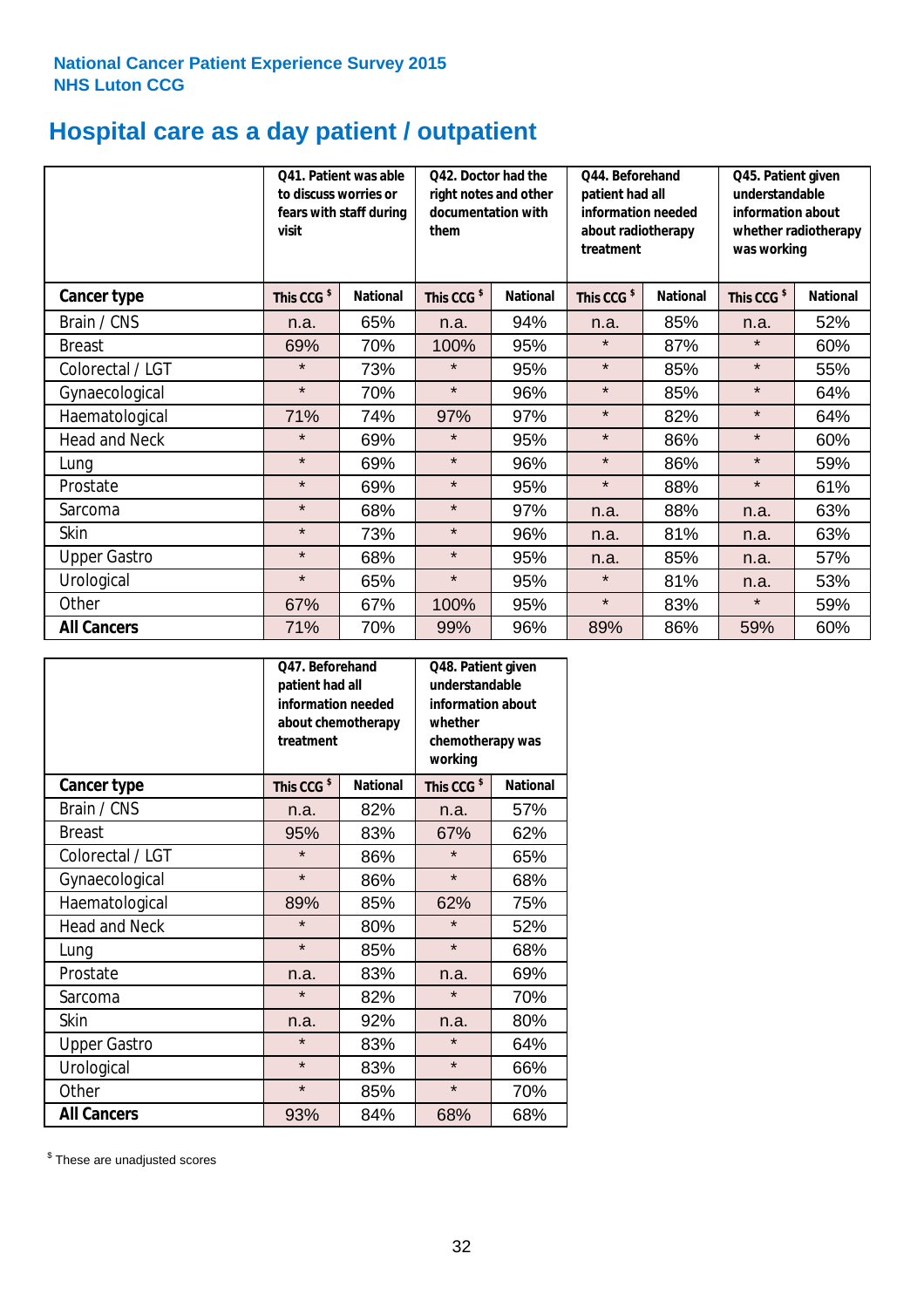# **Home care and support**

|                      | Q49. Hospital staff<br>gave family or | someone close all the<br>information needed to<br>help with care at home | Q50. Patient definitely<br>given enough support<br>from health or social<br>services during<br>treatment |                 | Q51. Patient definitely<br>given enough support<br>from health or social<br>services after<br>treatment |                 |  |
|----------------------|---------------------------------------|--------------------------------------------------------------------------|----------------------------------------------------------------------------------------------------------|-----------------|---------------------------------------------------------------------------------------------------------|-----------------|--|
| <b>Cancer type</b>   | This CCG <sup>\$</sup>                | <b>National</b>                                                          | This CCG <sup>\$</sup>                                                                                   | <b>National</b> | This CCG <sup>\$</sup>                                                                                  | <b>National</b> |  |
| Brain / CNS          | n.a.                                  | 56%                                                                      | n.a.                                                                                                     | 44%             | n.a.                                                                                                    | 44%             |  |
| <b>Breast</b>        | 66%                                   | 57%                                                                      | 83%                                                                                                      | 54%             | 59%                                                                                                     | 40%             |  |
| Colorectal / LGT     | 64%                                   | 60%                                                                      | 76%                                                                                                      | 62%             | $\star$                                                                                                 | 52%             |  |
| Gynaecological       | $\star$                               | 56%                                                                      | $\star$<br>52%                                                                                           |                 | $\star$                                                                                                 | 42%             |  |
| Haematological       | 65%                                   | 60%                                                                      | 52%                                                                                                      | 52%             | $\star$                                                                                                 | 43%             |  |
| <b>Head and Neck</b> | $\star$                               | 59%                                                                      | $\star$                                                                                                  | 53%             | $\star$                                                                                                 | 50%             |  |
| Lung                 | $\star$                               | 57%                                                                      | $\star$                                                                                                  | 52%             | $\star$                                                                                                 | 42%             |  |
| Prostate             | $\star$                               | 55%                                                                      | $\star$                                                                                                  | 47%             | $\star$                                                                                                 | 43%             |  |
| Sarcoma              | $\star$                               | 59%                                                                      | $\star$                                                                                                  | 58%             | $\star$                                                                                                 | 53%             |  |
| Skin                 | $\star$                               | 67%                                                                      | $\star$                                                                                                  | 58%             | $\star$                                                                                                 | 61%             |  |
| <b>Upper Gastro</b>  | $\star$                               | 59%                                                                      | $\star$                                                                                                  | 54%             | $\star$                                                                                                 | 45%             |  |
| Urological           | $\star$                               | 55%                                                                      | $\star$                                                                                                  | 47%             | $\star$                                                                                                 | 44%             |  |
| Other                | 52%                                   | 54%                                                                      | 71%<br>55%                                                                                               |                 | $\star$                                                                                                 | 48%             |  |
| <b>All Cancers</b>   | 62%                                   | 58%                                                                      | 67%                                                                                                      | 54%             | 44%                                                                                                     | 45%             |  |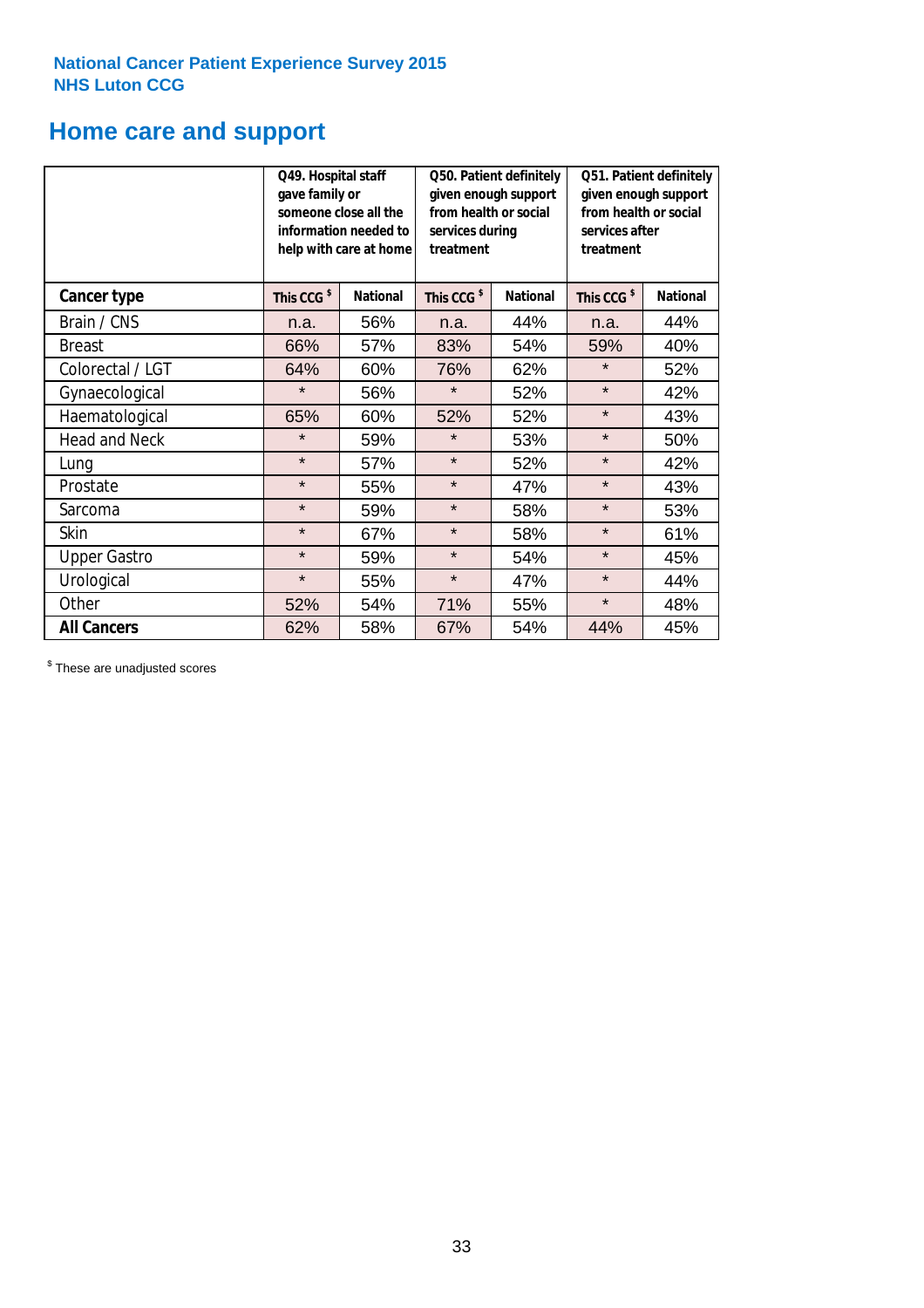# **Care from your general practice**

|                      | information about<br>treatment | Q52. GP given enough<br>patient's condition and | O53. Practice staff<br>definitely did<br>everything they could<br>to support patient |                 |  |
|----------------------|--------------------------------|-------------------------------------------------|--------------------------------------------------------------------------------------|-----------------|--|
| <b>Cancer type</b>   | This CCG <sup>\$</sup>         | <b>National</b>                                 | This CCG <sup>\$</sup>                                                               | <b>National</b> |  |
| Brain / CNS          | n.a.                           | 94%                                             | n.a.                                                                                 | 59%             |  |
| <b>Breast</b>        | 93%                            | 96%                                             | $\star$                                                                              | 63%             |  |
| Colorectal / LGT     | 95%                            | 95%                                             | $\star$                                                                              | 63%             |  |
| Gynaecological       | $\star$<br>95%                 |                                                 | $\star$                                                                              | 59%             |  |
| Haematological       | 94%                            | 96%                                             | 66%                                                                                  | 61%             |  |
| <b>Head and Neck</b> | $\star$                        | 93%                                             | $\star$                                                                              | 60%             |  |
| Lung                 | $\star$                        | 95%                                             | $\star$                                                                              | 62%             |  |
| Prostate             | $\star$                        | 95%                                             | $\star$                                                                              | 67%             |  |
| Sarcoma              | $\star$                        | 97%                                             | $\star$                                                                              | 65%             |  |
| Skin                 | $\star$                        | 97%                                             | $\star$                                                                              | 71%             |  |
| <b>Upper Gastro</b>  | $\star$                        | 94%                                             | $\star$                                                                              | 62%             |  |
| Urological           | $\star$                        | 95%                                             | $\star$                                                                              | 64%             |  |
| Other                | 100%                           | 95%                                             | 41%                                                                                  | 61%             |  |
| <b>All Cancers</b>   | 97%                            | 95%                                             | 62%                                                                                  | 63%             |  |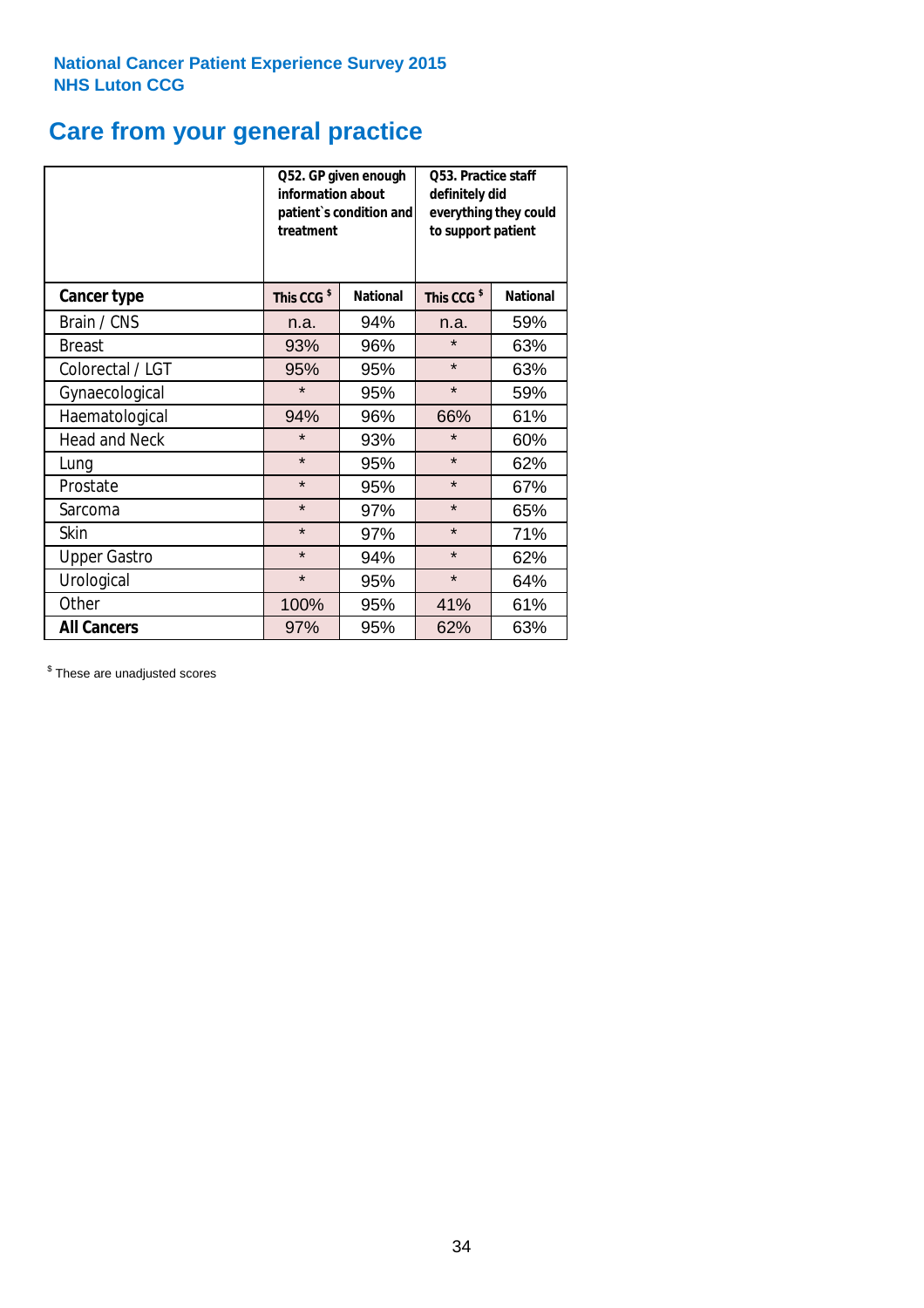# **Your overall NHS care**

|                      | together               | Q54. Hospital and<br>community staff<br>always worked well |                        | Q55. Patient given a<br>care plan |                        | Q56. Overall the<br>administration of the<br>care was very good /<br>qood |                        | Q57. Length of time for<br>attending clinics and<br>appointments was<br>right |  |
|----------------------|------------------------|------------------------------------------------------------|------------------------|-----------------------------------|------------------------|---------------------------------------------------------------------------|------------------------|-------------------------------------------------------------------------------|--|
| Cancer type          | This CCG <sup>\$</sup> | <b>National</b>                                            | This CCG <sup>\$</sup> | <b>National</b>                   | This CCG <sup>\$</sup> | <b>National</b>                                                           | This CCG <sup>\$</sup> | <b>National</b>                                                               |  |
| Brain / CNS          | n.a.                   | 45%                                                        | n.a.                   | 29%                               | n.a.                   | 84%                                                                       | n.a.                   | 60%                                                                           |  |
| <b>Breast</b>        | 71%                    | 60%                                                        | 72%                    | 35%                               | 100%                   | 90%                                                                       | 70%                    | 64%                                                                           |  |
| Colorectal / LGT     | 70%                    | 60%                                                        | $\star$                | 36%                               | 96%                    | 88%                                                                       | 67%                    | 68%                                                                           |  |
| Gynaecological       | $\star$                | 58%                                                        | $\star$                | 29%                               | $\star$                | 89%                                                                       | $\star$                | 66%                                                                           |  |
| Haematological       | 56%                    | 63%                                                        | 39%                    | 33%                               | 90%                    | 92%                                                                       | 63%                    | 62%                                                                           |  |
| <b>Head and Neck</b> | $\star$                | 58%                                                        | $\star$                | 34%                               | $\star$                | 89%                                                                       | $\star$                | 65%                                                                           |  |
| Lung                 | $\star$                | 63%                                                        | $\star$                | 32%                               | $\star$                | 89%                                                                       | $\star$                | 70%                                                                           |  |
| Prostate             | $\star$                | 63%                                                        | $\star$                | 36%                               | $\star$                | 87%                                                                       | $\star$                | 71%                                                                           |  |
| Sarcoma              | $\star$                | 60%                                                        | $\star$                | 31%                               | $\star$                | 90%                                                                       | $\star$                | 63%                                                                           |  |
| Skin                 | $\star$                | 69%                                                        | $\star$                | 39%                               | $\star$                | 89%                                                                       | $\star$                | 73%                                                                           |  |
| <b>Upper Gastro</b>  | $\star$                | 58%                                                        | $\star$                | 36%                               | $\star$                | 88%                                                                       | $\star$                | 66%                                                                           |  |
| Urological           | $\star$                | 62%                                                        | $\star$                | 26%                               | $\star$                | 84%                                                                       | $\star$                | 73%                                                                           |  |
| Other                | 46%                    | 56%                                                        | $\star$                | 29%                               | 88%                    | 87%                                                                       | 57%                    | 61%                                                                           |  |
| <b>All Cancers</b>   | 64%                    | 61%                                                        | 45%                    | 33%                               | 94%                    | 89%                                                                       | 63%                    | 66%                                                                           |  |

|                      | Q58. Taking part in<br>cancer research | discussed with patient | Q59. Patient's average<br>rating of care scored<br>from very poor to very<br>good |                 |  |
|----------------------|----------------------------------------|------------------------|-----------------------------------------------------------------------------------|-----------------|--|
| <b>Cancer type</b>   | This CCG <sup>\$</sup>                 | <b>National</b>        | This CCG <sup>\$</sup>                                                            | <b>National</b> |  |
| Brain / CNS          | n.a.                                   | 32%                    | n.a.                                                                              | 8.5             |  |
| <b>Breast</b>        | 44%                                    | 28%                    | 9.2                                                                               | 8.8             |  |
| Colorectal / LGT     | 21%                                    | 22%                    | 8.4                                                                               | 8.7             |  |
| Gynaecological       | $\star$<br>27%                         |                        | $\star$                                                                           | 8.7             |  |
| Haematological       | 34%                                    | 36%                    | 8.3                                                                               | 8.8             |  |
| <b>Head and Neck</b> | $\star$                                | 21%                    | $\star$                                                                           | 8.6             |  |
| Lung                 | $\star$                                | 34%                    | $\star$                                                                           | 8.6             |  |
| Prostate             | $\star$                                | 35%                    | $\star$                                                                           | 8.6             |  |
| Sarcoma              | $\star$                                | 29%                    | $\star$                                                                           | 8.7             |  |
| <b>Skin</b>          | $\star$                                | 17%                    | $\star$                                                                           | 8.9             |  |
| <b>Upper Gastro</b>  | $\star$                                | 30%                    | $\star$                                                                           | 8.6             |  |
| Urological           | $\star$                                | 14%                    | $\star$                                                                           | 8.5             |  |
| Other                | 52%                                    | 31%                    | 8.8                                                                               | 8.6             |  |
| <b>All Cancers</b>   | 33%                                    | 28%                    | 8.6                                                                               | 8.7             |  |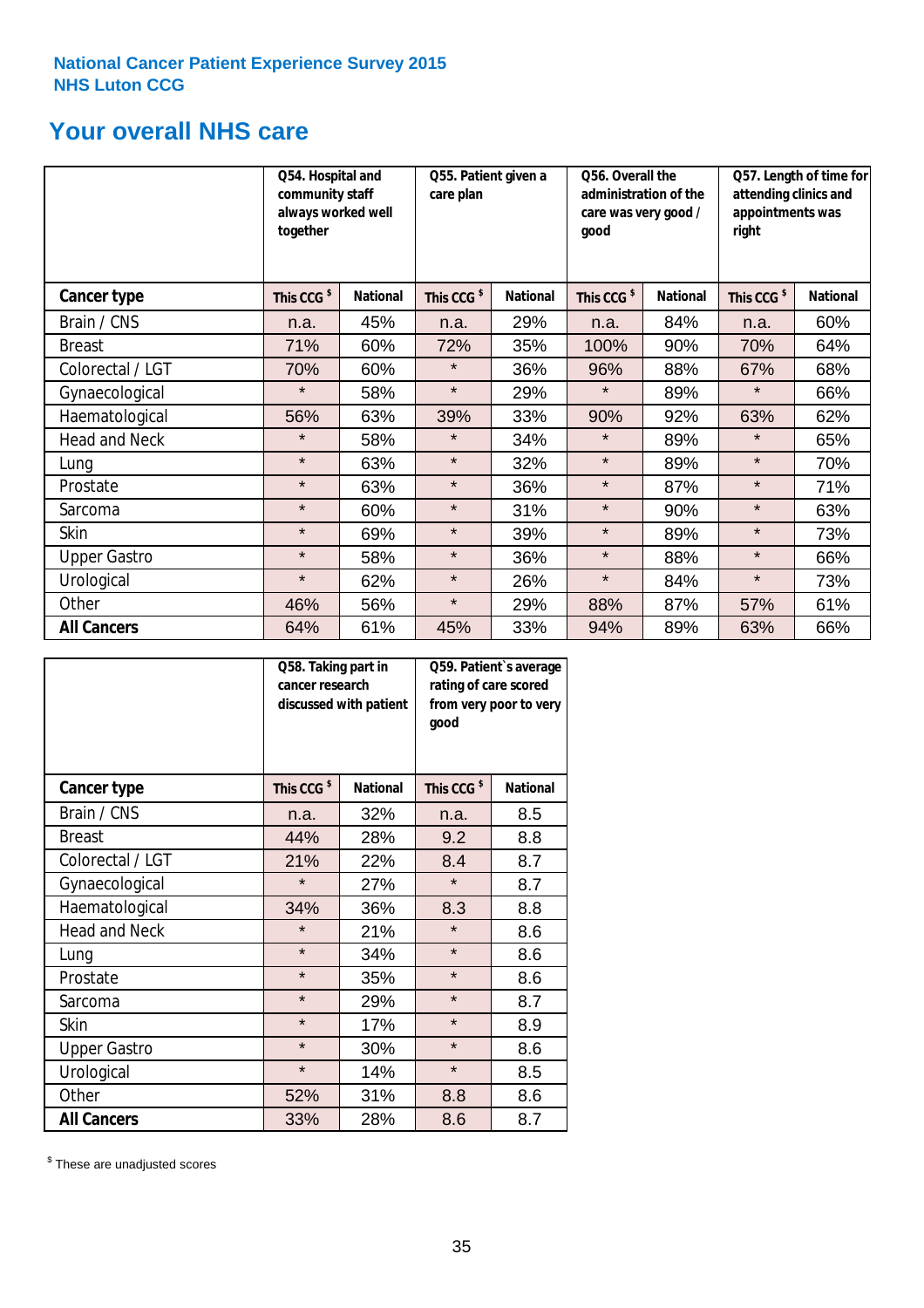# **Annex**

# **Methodology**

The sample for the survey included all adult (aged 16 and over) NHS patients, with a confirmed primary diagnosis of cancer, discharged from an NHS Trust after an inpatient episode or day case attendance for cancer related treatment in the months of April, May and June 2015.

The patients included in the sample had relevant cancer ICD10 codes (C00-99 excluding C44 and C84, and D05) in the first diagnosis field of their patient records, applied to their patient files by the relevant NHS Trust, and were alive at the point at which fieldwork commenced. Deceased checks were undertaken on up to three occasions during fieldwork, to ensure that questionnaires were not sent to patients who had died since their treatment.

Trust samples were checked rigorously for duplicates and patient lists were also de-duplicated nationally to ensure that patients did not receive multiple copies of questionnaires.

The fieldwork for the survey was undertaken between October 2015 and March 2016.

For the first time, the survey used a mixed mode methodology. Questionnaires were sent by post with two reminders where necesssary, but also included an option to complete online. A Freephone helpline was available for respondents to ask questions about the survey, to enable them to complete their questionnaires over the phone, and to provide access to a translation and interpreting facility for those whose first language was not English.

The Health Research Authority supported the survey by granting Section 251 approval.

# **Further information**

Further information on survey methodology, as well as all of the national and local reports and data, is available at www.ncpes.co.uk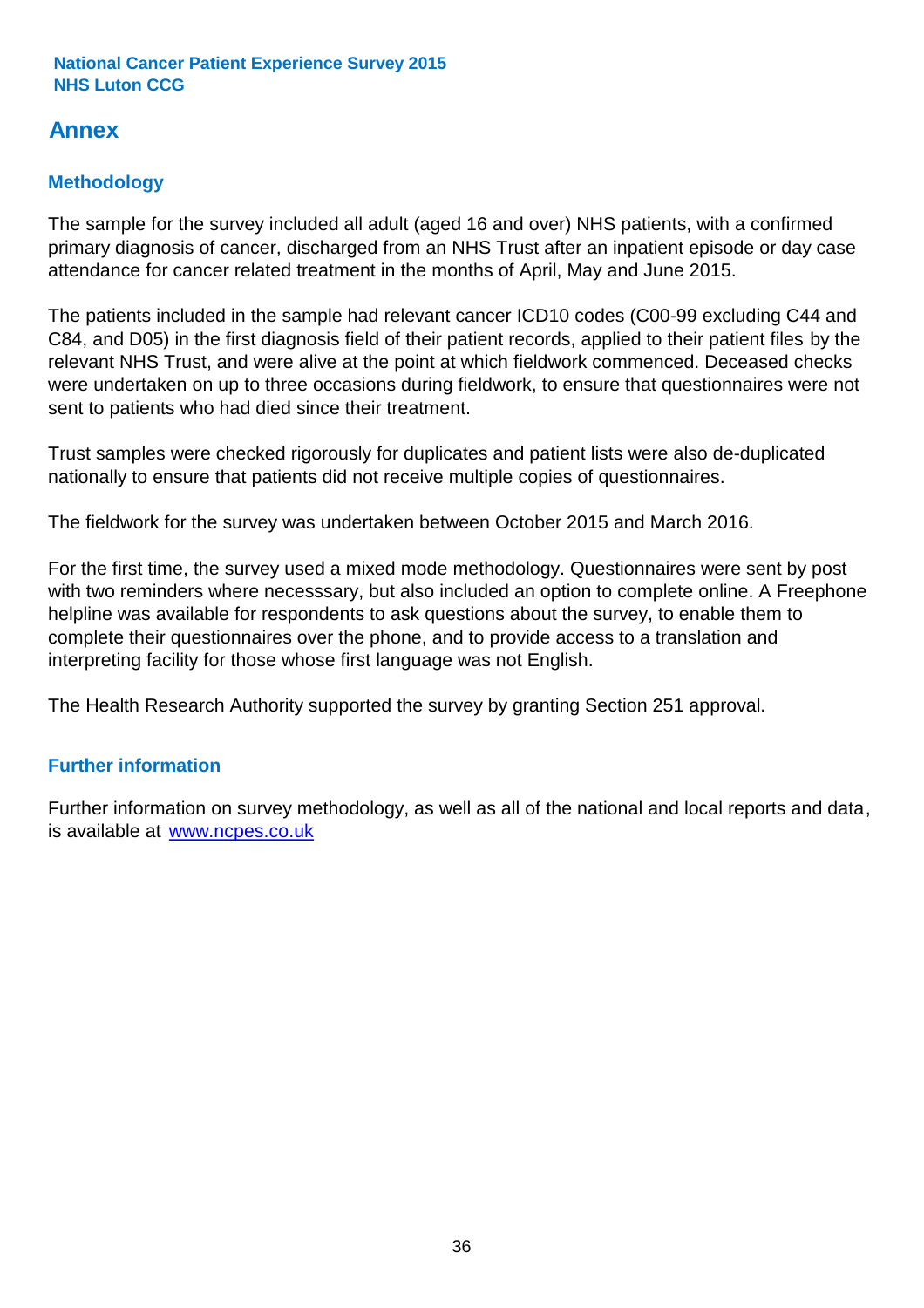## **Redevelopment of the 2015 survey**

A number of significant changes have been made to the National Cancer Patient Experience Survey in 2015:

- the length of the questionnaire has been reduced
- response options have been reviewed and changed to make them consistent throughout the survey
- some of the questions and / or answer options have been changed so that they are now in line with questions in other patient surveys (e.g. the Care Quality Commission national patient surveys), to improve comparability between them
- the topic areas within the questionnaire have been redesigned to capture the whole patient journey.

There are 50 questions in the questionnaire that relate directly to patient experience. Of these, 14 remain unchanged from previous years; and a further 21 have been slightly amended. We draw caution in directly comparing data from the 2015 survey to the findings of the previous CPES surveys, even for identical questions. Changes in the structure of the survey instrument (questionnaire) and also the administration of the survey (calendar period and length of time from sampling to field work start and completion) may influence nationwide averages, although these features will not greatly impact on relative comparisons (e.g. between patient groups or hospitals).

The other 15 questions are either new or substantially changed from previous years.

It is expected that there will be few, if any changes, to the questionnaire going forward so we will be able to compare the results year on year. Where changes are necessary they are expected to be for methodological reasons or to improve question reliability.

Another significant change in 2015 is that an online version of the questionnaire has been developed. The online version was developed to make the questionnaire more accessible for respondents. This may have an impact on the demographic characteristics of the respondents. This may be an improvement if previously underrepresented groups have responded. However, changes to the demographics of respondents may have implications on the overall results - and again, leads us to draw caution in directly comparing results with previous years.

# **Official Statistics**

The 2015 survey data has been published for the first time as Official Statistics. The 2015 survey data has been produced and published in line with the Code of Practice for Official Statistics.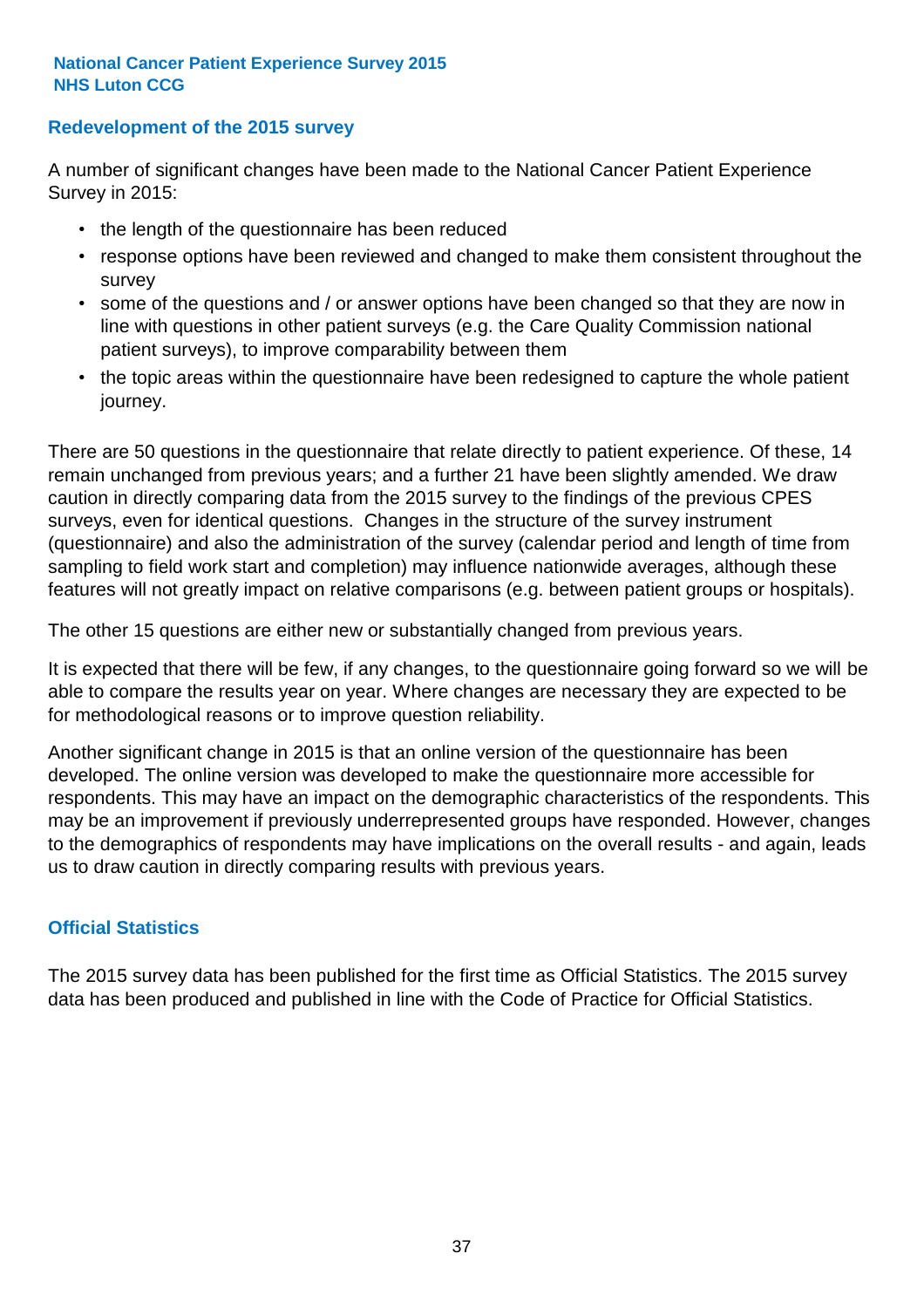# **Scoring methodologies**

49 of the 50 questions relating directly to patient experience have been summarised as the score of the percentage of patients who reported a positive experience. For example:

- question 6 asks: "Overall, how did you feel about the length of time you had to wait for your test to be done?". Responses have been recorded as positive only for those patients who selected the first option ("It was about right")
- question 11 asks: "When you were told you had cancer, were you given written information about the type of cancer you had?". Responses have been recorded as positive only for those patients who selected the first option ("Yes, and it was easy to understand").

Where options do not provide any information on positive/negative patient experience (e.g. "Don't know / can't remember"), they are excluded from the score.

The other question (question 59) asks respondents to rate their overall care on a scale of 0 to 10. Scores have been given as an average on this scale.

A copy of the 2015 questionnaire, marked up with all of these scoring conventions, is available at www.ncpes.co.uk

Further details on the scoring methodology can be found in the technical document for the survey, available at <u>www.ncpes.co.uk</u>

#### **Case-mix adjustment**

For the first time in 2015, case-mix adjusted findings are being presented alongside unadjusted results for CCGs. Case-mix adjustment allows us to account for the impact that differing patient populations might have on results. By using the case-mix adjusted estimates we can obtain a greater understanding of how a CCG is performing given their patient population.

The factors taken into account in this case-mix adjustment are gender, age, ethnic group, deprivation, and tumour group.

For further details on case-mix adjustment, please refer to the technical document for the survey, available at www.ncpes.co.uk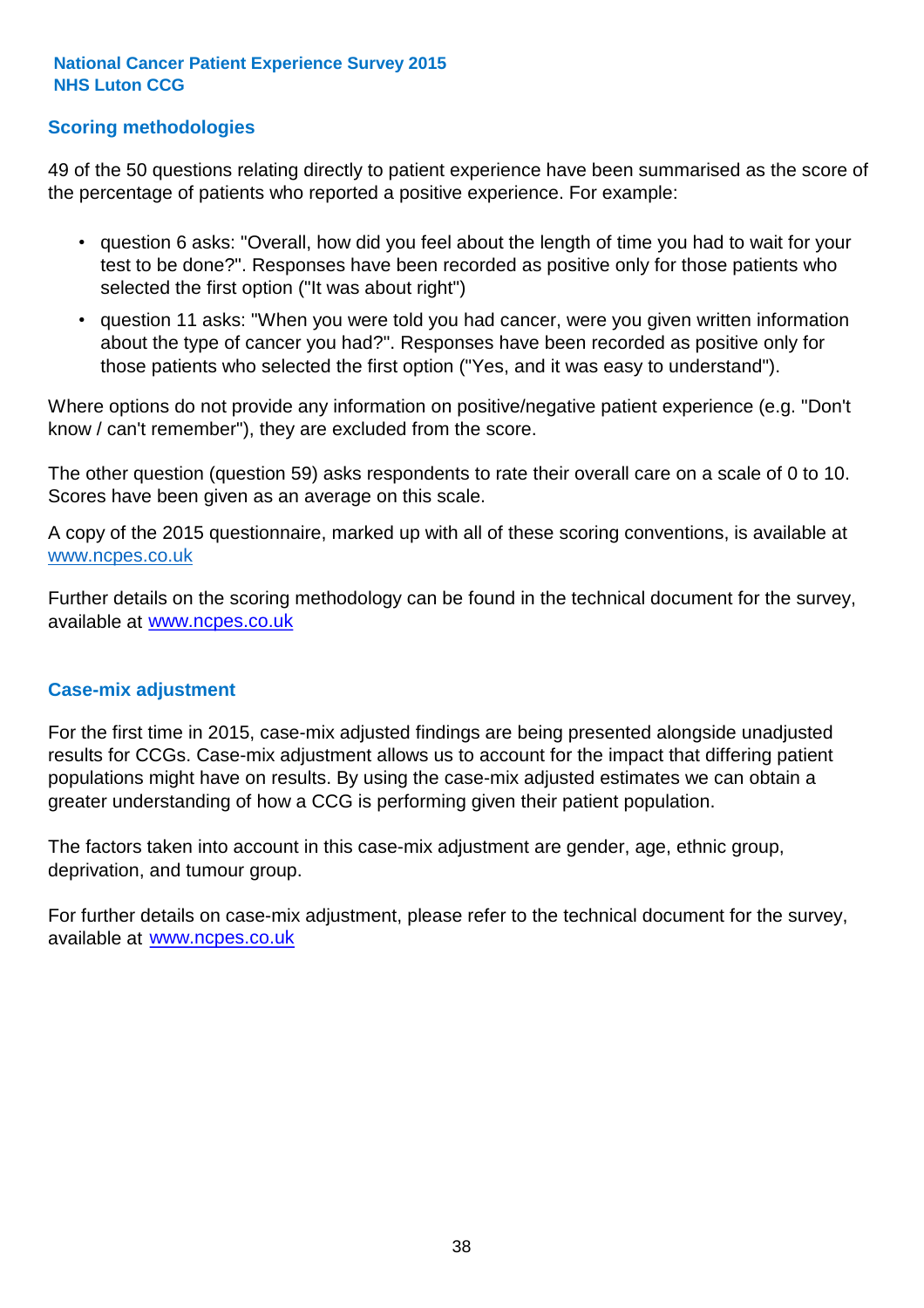# **Response Rates**

|                 | Sample      | <b>Excluded</b> | Adjusted      | <b>Not</b>              | Blank / | Completed | Response |
|-----------------|-------------|-----------------|---------------|-------------------------|---------|-----------|----------|
|                 | <b>Size</b> |                 | <b>Sample</b> | <b>Returned Refused</b> |         |           | Rate     |
| <b>National</b> | 116,991     | 8.719           | 108,272       | 33,168                  | 3.918   | 71,186    | 66%      |
| <b>06P</b>      | 358         | 29              | 329           | 124                     | 13      | 192       | 58%      |

### **Respondents by tumour group**

The tables below show the numbers of patients from each tumour group and the age and gender distribution of these patients.

| <b>Tumour Group</b>  | Number of<br>respondents* |  |  |  |
|----------------------|---------------------------|--|--|--|
| Brain / CNS          | 2                         |  |  |  |
| <b>Breast</b>        | 32                        |  |  |  |
| Gynaecological       | 8                         |  |  |  |
| Colorectal / LGT     | 24                        |  |  |  |
| Lung                 | 16                        |  |  |  |
| <b>Skin</b>          | 2                         |  |  |  |
| Haematological       | 42                        |  |  |  |
| <b>Upper Gastro</b>  | $\overline{7}$            |  |  |  |
| Other                | 11                        |  |  |  |
| Urological           | 17                        |  |  |  |
| Prostate             | 19                        |  |  |  |
| Sarcoma              | $\overline{2}$            |  |  |  |
| <b>Head and Neck</b> | 10                        |  |  |  |

*\* These figures may not match the numerator for all questions in the 'Comparisons by tumour group' section of this report, because not all questions were answered by all respondents.*

# **Respondents by age and gender**

The questionnaire asked respondents to give their year of birth. This information has been amalgamated into 8 age bands. The age and gender distribution for the CCG was as follows:

|             | 16-24 | $25 - 34$ | 35-44 | 45-54 | 55-64          | 65-74          | 75-84 | $85+$ | <b>Total</b> |
|-------------|-------|-----------|-------|-------|----------------|----------------|-------|-------|--------------|
| <b>Male</b> |       |           | 10    |       | 18             | 37             | 25    |       | 100          |
| Female      |       | 4         |       | 21    | 23             | 14             | 19    |       | 92           |
| Total       |       | 4         | 16    | 27    | 4 <sup>1</sup> | 5 <sup>1</sup> | 44    |       | 192          |